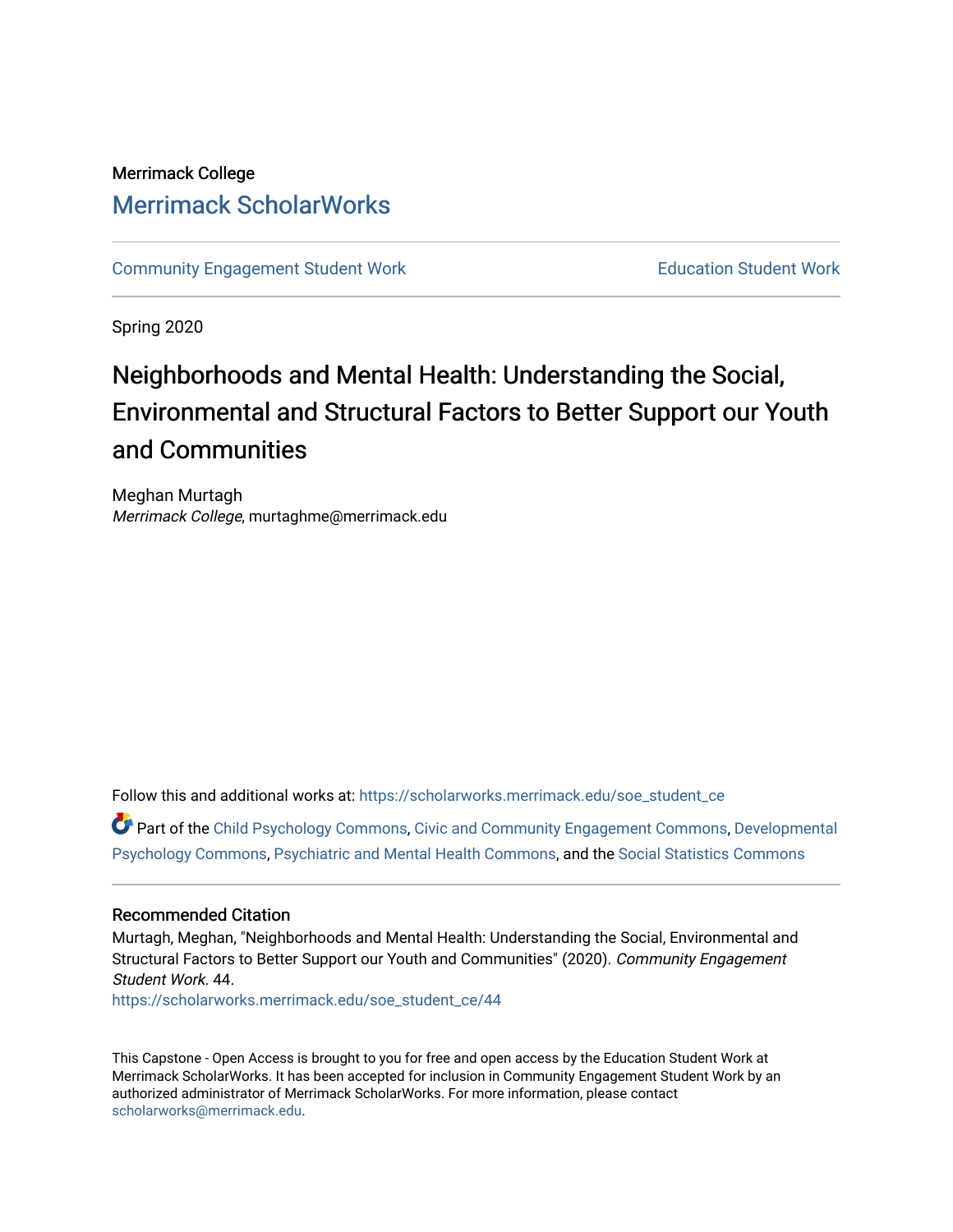Neighborhoods and Mental Health: Understanding the Social, Environmental and Structural

Factors to Better Support our Youth and Communities

Meghan Murtagh

Merrimack College

2020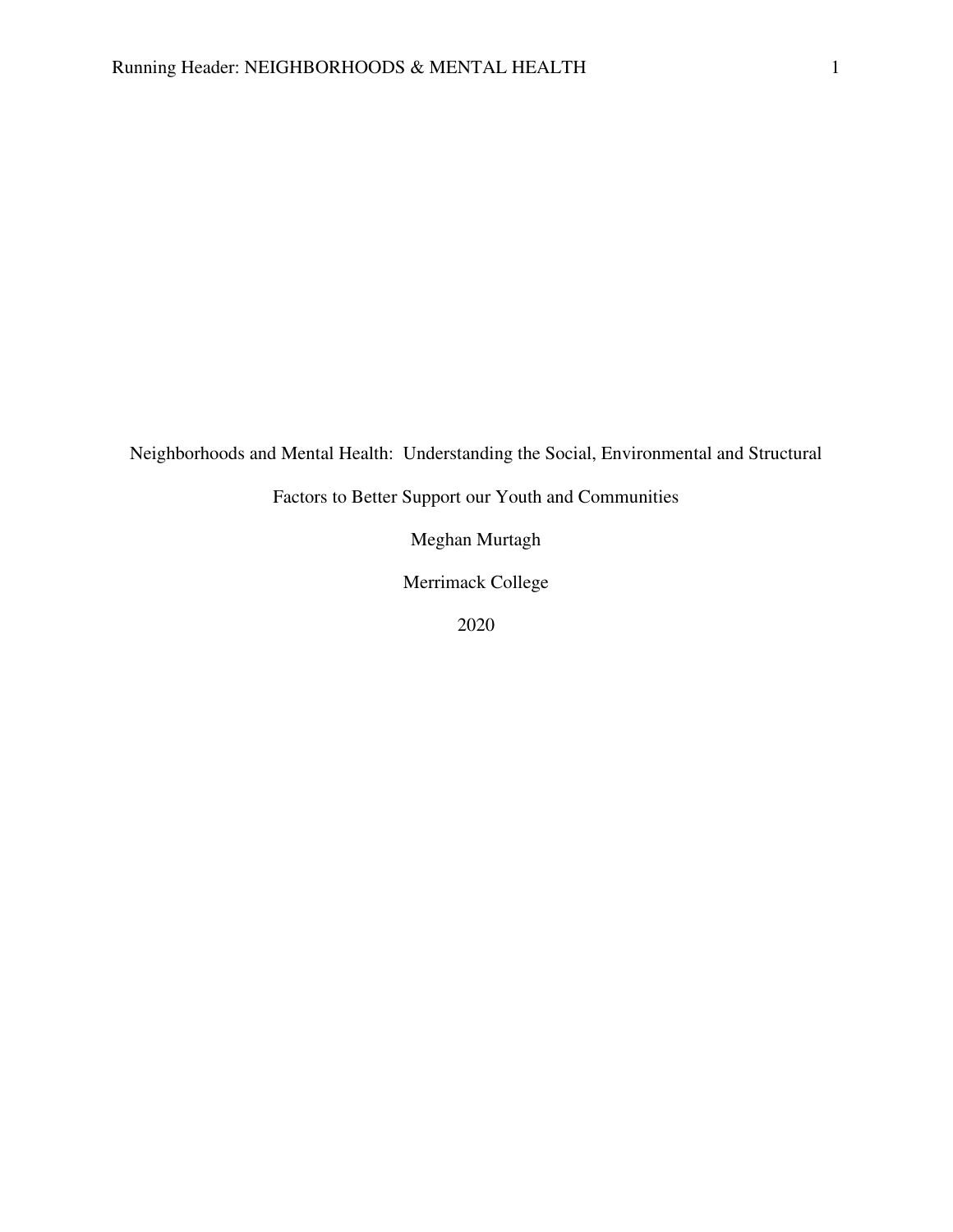# MERRIMACK COLLEGE

# CAPSTONE PAPER SIGNATURE PAGE

# CAPSTONE SUBMITTED IN PARTIAL FULFILLMENT OF THE REQUIREMENTS FOR THE DEGREE

# MASTER OF EDUCATION

IN

# COMMUNITY ENGAGEMENT

CAPSTONE TITLE: Neighborhoods and Mental Health: Understanding the Social, Environmental and Structural Factors to Better Support our Youth and Communities

AUTHOR: Meghan Murtagh

THE CAPSTONE PAPER HAS BEEN ACCEPTED BY THE COMMUNITY ENGAGEMENT PROGRAM IN PARTIAL FULFILLMENT OF THE REQUIREMENTS FOR THE DEGREE OF MASTER OF EDUCATION IN COMMUNITY ENGAGEMENT.

DIRECTOR, COMMUNITY ENGAGEMENT

Audrey Falk, Ed.D.  $(111a1e1) \uparrow a11c$  May 4, 2020 SIGNATURE / DATE

INSTRUCTOR, CAPSTONE **COURSE** 

Melissa Nemon, Ph.D. Melussa Nemon May 4, 2020 SIGNATURE DATE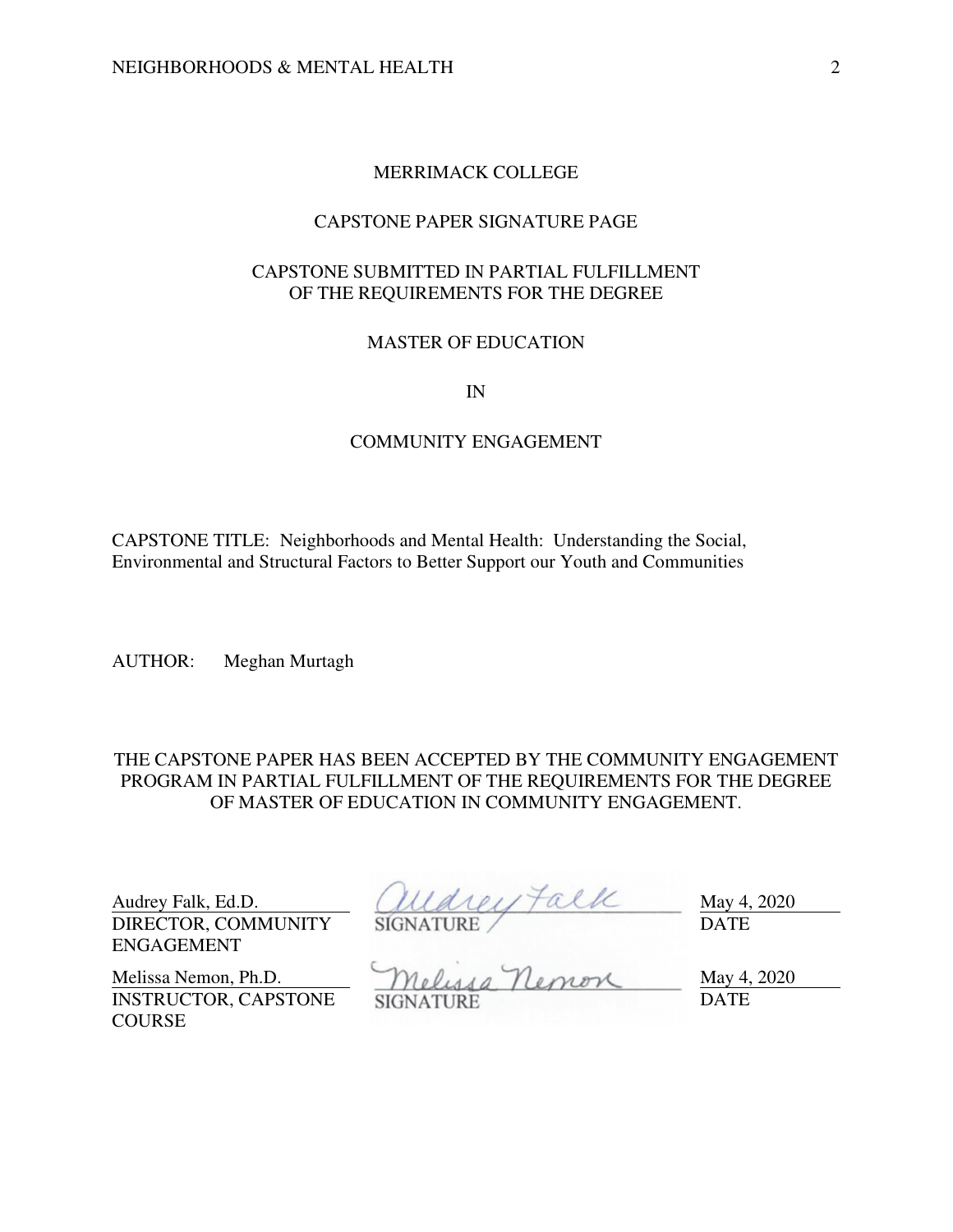# **Acknowledgements**

 First, I would like to dedicate my paper to my grandmother, Doris Murtagh, who passed away on March 27, 2020. For as far as I can remember, you have been one of my biggest fans; taking a special interest in all that I pursued; academically, professionally, and personally. Thank you for always being there ready with a big hug.

 I would like to acknowledge and thank my parents, brother, and sister-in-law for pushing me to take the leap in pursuing a master's degree and believing in my success. Thank you to my best friends; you saw the highs, the lows and everything in between as I tried to balance a fulltime job, finishing a masters in two years and a personal life. Thank you all for believing in me, being proud of me and being there for me when I needed it most.

 I would also like to thank the 2019 and 2020, Community Engagement Fellowship cohorts. From challenging me to be a better social justice advocate, to teaching me how to print something in the library and how to search for academic articles online; you have all inspired me and have taught me so much.

 Lastly, thank you Dr. Nemon for being a wonderful professor, capstone mentor, and friend during one of my most challenging experiences. You pushed me to think critically and step out of my comfort zone, while also nurturing my passion and talents. You are truly a great human and with all that had gone on at the end of the spring semester, I am not sure I would have finished this paper without your encouragement and support.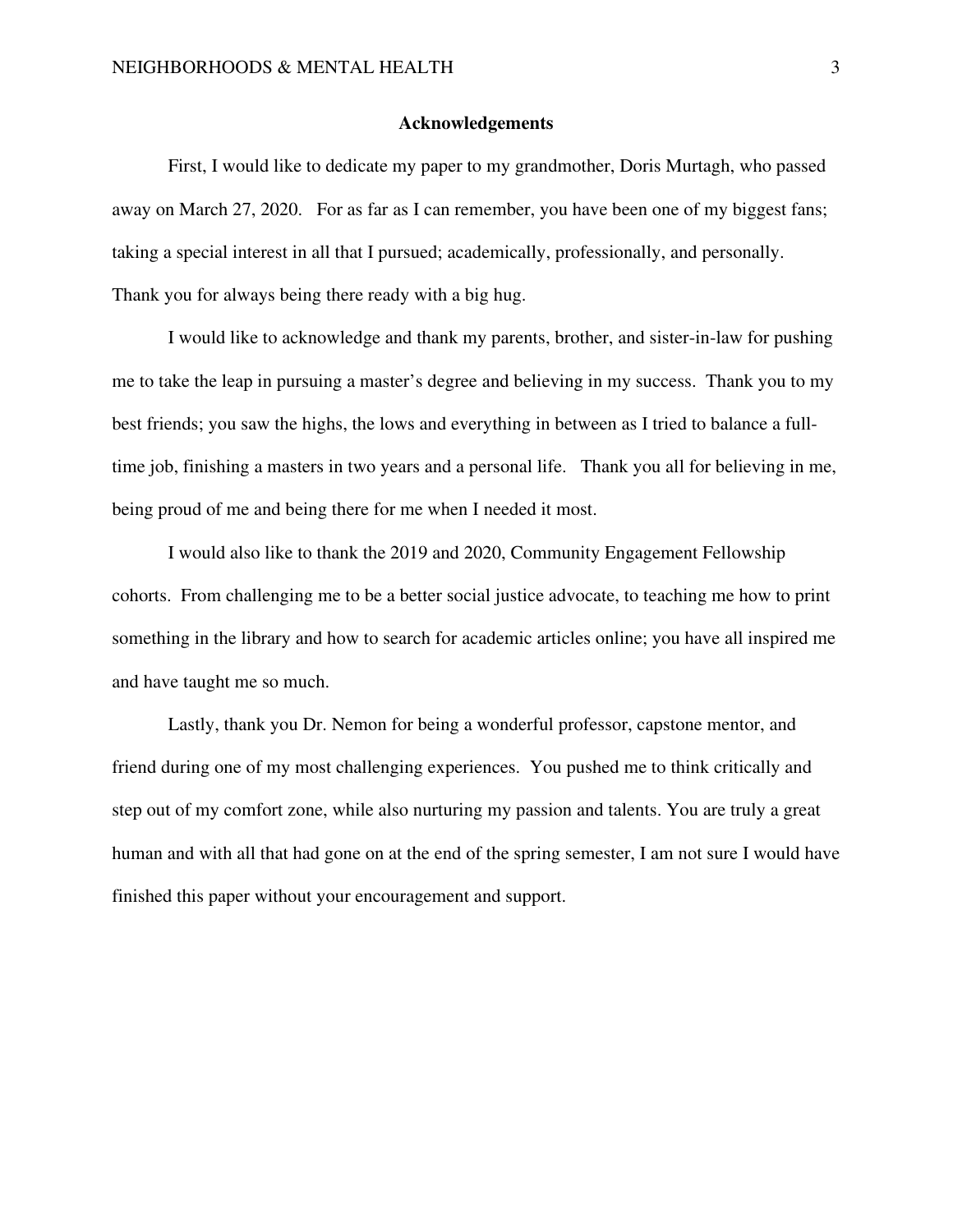## **Abstract**

The social, structural and environmental characteristics of neighborhoods can have a significant impact on the social, emotional, behavioral and cognitive development of children and adolescents. The Center for Disease Control reports every 1 out of 5 children (22%) living below 100% of the federal poverty level have a mental, behavioral and/or developmental disorder (CDC, 2019). Through the utilization of ecological frameworks and a "place" based framework called The Social Determinates of Health, research was conducted to examine the link between neighborhoods and health outcomes in children and adolescents. These findings were then shared through a workshop with the target audience being board members, donors, executive directors and employees of youth serving community organizations, as well as educators and school district administration. The goal of the workshop was to demonstrate the link between neighborhoods and mental health and provide resources and tools to better support the youth and communities in which these organizations and educational institutions serve. Tools and resources; such as, Asset Based Community Development and Asset Mapping were shared to change the conversation to looking at complex communities through an asset lens versus deficit. This shift in mindset can break down barriers of stigma and encourage a proactive approach to supporting the healthy social, emotional, behavioral and cognitive development of children and adolescents.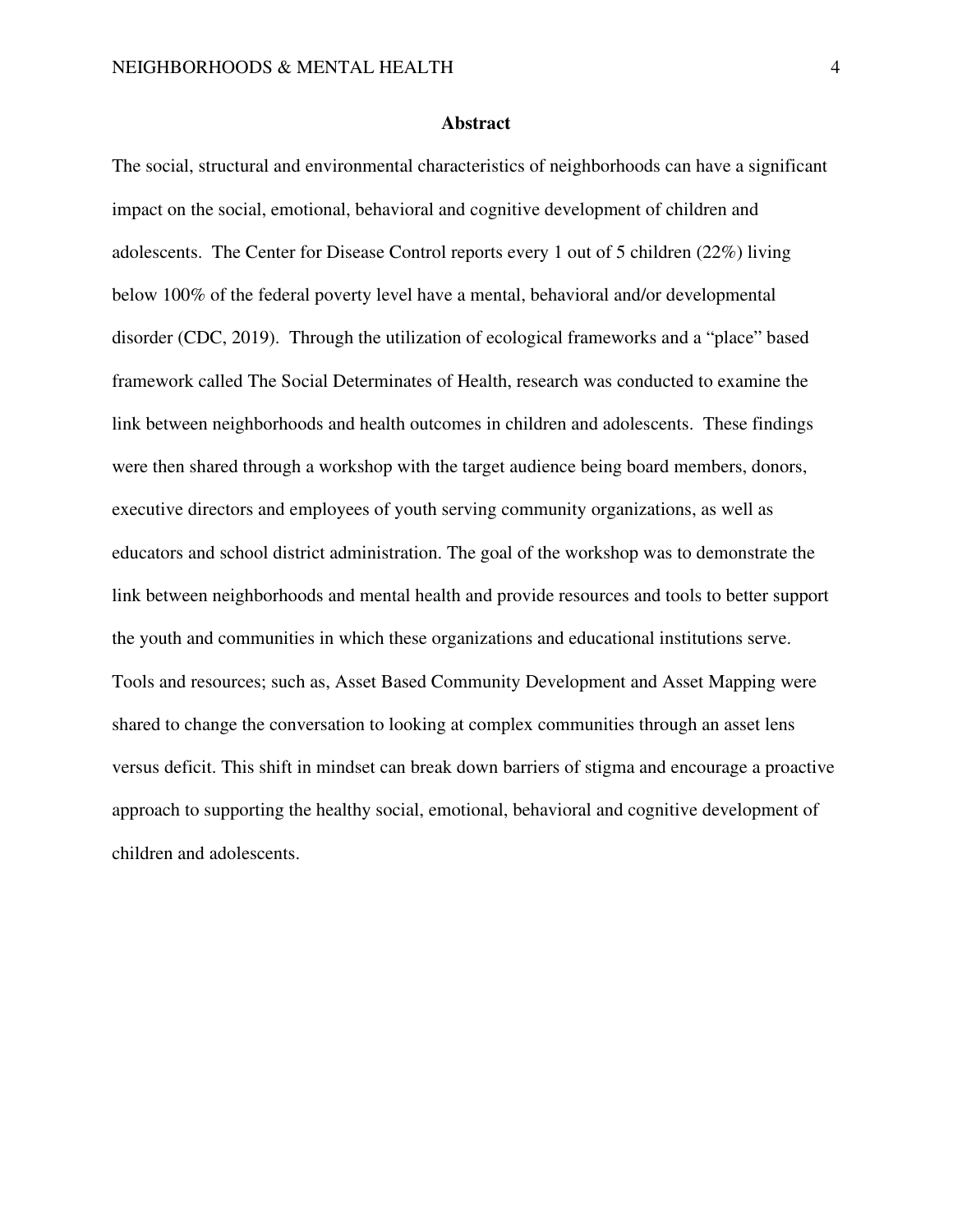# **Table of Contents**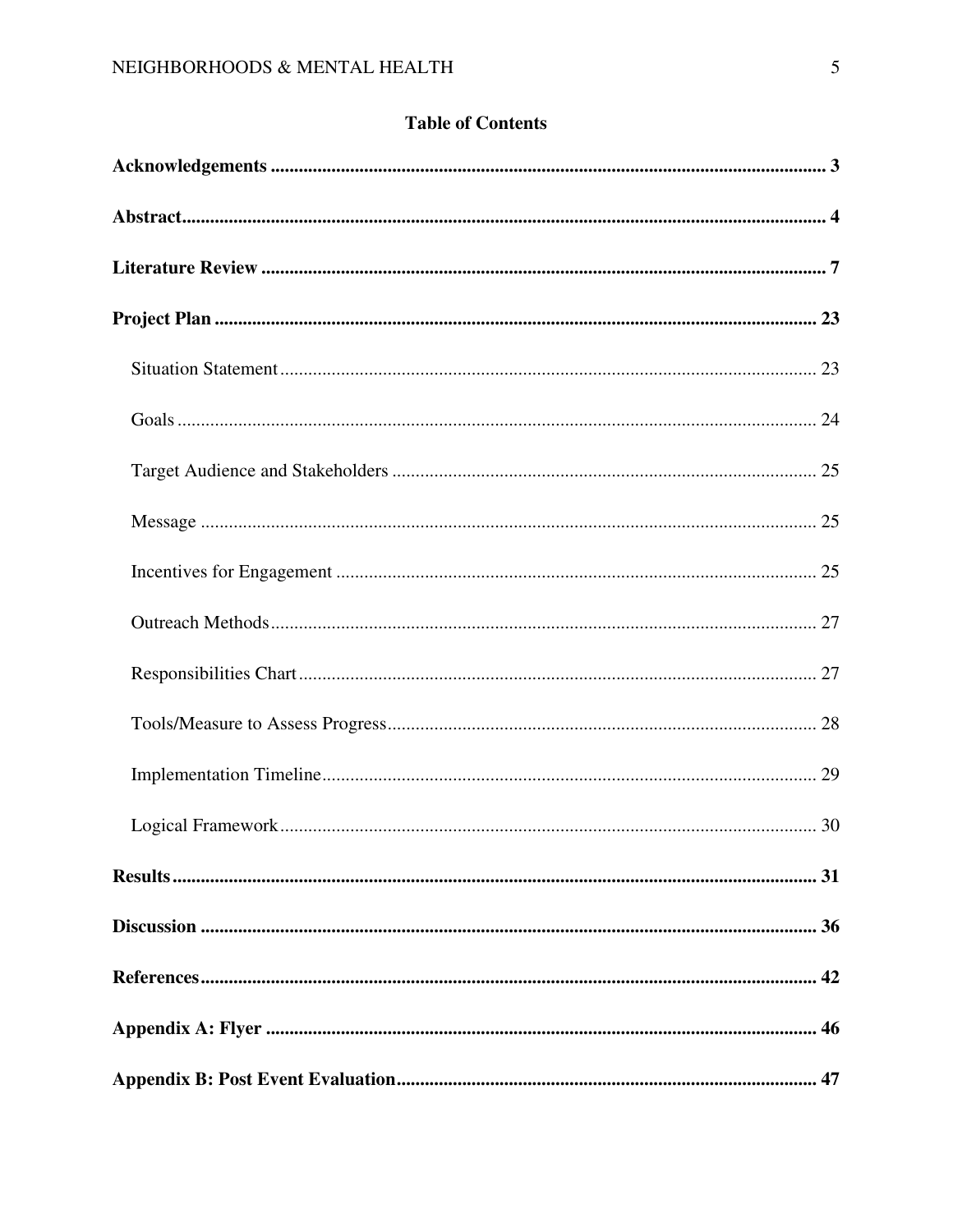Neighborhoods and Mental Health: Understanding the Social, Environmental and Structural

Factors to Better Support our Youth and Communities

There is a significant link between mental health symptoms and urban environments, with those most significantly impacted being children and adolescents. Children and adolescents living in urban neighborhoods are at risk of suffering from mental health symptoms due to social, structural and environmental characteristics of these communities (Wandersman & Nation, 1998). Characteristics of unhealthy urban environments include dense, overcrowded housing, transient populations, dilapidated buildings, crime, community violence, the influence of gangs, limited green space and/or areas for socialization and the lack of community engagement opportunities. Researchers such as Wandersman and Nation (1998), Leventhal and Newman (2010) and Black and Krishnakumar (1998) have shown that these factors can lead to several mental and physical health concerns which in turn can lead to poor academic performance, the potential of dropping out of school and/or getting involved in the juvenile justice system.

 The Centers for Disease Control and Prevention (CDC) reports that the most commonly diagnosed mental disorders in children and adolescents ages 2 to-17 are ADHD (6.1 million), behavioral problems (4.5 million), anxiety (4.4 million), and depression (1.9 million) (CDC, 2019). Additional data collected by the CDC reports every 1 out of 5 children (22%) living below 100% of the federal poverty level have a mental, behavioral and/or developmental disorder (CDC, 2019). Accessing mental health services, programs and clinicians within urban communities can also present several barriers and challenges for children and families needing the support. In the article, *Inner-City Child Mental Health Service Use: The Real Question Is Why Youth and Families Do Not Use Services,* the authors suggest 35% of families report a range of influences that prevent them from accessing treatment for their children once a mental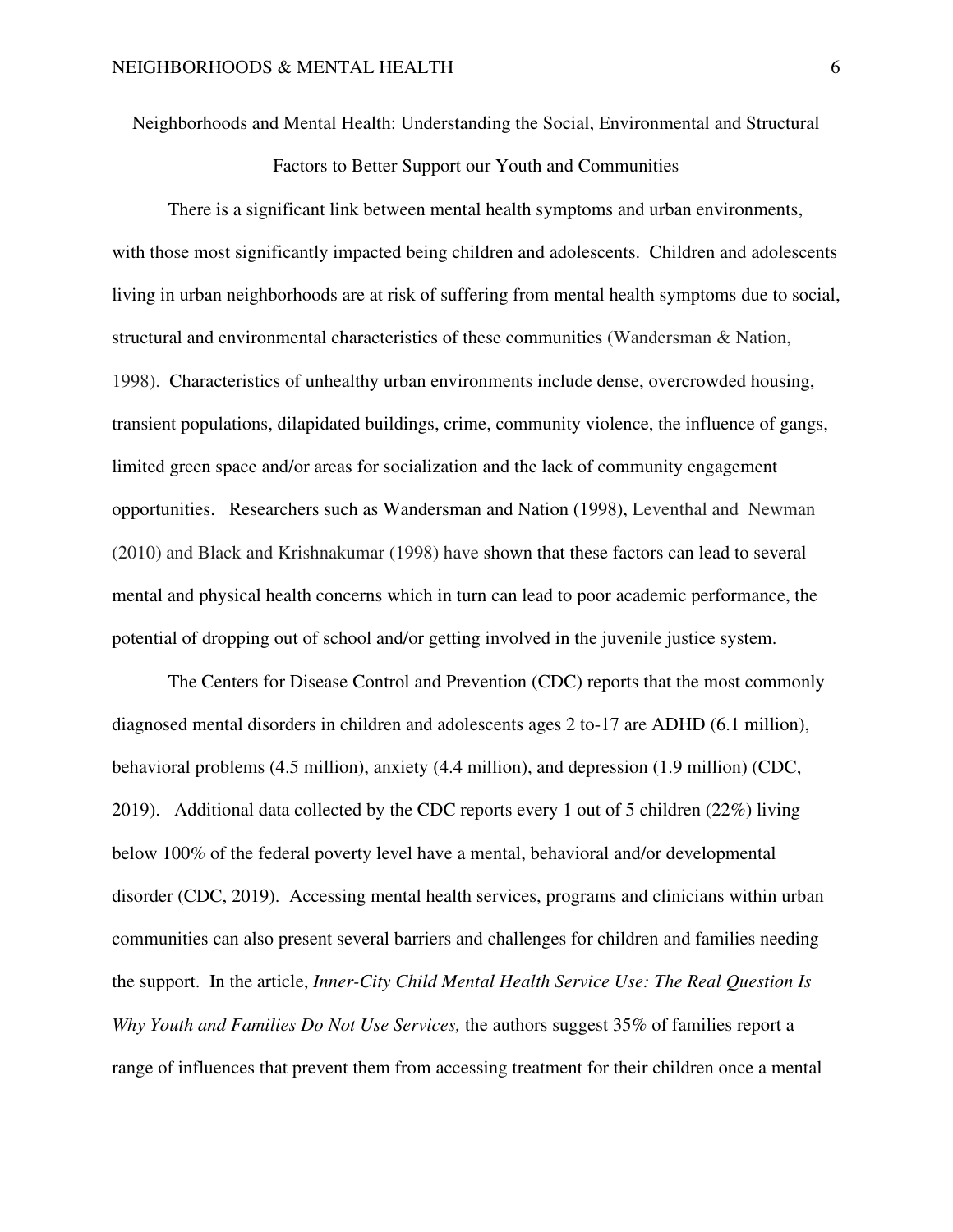# NEIGHBORHOODS & MENTAL HEALTH 7

health need is determined (Harrison, McKay & Bannon 2004). These barriers included the mental health capacity of parents, family structures, the understanding of mental health treatment, culture, lack of services within the communities, the inability to advocate for services and the stigma around mental health. Structural barriers include access to transportation, copays, referrals and the scheduling of appointments around work schedules.

Since urban neighborhoods present several stressors and can interfere with a child's cognitive, social and emotional development, taking a proactive approach to supporting the mental health needs of children and adolescents is imperative. The purpose of this project is to provide community leadership and educators a unique learning experience that demonstrates the complexities of this relationship, while also presenting the barriers, challenges and stigma to accessing mental health treatment. Best practices, resources and tools will be shared to change the conversations within community organizations and classrooms for more intentional decision making and to create healthy, inclusive learning and enrichment environments. The overall goal is to provide a meaningful learning experience for participants that will result in a mindset and behavior shift to better support the children and families their community organization or classroom works with each day.

# **Literature Review**

When one thinks of an urban community the tendency is to think busy streets, noise, air pollution, high rise buildings, lots of traffic, limited green space, dense neighborhoods, or a large, diverse population: both culturally and economically. What one likely does not think of is the stress and dysfunction that these characteristics can create, and the physical and mental health affects they can have on children and adolescents. Urban communities can present stress,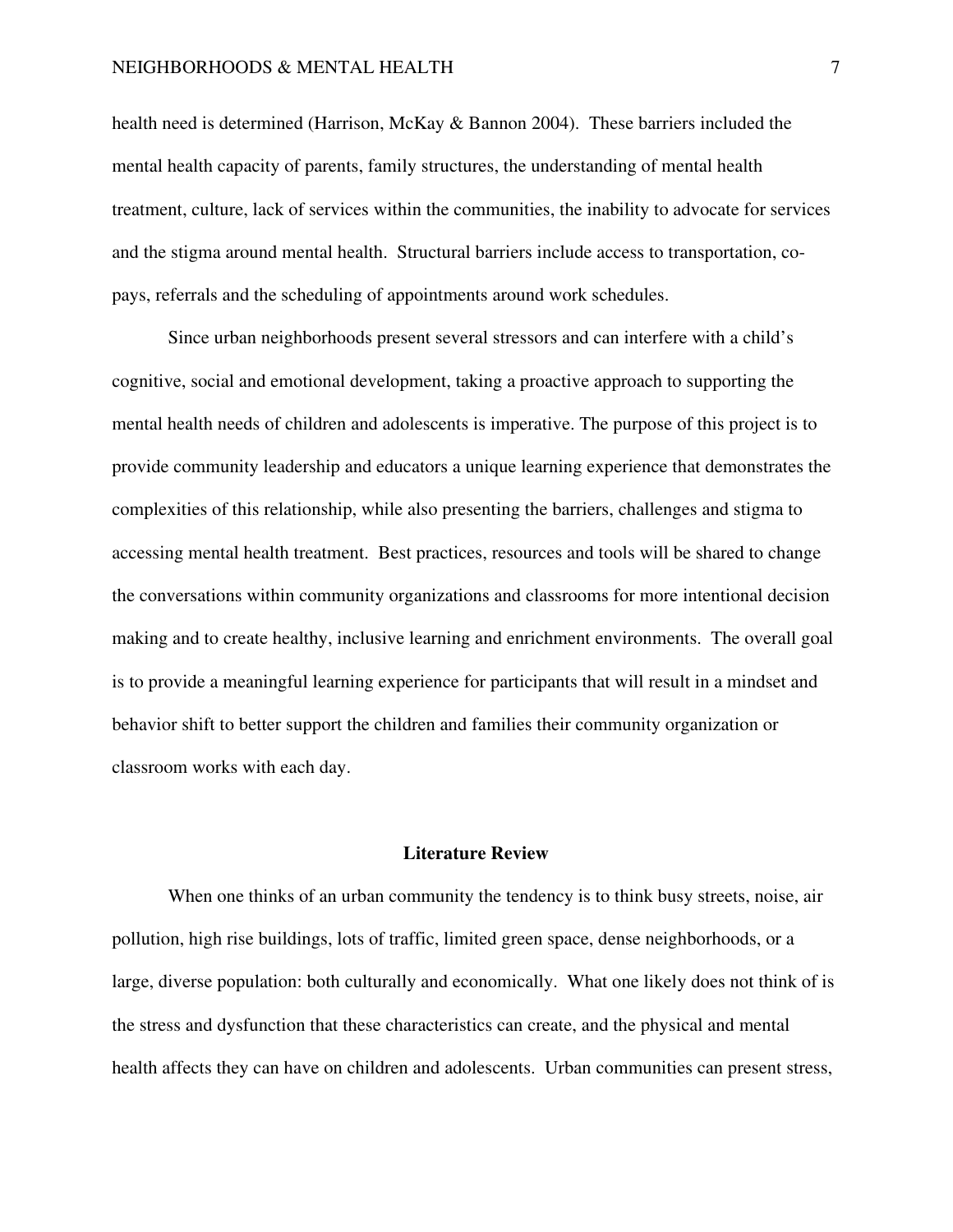which is influenced by the social, structural and environmental make-up of the community. Environmental stress can be linked to anxiety, depression, isolation, behavior problems, delayed cognitive development and poor academic performance. Those most impacted by this stress are low income children and adolescents of color that have limited access to high quality mental health services, are at a higher risk of engaging in risky behaviors, and therefore being involved in the court system.

# *The Characteristics of Stress of Urban Communities*

Researchers Wandersman and Nation (1998) have found a significant relationship between urban communities and mental health symptoms, specifically in children and adolescents. These links have been researched and data has been collected to demonstrate that the social and structural make of communities and the built environment can have significant impacts to the mental health of residents. Wandersman and Nation (1998) define this relationship through the use of three conceptual models; neighborhood structural model, neighborhood disorder model, and environmental stress model. Neighborhood structural model refers to the demographic data of a community; exploring race, ethnicity, social-economic status, family make up, and residential patterns. The model analyzes how social organization such as; social control, common values and psychological stress such as stressful events and insufficient resources can have internal and external mental health effects on residents. An example of an external effect can be the maltreatment of a child from a loved one or caregiver due to surrounding environmental stresses, as well behavior problems that may lead to juvenile delinquency for children. Internal mental health effects can be seen as anxiety, depression and schizophrenia that can lead to other cognitive impairments and potentially hospitalization (Wandersman and Nation, 1998). A second model discussed by authors Wandersman and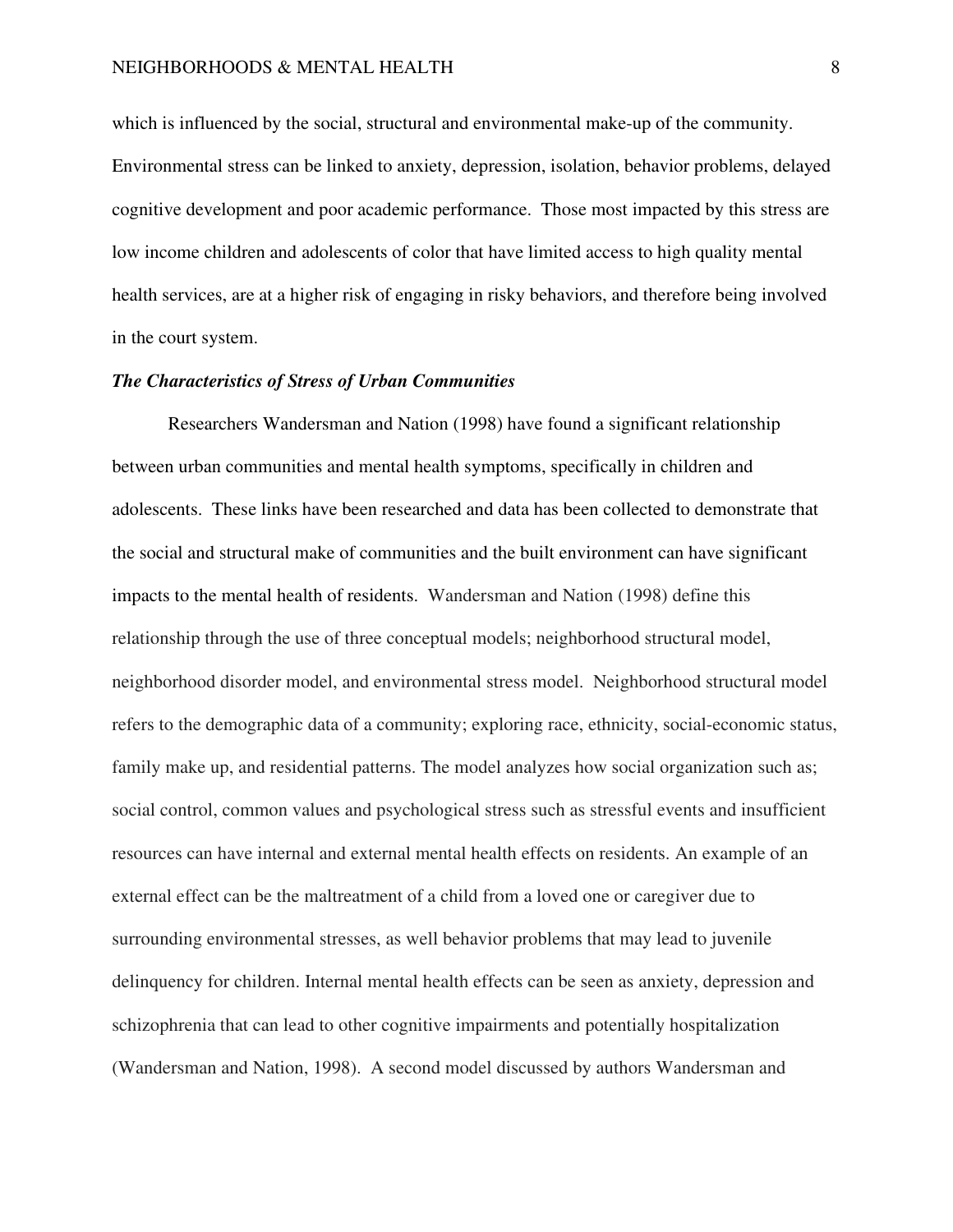Nation is neighborhood disorder model. Neighborhood disorder model explores the social and physical incivilities of communities and how they impact mental health. Physical incivilities include dilapidated housing, litter, vandalism and abandoned buildings, while social incivilities refer to public safety, drugs, crime, harassment and the social make-up of the community. This model primarily demonstrates the linkage between social incivilities and the connection to fear of crime which leads to anxiety, depression and social isolation of residents. Lastly, environmental stress model identifies environmental stressors such as pollution, noise, overcrowding and the lack of green space and the built environment such as high rise, multi-unit housing. Significant research done by Wandersman and Nation (1998) established a connection between noise and changes in a person's physiological process, cognitive performance and social behaviors. Other research has shown a significant connection between a child's ability to perform well in school due to living in overcrowded neighborhoods (Wandersman and Nation, 1998). Each model demonstrates a link to mental health disorders and cognitive impairments.

Other models and approaches have also been used to examine the link between urban environments and mental health not only within the United States, but globally. In the article, *The Impact of the Physical and Urban Environment on Mental Well-Being*, authors Guite and Clark (2016) conducted a study in the United Kingdom using a conceptual model developed by Annette Chu that included five key domains to describe the relationship between mental wellbeing and the environment. Chu's work went beyond just the social make up of communities, using literature from health, social sciences, and architecture to develop these five key domains that focused primary on physical environment: control over the internal environment, quality of housing design and maintenance, presence of valued escape facilities, crime, and fear of crime and social participation (Guite, Clark, & Ackrill, 2006). Chu's study, examined over 1,610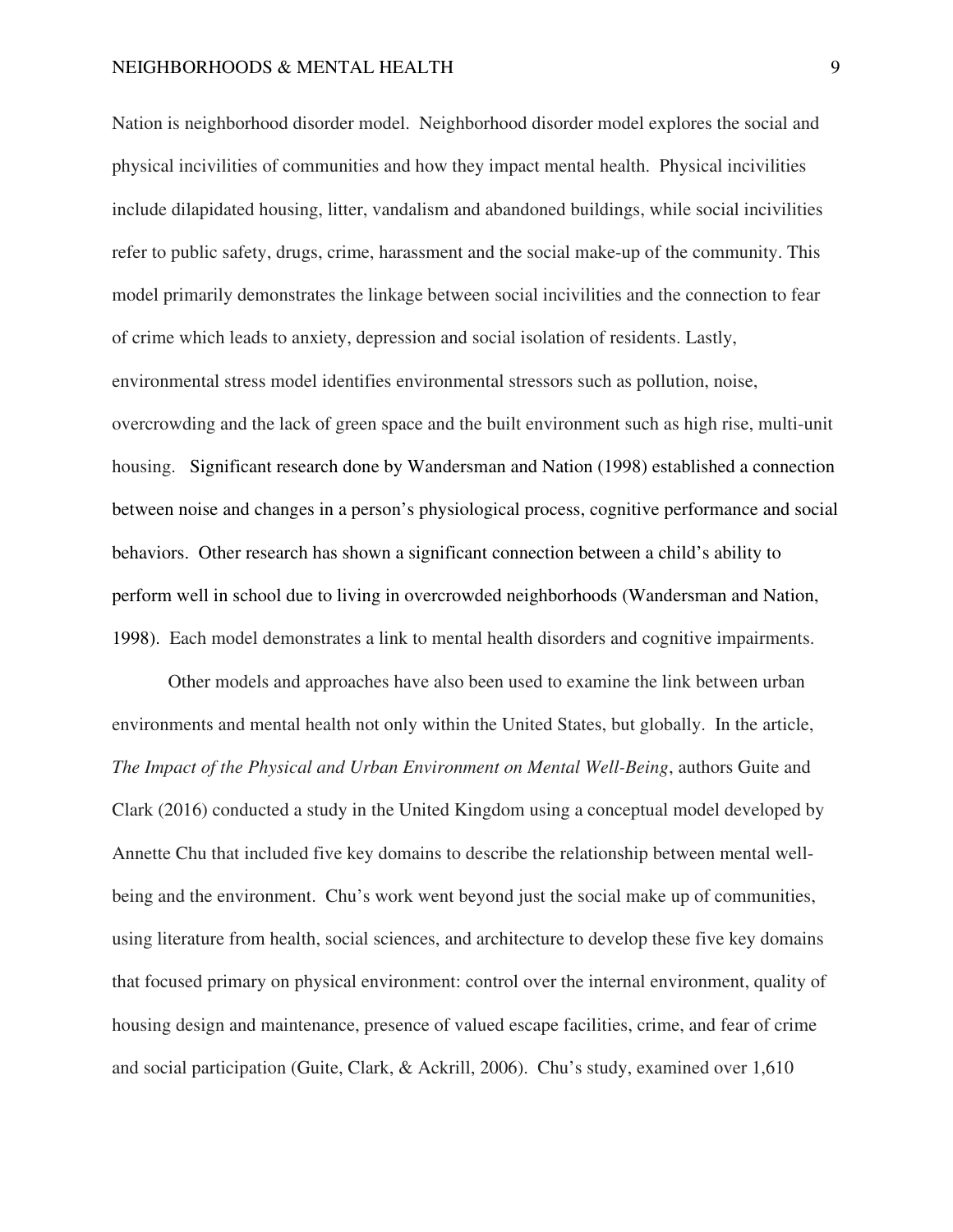survey's, studying the linkage between individual responses and the five domains. Survey questions related to the first domain; control over the internal environment, correlated with an individual's ability to have control over the heat, light, noise, dampness and draughts. The quality of housing design and maintenance was linked to how residents felt about the look of their neighborhood and surrounding green spaces. Safety in day and night, sufficient street lighting, vandalism, graffiti, needles, rubbish, noise from the streets, neighbors and fear of letting your children play outside defined the crime and fear of crime domains. The last domain, social participation, was defined by an individual's ability and willingness to engage within their communities by attending social meetings, clubs, places of worship, green spaces and events. The point of the study was to identify which of the five domains were most important in the link between mental well-being and the built environment. The results concluded, "neighbour noise, feeling overcrowded in the home, dissatisfaction with green spaces, feeling unsafe to go out in the day and dissatisfaction with community facilities all remained significant predictors of low mental health or vitality scores or both" (Guite, Clark, & Ackrill, 2006, p. 1123). The conclusions of this study validated Chu's hypothesis which was in support of the five domains which was "people's level of dissatisfaction with elements of each domain would be related to their mental well-being after adjusting for a range of personal, social and economic factors" (Guite, Clark, & Ackrill, 2006, p. 1118). Chu's research provides an approach and data that supports this issue beyond the United States.

A more recent work put forth by the Office of Disease Prevention and Health Promotion, similar to the work done by previous researchers discussed in this review, uses a place-based framework that utilizes five social determinates of health to examine health and its relationship to environment. This place-based framework examines the economic stability, health and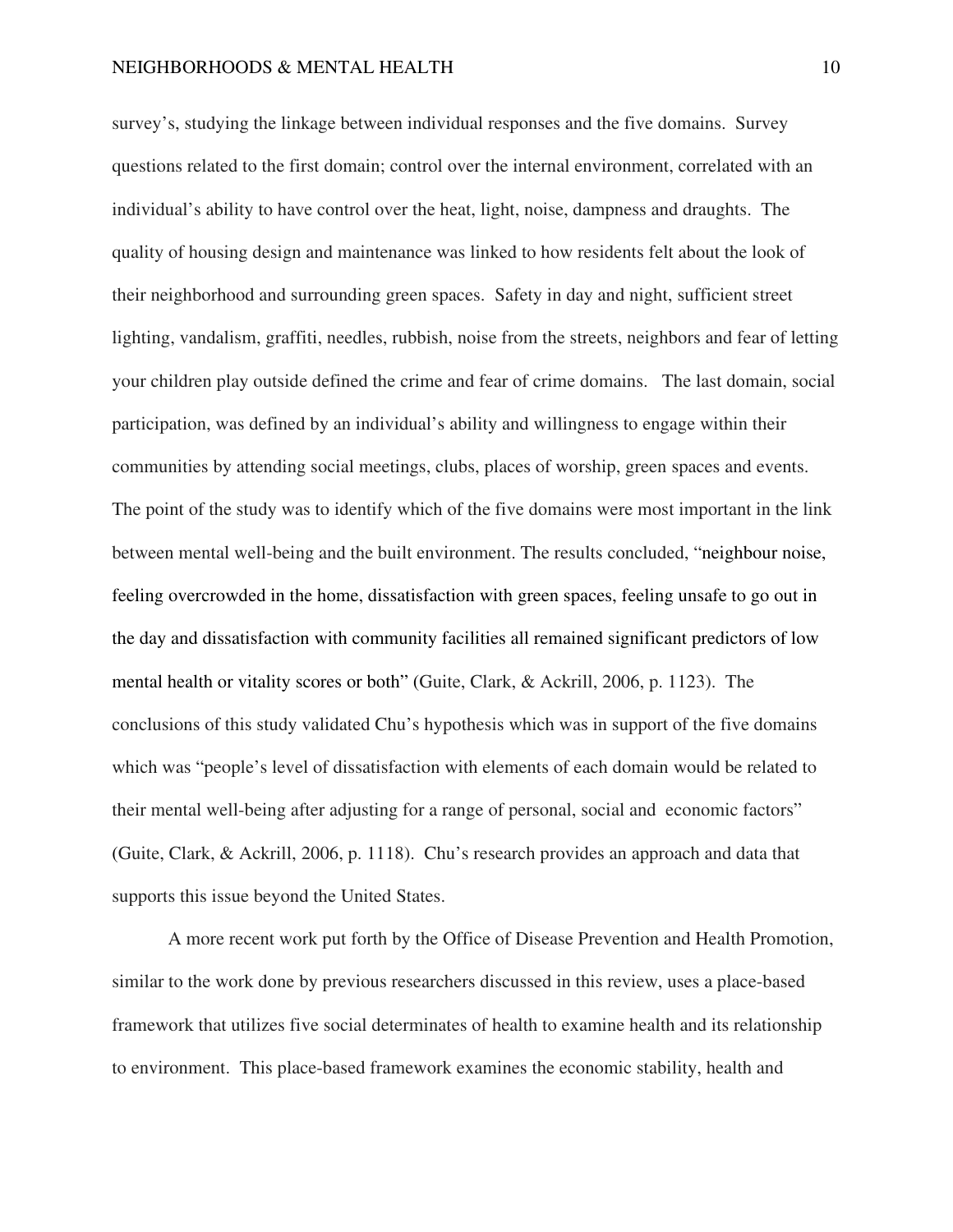healthcare, social and community context, education and neighborhood, and built environment of communities and its connection to good or poor health amongst its residents (Office of Disease Prevention and Health Promotion, 2019). It is hypothesized that the better the community, the heathier it is; and the poorer or more deprived the community, the lower the health outcomes. This place-based framework is part of an initiative called Healthy People 2020, which shares the same values as a 2008 published report put forth by the World Health Organization's Commission on Social Determinates of Health and U.S Health initiatives, National Partnership for Action to End Health Disparities and the National Prevention, and Health Promotion Strategy. This work has been studied nationally and globally and the links are significant with social, physical, and structural characteristics impacting mental and physical health.

Though there is significant research, data, and evidence of the link between physical and mental health and the surrounding environment, the complexity of this topic and next steps for research and effective promotion of health and well-being on the local, state, and federal levels should not be overlooked.

# *The Effects of Urban Environmental Stress on Children and Adolescents*

Children and adolescents living and growing up in urban environments are faced with several stressors due to the social and physical characteristics of their community. These stressors can have significant impact on a child's cognitive, social, emotional, and behavioral development, which can lead to mental health symptoms, behavior problems, poor academic outcomes, engagement in risky behaviors, and the potential of getting involved in the juvenile court system. Researchers Black and Krishnakumar (1998) stated:

 "The poverty that often accompanies urbanization is associated with negative physical and mental health outcomes for children. Not only are children in low-income, urban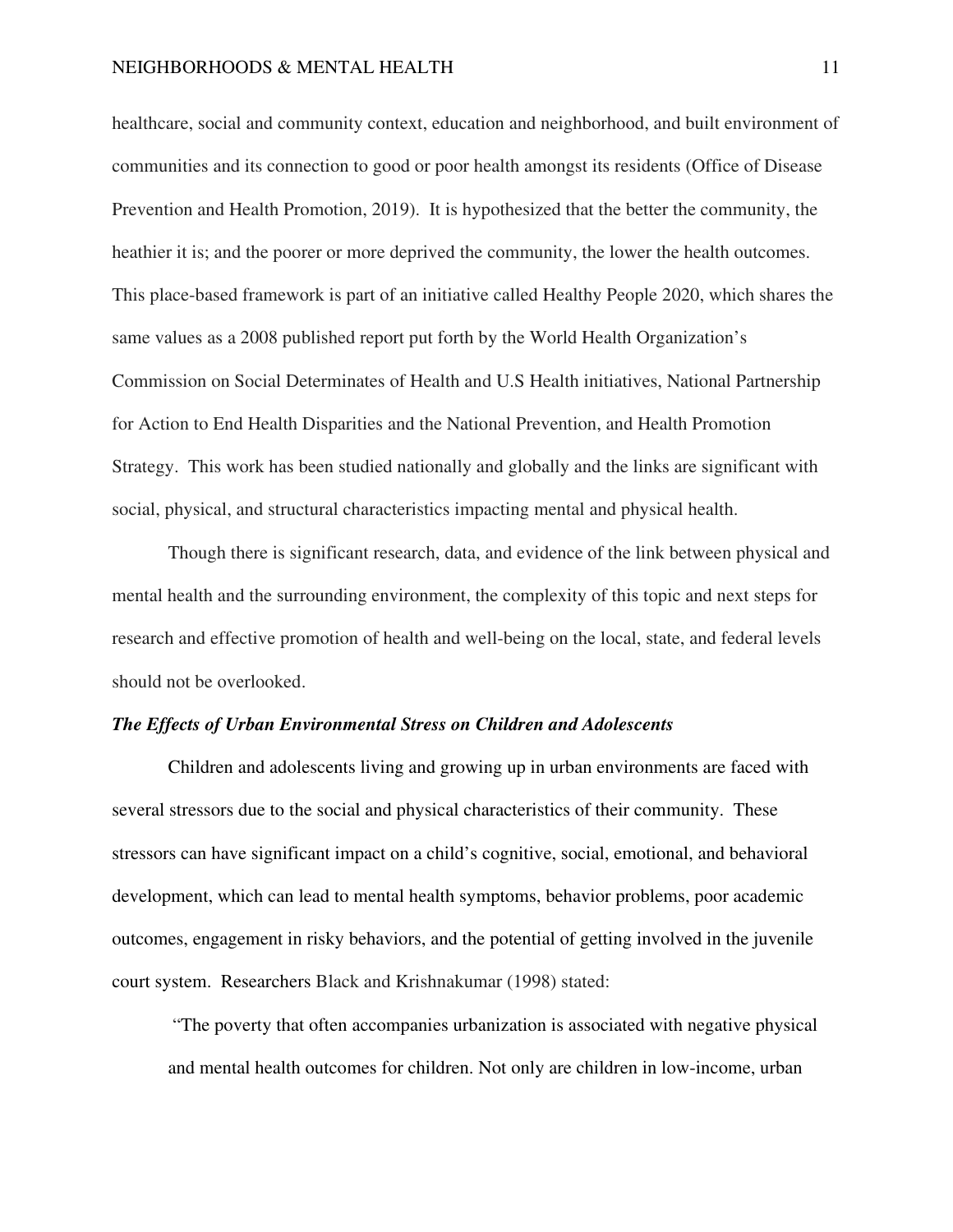communities exposed to illnesses associated with crowding and unsanitary conditions, but they may have limited access to appropriate developmental challenges and stimulation" (p. 637).

 In short, children and adolescents' mental health can be impacted by the social make up of their family (e.g., interactions with family members and personal relationships), the physical home in which they live (e.g., high rise building, dense neighborhood, poor living conditions), and the social and physical context of the community (e.g., safety, crime, noise, pollution, lack of green space and rundown buildings and houses).

A report put forth by the Child Welfare Information Gateway (2015) titled,

*Understanding The Effects of Maltreatment on Brain Development,* informs readers of the effects that maltreatment and neglect, physical and social environments, and continuous stress have on the brain development of children which can lead to deficits in mental and physical health. For children and adolescents' positive experiences help the development of a healthy brain, while negative experiences can develop impairments and negative brain health. The physical structure, chemical activity, and emotional and behavioral functioning of the brain are impacted significantly when experiencing high levels of stress, overstimulation and negative emotions over a prolonged period of time and/or are significantly traumatic event (Child Welfare Information Gateway, 2015). Overstimulation can include noise, busy streets, overcrowded neighborhoods, and schools. An underdeveloped prefrontal cortex for adolescents has been linked to a lag in cognitive abilities such as, self-awareness, emotional development, ability to experience high and lows, and demonstrate behavioral, cognitive, and emotional regulation (Child Welfare Information Gateway, 2015). These inabilities have been linked to poor academic performance and unexpected behavior within social settings.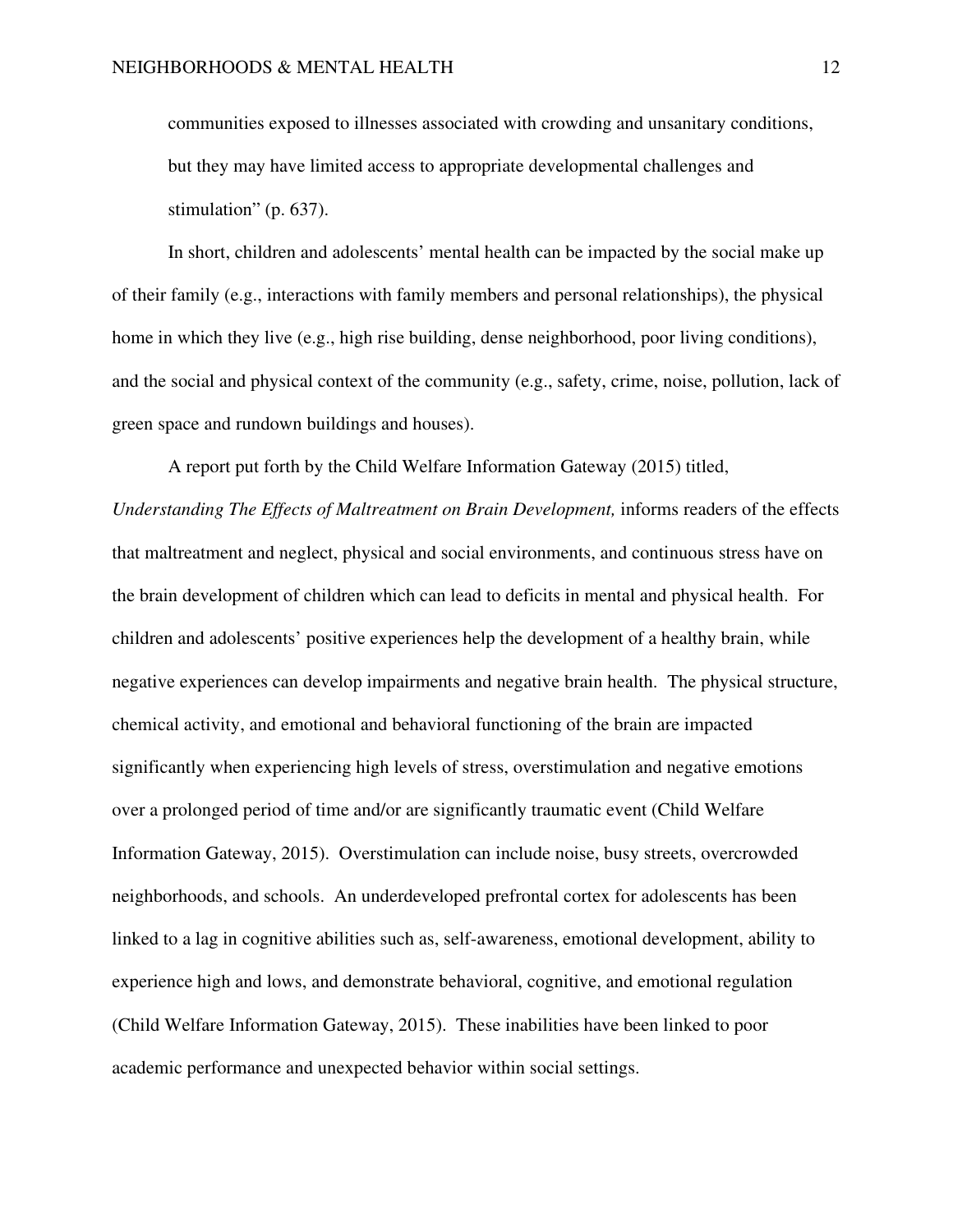High levels of stress and overstimulation for children and adolescents can be significantly linked to their specific housing unit and/or home. Housing in urban neighborhoods are primarily high-rise buildings with several small units that are typically too small for the average family. Authors Leventhal and Newman (2010) provide a review of the most recent research on the role of housing, specifically in relationship to a child's physical health, social, emotional and behavior outcomes, school, academic achievement, and future economic attainment. The article does not focus on the environmental/neighborhood characteristics of which the housing unit is located or the socio-economic characteristics of the family, but it does recognize the intersectionality between the social environment and the physical housing unit. For their research, Leventhal and Newman use an ecological perspective to link six key features: physical quality, crowding, residential mobility, homeownership, subsidized housing, and affordability when examining the relationship to a child's mental health (Leventhal  $\&$  Newman, 2010). Taking an ecological approach to this research is important because it requires researches to examine the make of an environment and how this environment can impact an individual. Influences can be made through the structural environment or its social make up, ecological frameworks examine an individual's interactions with these influences and how they can impact a person's social, emotional, behavioral and cognitive development. Findings from Leventhal and Newman's, research concluded that children's exposure to lead is associated with long term and short-term cognitive deficits, poor air quality is linked to respiratory problems, and crowded housing can lead to the spread of infectious disease as well as poor social and emotional outcomes. Additionally, consistent moving and residential mobility was linked to poor academic achievement as compared with improved outcomes for those who own a home. However,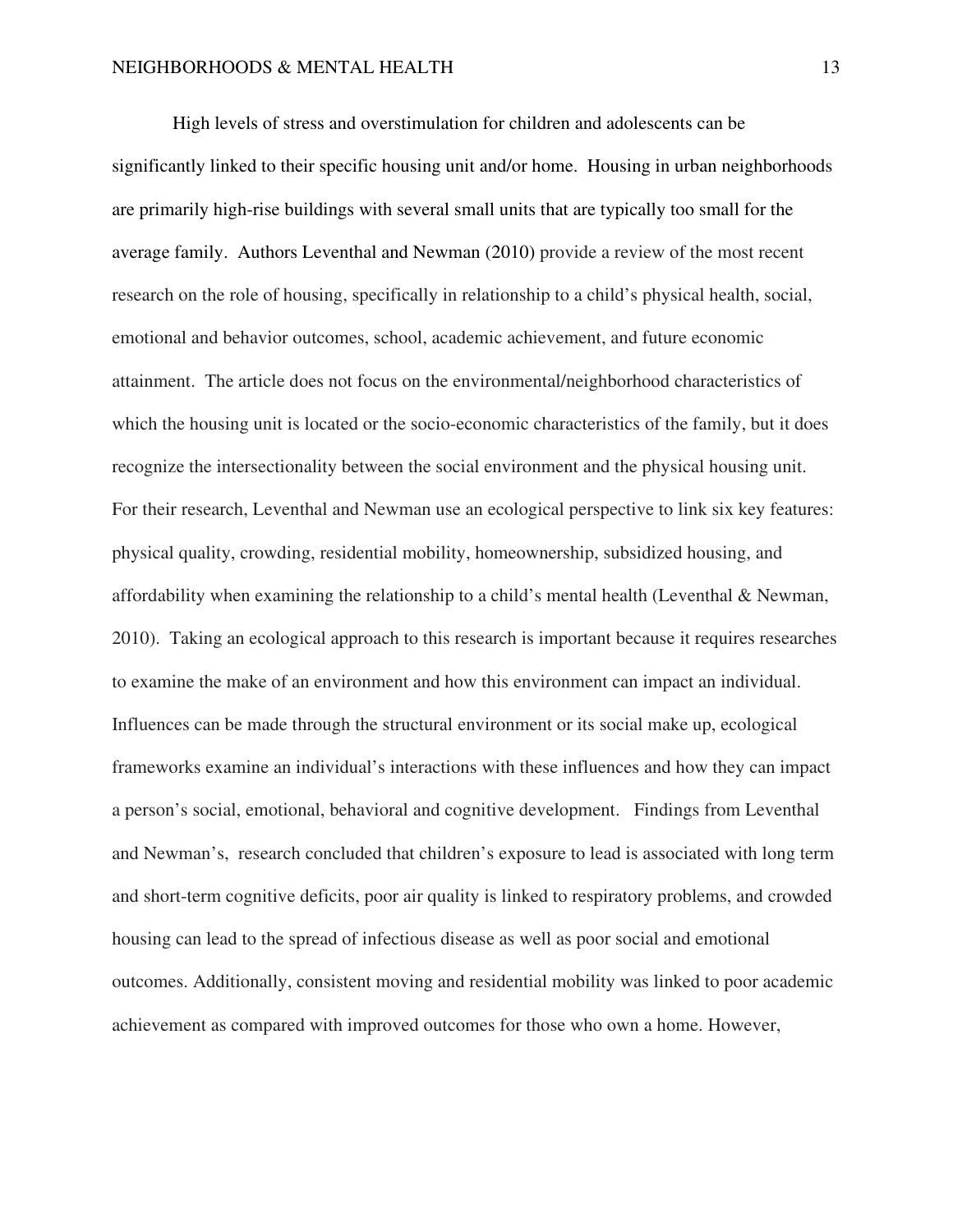Leventhal and Newman found no clear linkage between subsidized housing and social emotional well-being (Leventhal & Newman, 2010).

Traumatic experiences and a constant state of fear can also impact the mental health of children and adolescents. In the article, *Complex Trauma in Children and Adolescents*, the authors use a comprehensive review of literature around complex trauma and suggest that there are primarily seven domains of impairment observed in children who have experienced this type of trauma. The seven domains of impairment are: attachment, biology, affect regulation, dissociation, behavioral regulation, cognitive, and self-concept (Cook et al., 2017). These seven domains of impairment are important to discuss because they define the mental health effects and symptoms that a young person can experience when one or more of these domains are disrupted, injured or impaired. The first domain, attachment, is related to relationships and socialization, this domain can be impaired "when a child's caregiver relationship is a source of trauma, the attachment relationship is severely compromised" (Cook et al., 2017, p. 392). Affect regulation, describes an individual's ability to recognize internal emotions and how to regulate feelings. When this domain is impaired, young people may demonstrate problem behaviors, irritability, and an inability to interact appropriately with others. Affect regulation in connection to behavior regulation can be seen as controlled and uncontrolled behavior. In adolescent victims of trauma, this can be exhibited as aggression and defiance towards others and can also be seen as a reenactment of learned behaviors from caregivers or traumatic events. Other behaviors include self-harm, eating disorders, inability to sleep, over excessive compliance and the inability to follow rules (Cook et al., 2017). Other domains such as biology, dissociation and cognitive are related to the actual makeup of the brain, specifically the development of the pre-frontal cortex. When this becomes injured, stressed or impaired it can cause significant delays to the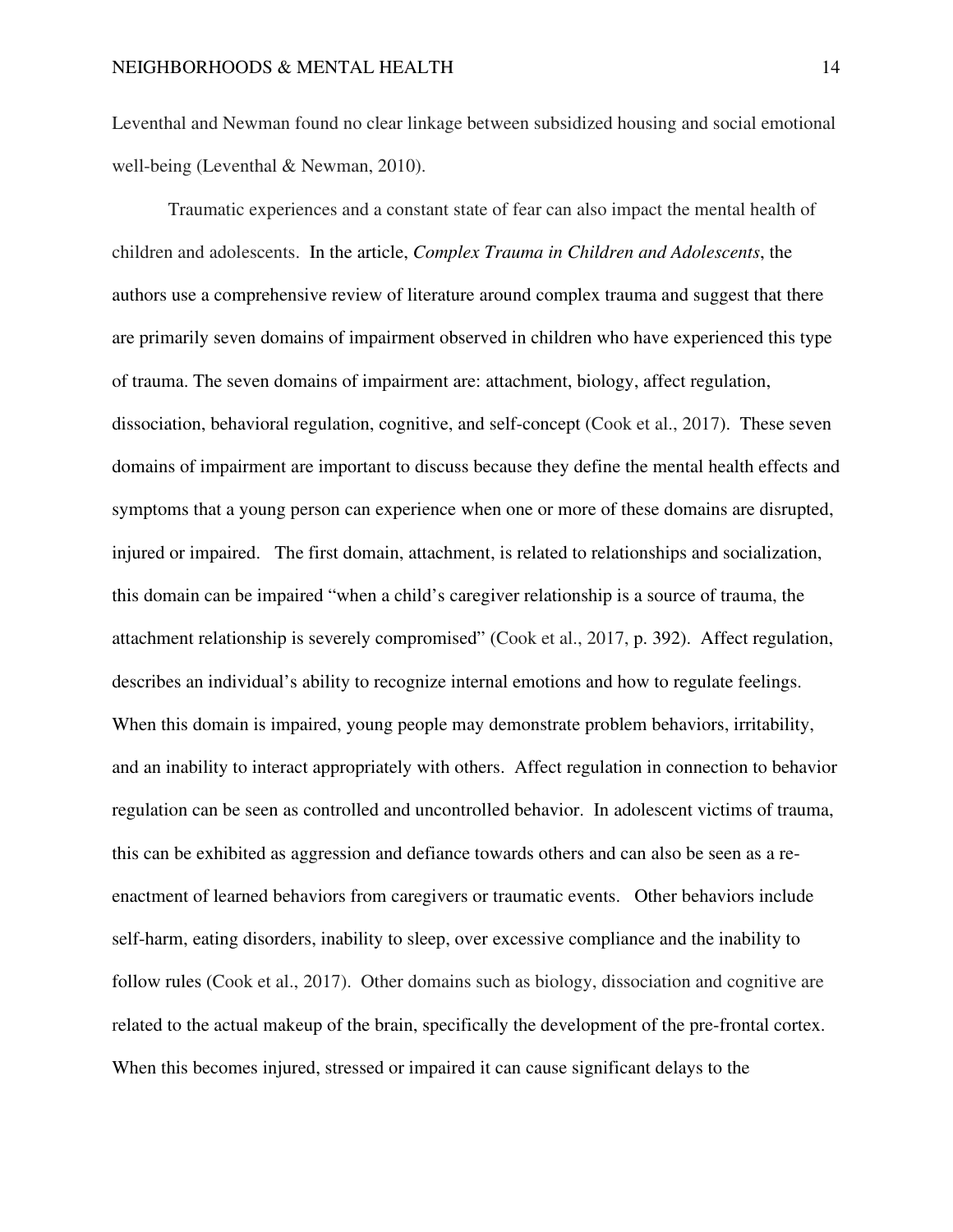# NEIGHBORHOODS & MENTAL HEALTH 15

development of executive functioning abilities and the brains ability to problem solve. When the actual development of the brain is impaired due to a physical trauma, young people may also struggle with delayed sensorimotor development, delayed language development, inability to stay on task, ADD, ADHD and behavioral diagnosis (Cook et al., 2017). Trauma and increased stress can impact these seven domains causing significant results on the mental health of children and adolescents.

In connection to the Wandersman and Nation (1998) article and the effects of trauma on a developing brain, a more recent study conducted by McDonald and Richard (2008), demonstrates a strong correlation between community violence exposure and mental health symptoms amongst youth, with 86% of youth reporting being a witness to community violence and 65% reporting being victimized. Depression, anxiety, post-traumatic stress disorder, isolation, and aggression have been reported to be the most common mental health symptoms associated with adolescents experiencing community violence exposure, victimization, and trauma.

 There is significant data that shows individuals who have experienced complex trauma are vulnerable to become adults that exhibit or participate in the same type of trauma causing or risky behaviors they experienced or are familiar with, which can create a continuous cycle within communities.

# *Barriers to Accessing Quality Mental Health Services*

There are several barriers to accessing quality mental health services for children, adolescents and their families seeking support and care for the mental health symptoms they are experiences due to their living environment. Urban communities tend to be ethnically and culturally diverse and are predominantly low-income presenting several social and personal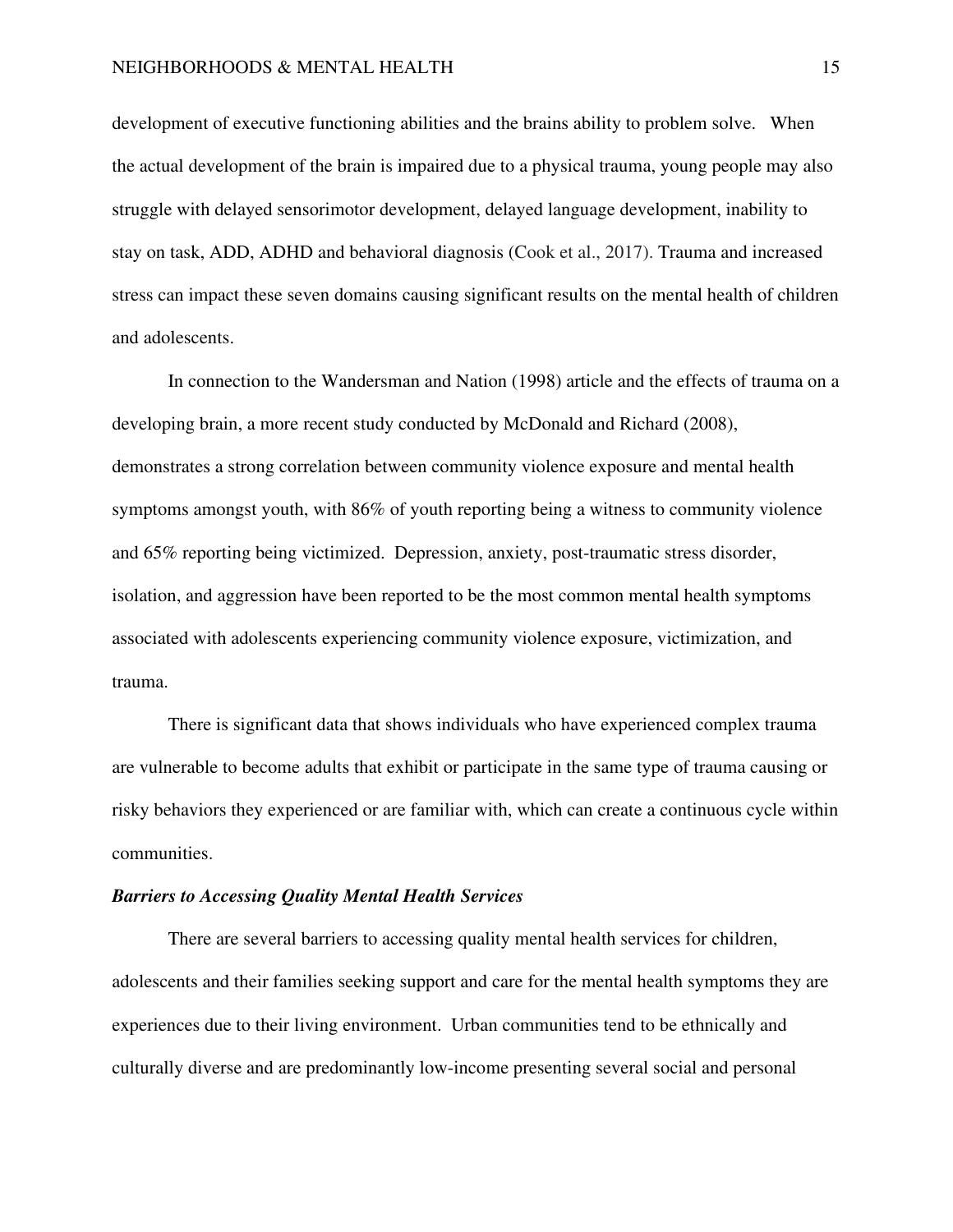# NEIGHBORHOODS & MENTAL HEALTH 16

barriers. These barriers inhibit access to mental health services for those living in urban communities, not only due to lack of available services, awareness and ability to advocate, but several systemic barriers influenced by local, state and federal policies.

Mental health services and treatment can be difficult for families to access for their children because of the lack of available information about mental health services, the ability to advocate for services, limited resources to provide high quality care and policy failures. Seventy five percent of children with mental health needs are not accessing or receiving mental health services, with data showing the disparity between need and use the highest amongst minority and low-income youth (McKay & Bannon, 2004, p. 905). Accessing mental health services, programs and clinicians, though, can present structural barriers. Researchers McKay and Bannon, in their article *Engaging Families in Child Mental Health Services*, discusses the structural barriers that are common amongst children and families living in low income, minority communities. Barriers include health insurance, eligibility for government programs and long waiting lists in available health agencies. Other barriers include, access to transportation, affordable co-pays, obtaining referrals and the scheduling of appointments around work schedules.

There is also significant research around the social barriers between low income families of color and their willingness to access available services. Authors, Hodgkinson, Godoy, Beers and Lewin (2017) of the article, *Improving Mental Health Access for Low-Income Children and Families in the Primary Care Setting*, examined the stigma around mental health services within families of color and families living in poverty. Research done by the authors suggests that low income families of color do not report mental health symptoms or seek mental health support due to fear and disapproval within their families, as well as the neighborhood. Families also fear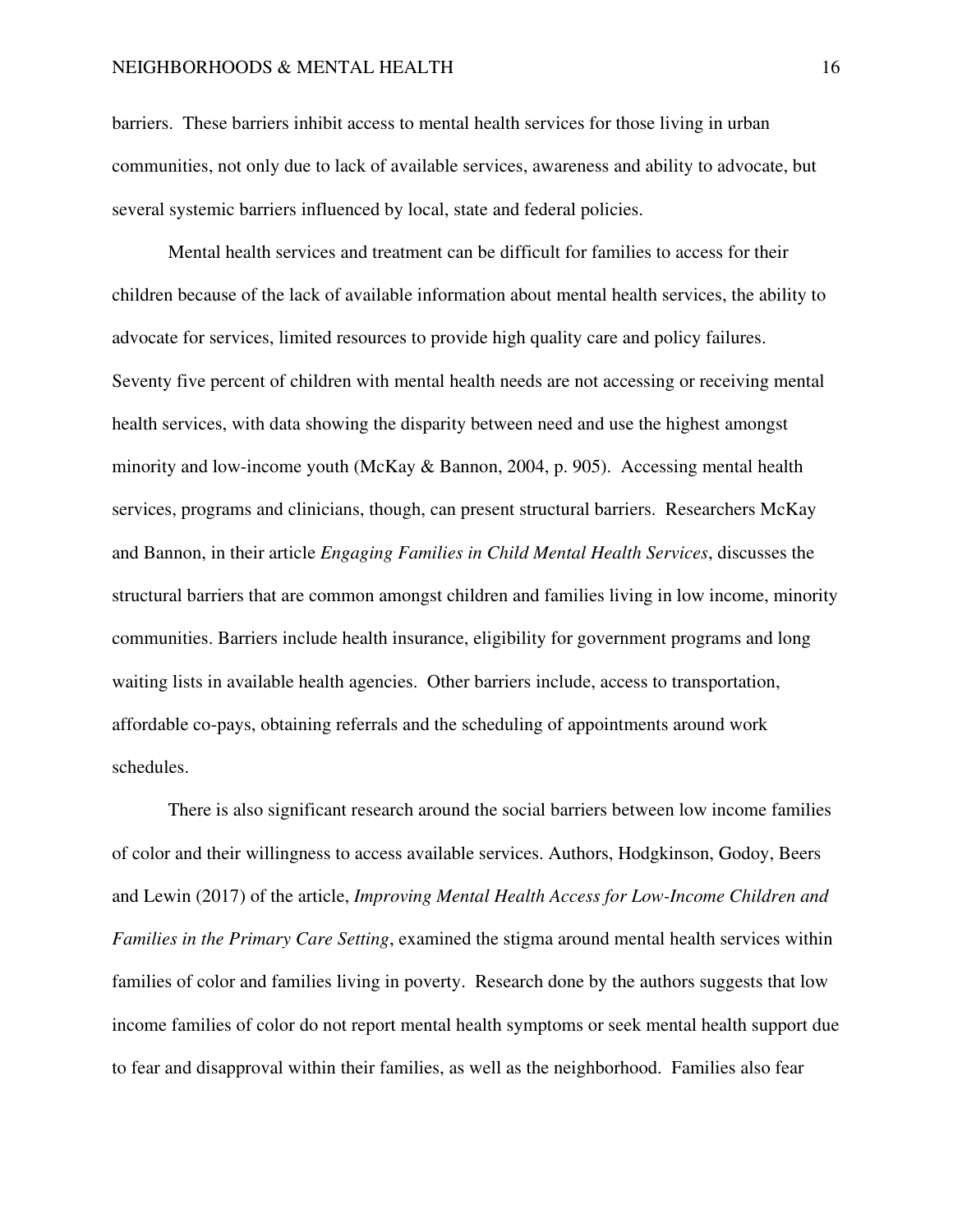their child being labeled as "crazy," being removed from the home, hospitalized, and given medication as treatment (Hodgkinson, Godoy, Beers, & Lewin, 2017). Researchers Harrison, McKay and Bannon (2004) also examine the level of distrust between families and mental health services and how this is due to the lack of culturally responsive practices within agencies. Mental health agencies are lacking the training and ability to help culturally, and economically diverse families understand referral and follow up practices, access local and state assistance programs, and fail to understand the importance of relationship building between caregivers and families. Other barriers include co-pays, language barriers, ability to advocate for continued care when care plans have ended, transportation, and effective methods for communication.

# *Community Barriers to Supporting Youth and Families*

Urban communities are typically home to several non-profit community organizations, businesses, educational institutions, and city government officials that have no understanding of the mental and physical health effects urban communities can have on its residing population. Often, classroom teachers, administration, mentors, and leadership of community organizations intend to do good work within communities to address a social issue, but sometimes do more harm than good because they are not aware of the complex issues children and families living within their community are faced with.

Community organizations in particular are known for their work within urban communities. However, these organizations have the tendency to be governed by boards that are predominantly wealthy, upper-class white individuals that do not reside in or reflect the community in which they are serving neither culturally nor economically. According to a study *The Impact of Diversity: Understanding How Nonprofit Board Diversity Affects Philanthropy, Leadership, and Board Engagement,* "racial and ethnic minorities are underrepresented" on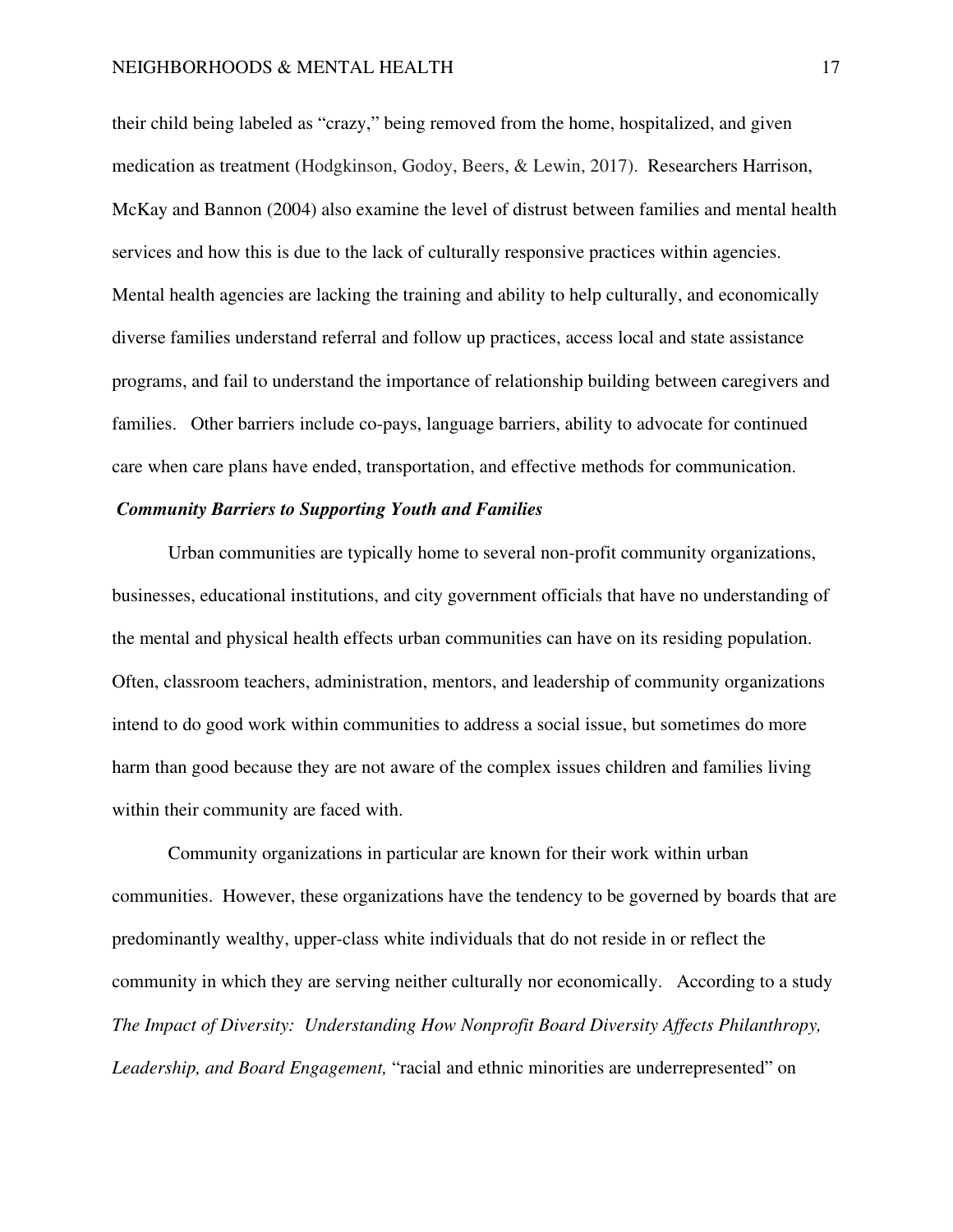nonprofit boards, with boards being represented on average as 78.6 percent white, 7.5 percent African-American and 2.6 percent Asian (Osili et al., 2018). The authors of this article, concluded six key findings from their study, of surveying 1,597 nonprofit CEOs and 409 board chairs and they are; (1) diversity on nonprofit boards does not reflect the overall diversity of the United States, (2) older organizations with higher revenues tend to have less board diversity, (3) older boards have members that are more involved in overseeing and governance and have higher commitment and involvement rates, (4) high revenue organizations have boards that are engaged with policymakers and advocacy, (5) boards with a high percentage of woman tend to have a higher board member engagement, fundraising engagement and advocacy engagement and lastly, (6) pursing a diverse board has many rewards (Osili et al., 2018). This study supports the need for community education and awareness for those leading organizations and educational institutions that serve our most vulnerable populations.

Unfortunately, the work being done to improve communities for youth and their families may be well intended, but in reality it can be causing more harm because the people doing the work are lacking cultural competent practices, hold internalized biases, and are doing the work for self-righteous reasons which can be labeled as "white savor complex" or "the white hero teacher." Dr. Edwin, Associate Professor at Columbia University's Teachers College and author of, *For White Folks who Teach in the Hood and the rest of Y'all Too; Reality, Pedagogy and Urban Education*, defines "the white hero teacher," as a "savor complex that gives mostly white teachers in minority and urban communities a false sense of saving kids" (Edwin, 2016). Edwin's work is an analysis of current urban education models and past models used in Native American schools where success was based on how well Native students assimilated to American culture (Edwin, 2016). Understanding that this is not success continues to marginalize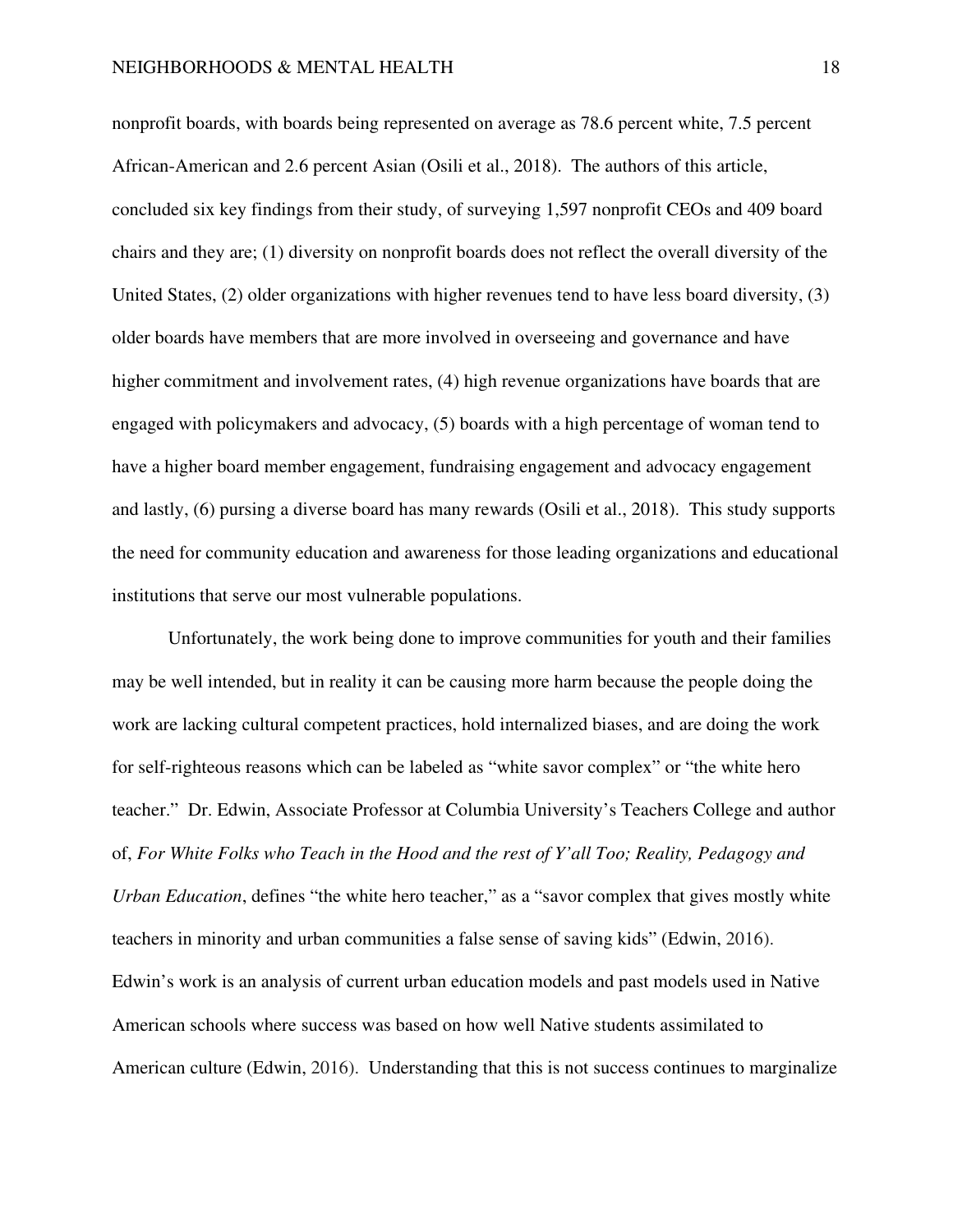children of color, Edwin is pushing for "a new approach to urban education that trains teachers to value the unique realities of minority children, incorporating their culture into classroom instruction" (Edwin, 2016).

# *A Proactive Approach to Mental Health in Youth*

Breaking down these social and systemic barriers for children and adolescents is imperative, especially since they are living in communities of social, physical, and environmental stress. For now, youth development focused community organizations and educational institutions need to turn to proactive, holistic approaches when working with young people, with a specific focus on the healthy development of their social, emotional, behavioral, and cognitive abilities. Classrooms and community organizations have been utilizing and implementing positive youth development theory to support the mental health of youth and to deter them from engaging in risky behaviors for decades. Positive Youth Development (PYD) theory is an approach used when working with young people that champion students' strengths and attributes while also incorporating the community, relationships with adults and peers and self-identification in its framework. It is the shift of seeing young people as problems to society and placing significant emphases on their potential, understanding that youth face significant adversities and challenges, including those from the most disadvantaged circumstances (Damon, 2004).

Another framework that has seen recent success across the United States is a concept called Social and Emotional Learning. Like PYD, Social and Emotional Learning looks at the whole child; supporting their behavioral, social, emotional and cognitive growth and development, while also incorporating strategies that enhance youth's engagement and connectedness to their school, creates a positive school culture and has a significant impact on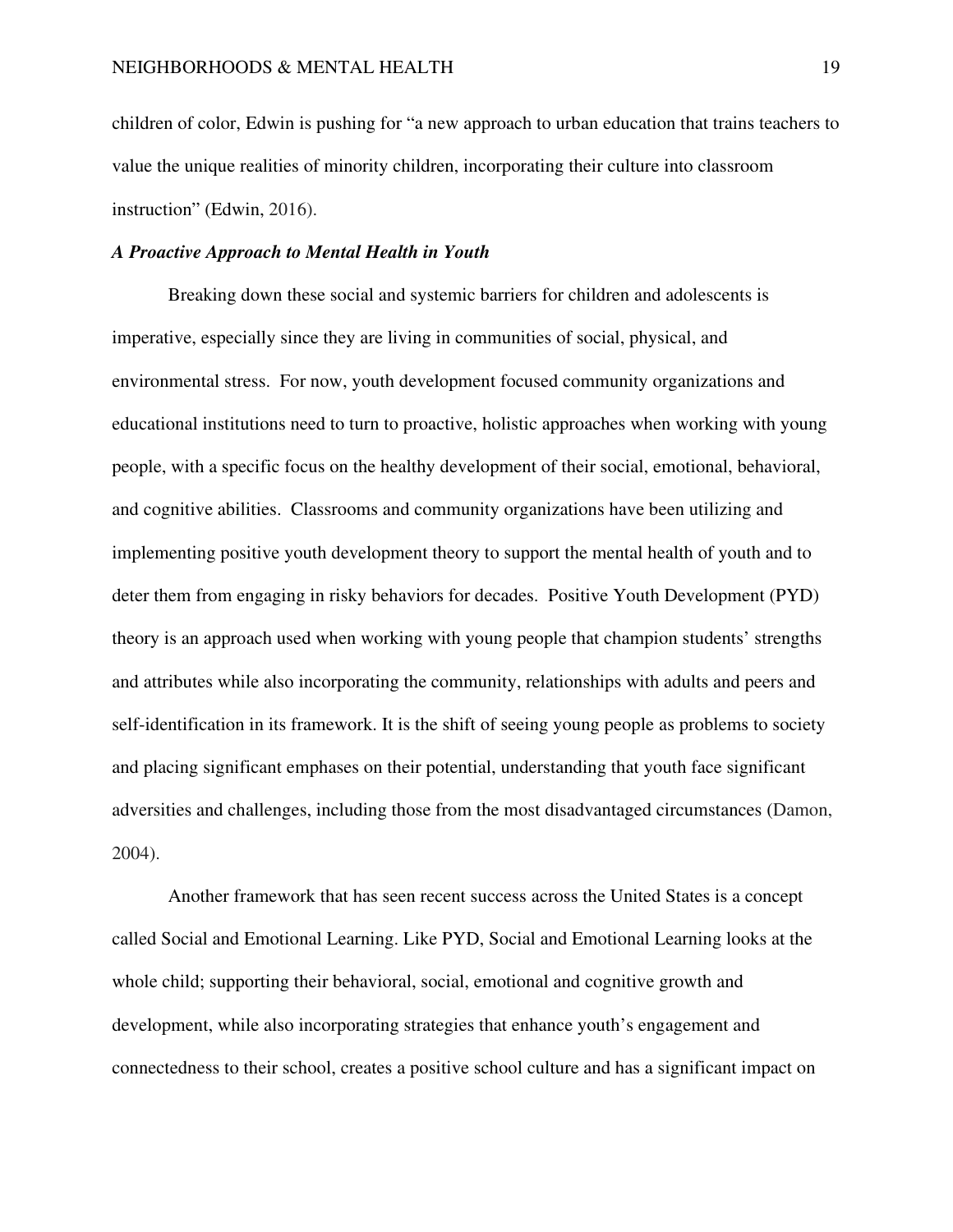academic outcomes. The Collaborative for Academic, Social and Emotional Learning, CASEL; a high quality, evidence-based social emotional framework describes social emotional learning as a:

"processes in which children and adults gain the knowledge, attitudes, and skills to recognize and manage emotions, set and achieve positive goals, demonstrate caring and concern for others, establish and maintain positive relationships with adults and peers, make responsible decisions and handle interpersonal situations effectively" (Payton, Weissberg, Durlak, Dymnicki, Taylor, Schellinger, & Pachan, 2008, p. 6).

 There are five core social and emotional competencies that all SEL programs include and they are self-awareness, self-management, social awareness, relationship skills, and responsible decision making. Young people that demonstrate success in these core competencies are confident in their abilities to do well in and out of school, feel supported by their community and are overall healthier physically and mentally.

 In addition to Positive Youth Development Theory and the Social and Emotional Learning Framework; Asset Development, a community based developmental approach can also be an effective method when supporting the healthy development of children and adolescents. Asset Development is an approach that focuses on community change by fostering the internal and external assets that contribute to the healthy development of children and adolescents. This approach see's the healthy development of youth and their families as the responsibility of the whole community, not just individual families (Community Tool Box, 2020). Communities that focus on Asset Development in youth, identify the community assets that are lacking, and work to improve the social, structural and environmental factors for better physical and mental health outcomes and to deter young people from engaging in risky behaviors. Asset Development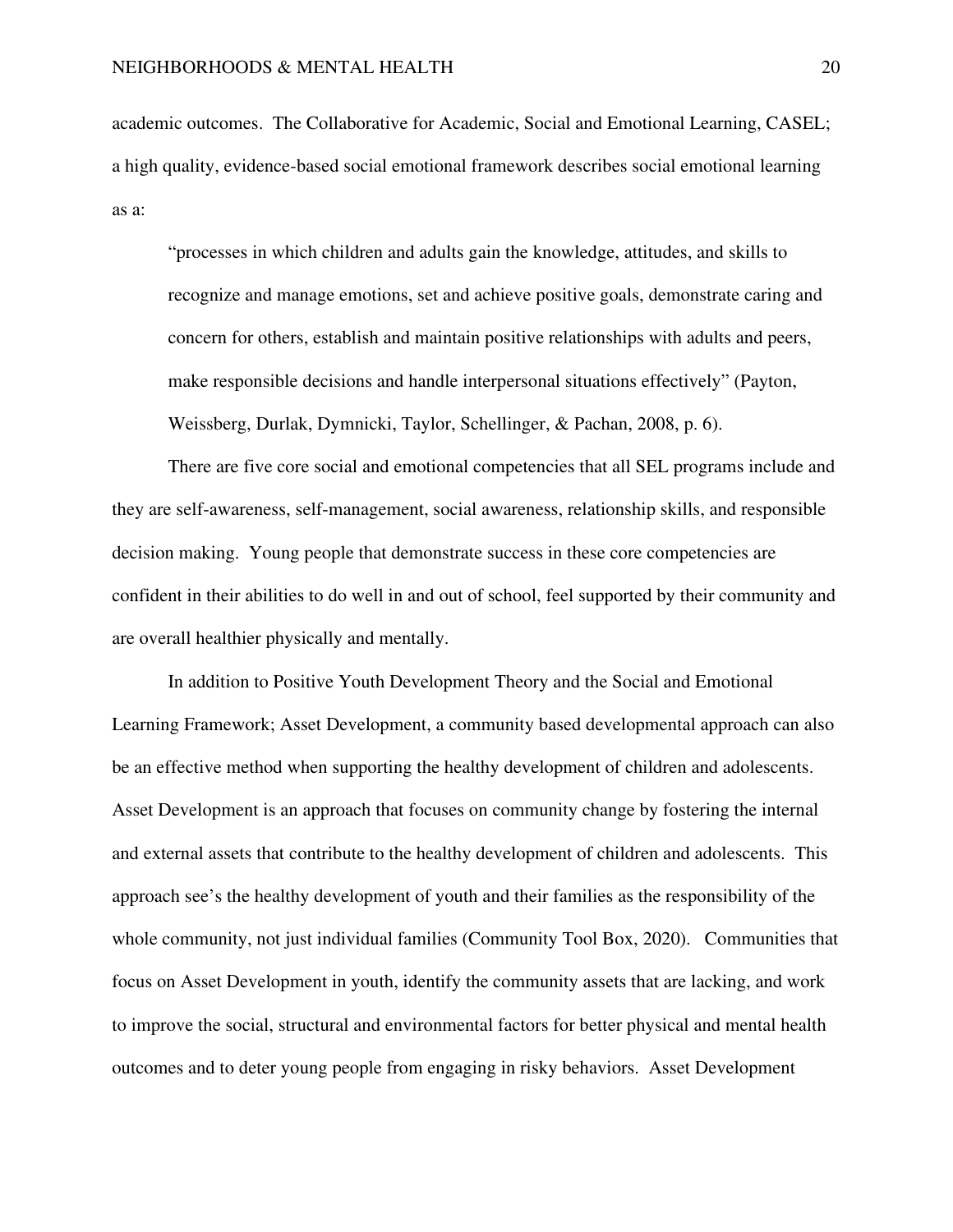requires the commitment of the entire community, incorporating educational institutions, government entities, residents, businesses and community organizations in the assessment and planning. The approach is a participatory effort that calls on all sectors of the community that influence the internal and external assets of children and adolescents. Other characteristics of a youth focused Asset Development program is that the efforts and commitment of the program is based on what is actually needed. This requires research and data collection from survey tools, informational interviews and community feedback. Programs should not "impose," what assets they feel are lacking, but should reflect the need identified by the community (Community Tool Box, 2020). Lastly, once the program identifies the assets that are lacking, asset development programs should coordinate plans and efforts that have clear goals, processes and plans that involve all community entities and encourage them all to work together for the common good. This approach is an effective method to a community effort in addressing the healthy, physical, and mental development of children and adolescents living in complex communities.

#### *Neighborhood Assessments and Asset Mapping*

Youth development community organizations and educational institutions in particular need to understand the social, systemic, and physical complexities of urban communities and the significant physical and mental stress these complexities have on children and families they serve. Neighborhood assessments are a common tool that can analyze the community, note the environmental stressors, and help build connections to systems that have erected barriers. As discussed earlier, authors Wandersman and National (1998) use three conceptual models as the framework for their block assessments to demonstrate the linkage between the neighborhoods environmental, structural and social characteristics and the mental health symptoms of residents. Another approach to better understand our communities and neighborhoods is Asset Based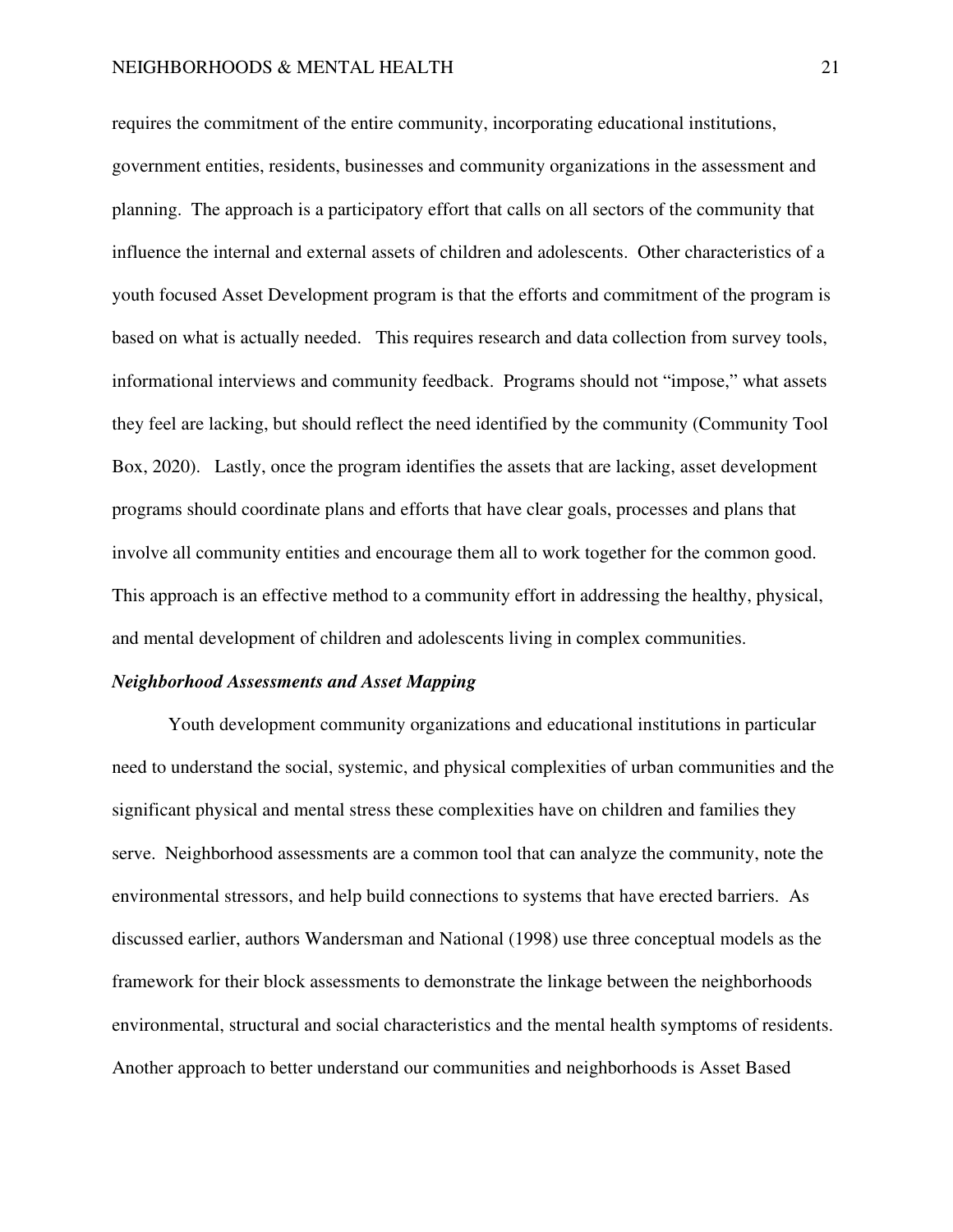Community Development. Asset Based Community Development evolved in the early 1970's, in Chicago communities to leverage community assets to address poverty, public health, human services, education and social justice (Walker, 2006). John McKnight and John Kretzmann, leaders of this concept, built the foundation on three components; "everyone has gifts, everyone has something to contribute, and everyone cares about something and that passion is his or her motivation to act" (Clear Impact, 2017). They believe assessing the assets of communities versus the needs and deficits will strengthen the community and overall have better outcomes for residents. Assessing a community's assets and potential can be done through a process called Asset Mapping. Asset Mapping "is a means" not an end, that looks at the social, structural and environmental characteristics as assets that strengthen the community, not as deficits or needs that hinder and need to be improved. Asset Mapping is made up of six categories: physical assets, economic assets, stories, local residents, local associations, and local institutions (VISTA Campus, 2020). Physical assets are the land, buildings, transportation networks and facilities that strengthen the community. Economic assets are what residents produce and consume within the community through informal or formal means from local businesses, trading and relationships. The stories of communities come from its residents and are their memories, stories and stories of previous times that describe the potential of the community and a community that once was. Local residents are those that live in the community, with their skills, experience, capacities and passions seen as assets that contribute to the community's strength. Associations can also be assets for they are health clubs, faith-based groups, volunteer-based organizations that are contributors to the community and its resident. Lastly, local institutions such as public spaces, schools, libraries, parks, government entities and non-profit organizations can be measured as assets that support and strengthen the community. Asset Based Community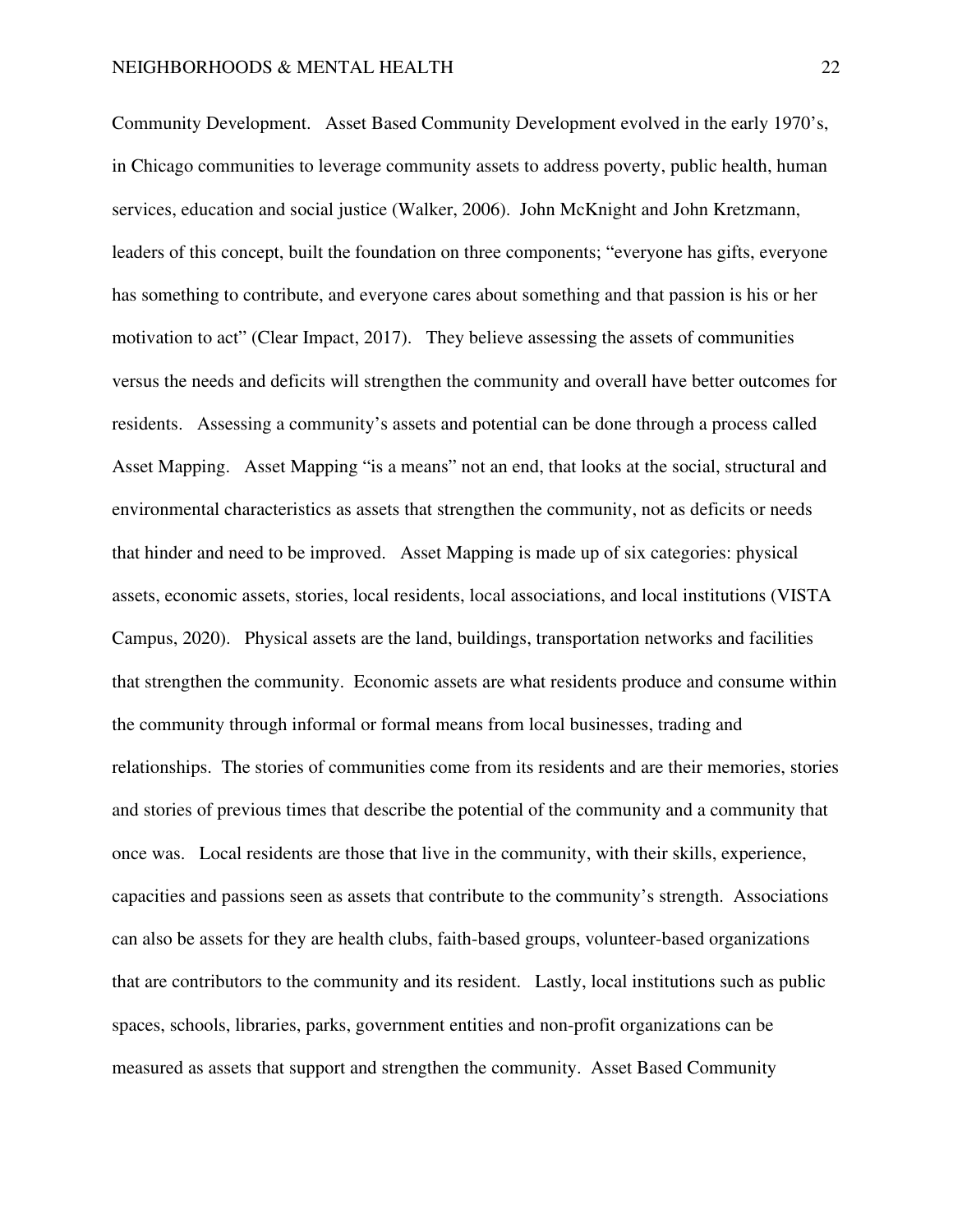# NEIGHBORHOODS & MENTAL HEALTH 23

Development is a valuable tool that can be utilized to demonstrate the many complexities of neighborhoods through an asset versus deficit mentality. Knowledge of Asset Community Development can shift the mindset of classroom teachers, community leaders and community organizations from seeing the community as "tough," "bad," "filled with deficits," and characterizing its youth as "the poor children," and "the bad kids," to a positive outlook that sees the layers of complexities as assets and the youth as contributors to the overall strength of the community.

 Block assessment and asset mapping are good data collection tools when conducting studies to demonstrate the link between the physical and social environment of communities and its impact on health outcomes. These particular frameworks allow us to change the conversation from a deficit-based approach to an asset-based approach to influence change for the better. Shifting the mindset from a deficit to asset view, changes the conversation and can bring positive outcomes to communities, as it supports the greatness of a community and incorporates all entities.

# **Project Plan**

 This workshop seeks to provide a meaningful learning experience for participants that will shift the way they view communities and the people who live in those communities.

# *Situation Statement*

Individual and environmental risk factors can increase the likelihood of mental health problems in children and adolescents, with one out of 10 having mental health symptoms significant enough to disrupt their abilities to function at home, school and their community (Stagman & Cooper, 2010). Contributing risk factors include poverty, single parent households,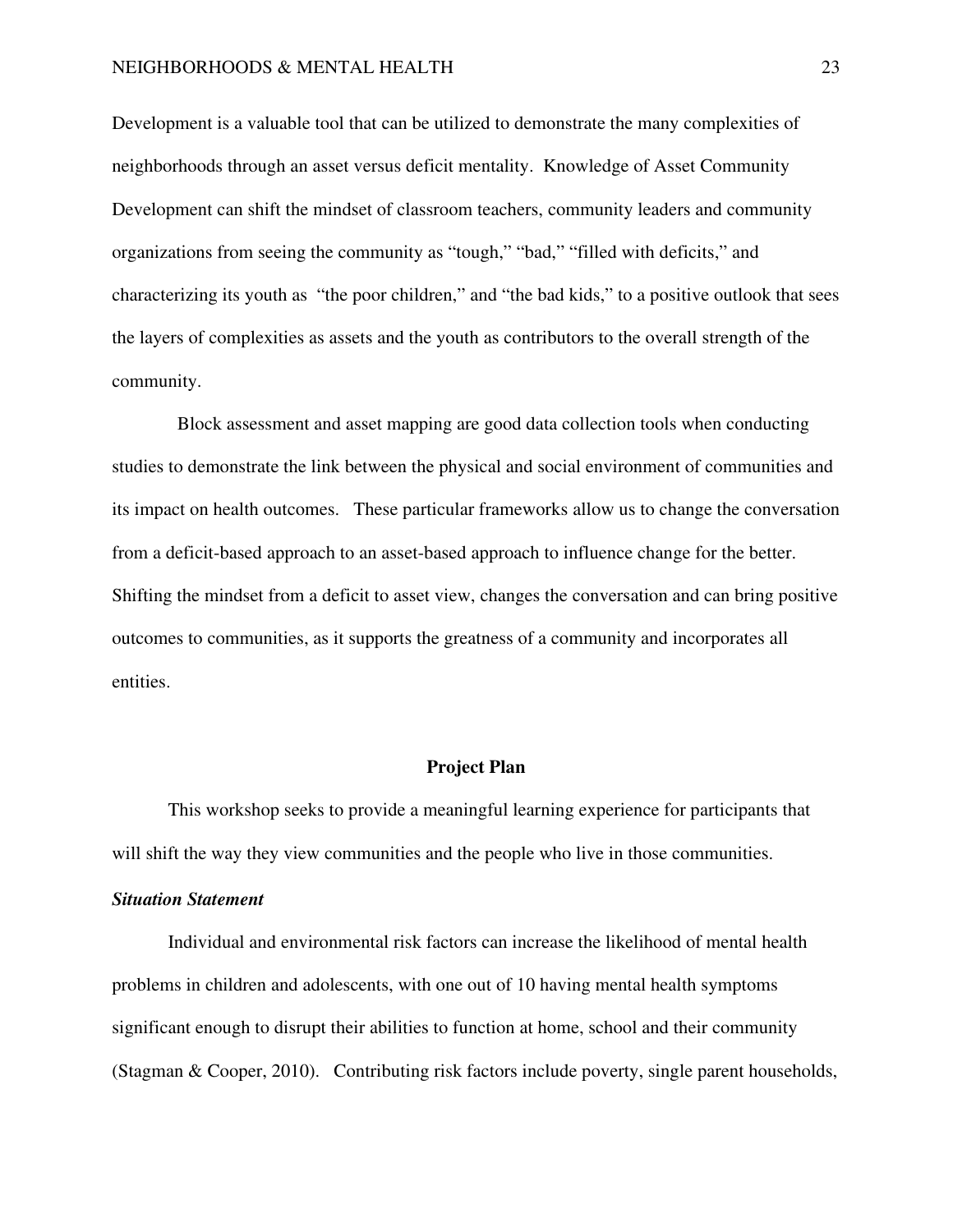insufficient housing, community violence, lack of green space and places to play, and inadequate community resources. Through an ecological approach and a framework called, The Social Determinants of Health, the relationship between the social, structural and environmental characteristics of urban communities and its effects on the social, emotional, behavioral and cognitive development of children and adolescents with be explored through this project. In partnership with the North Shore CDC, this project is a unique professional development experience, that through a virtual series of activities and discussions, explores the link between neighborhoods and mental health. Participants will learn about the characteristics of neighborhoods that contribute to the mental health outcomes of children and adolescents through asset mapping activities and by creating asset-based project plans for community improvement. The goal is to create a unique engaging learning experience that has a lasting impact on the minds and behaviors of participants.

# *Goals*

- 1. Through ecological approaches and the Social Determinates of Health framework; analyze the clear relationship between mental health of children and adolescents and the social, structural and environmental characteristics of the neighborhoods in which they live.
- 2. Community organizations, educational institutions and businesses within communities will gain knowledge and resources to better understand the communities they serve, to make a positive change to social concerns without causing further damage.
- 3. That the leadership and staff of community organizations and educational institutions begin taking a proactive approach to addressing mental health symptoms in children and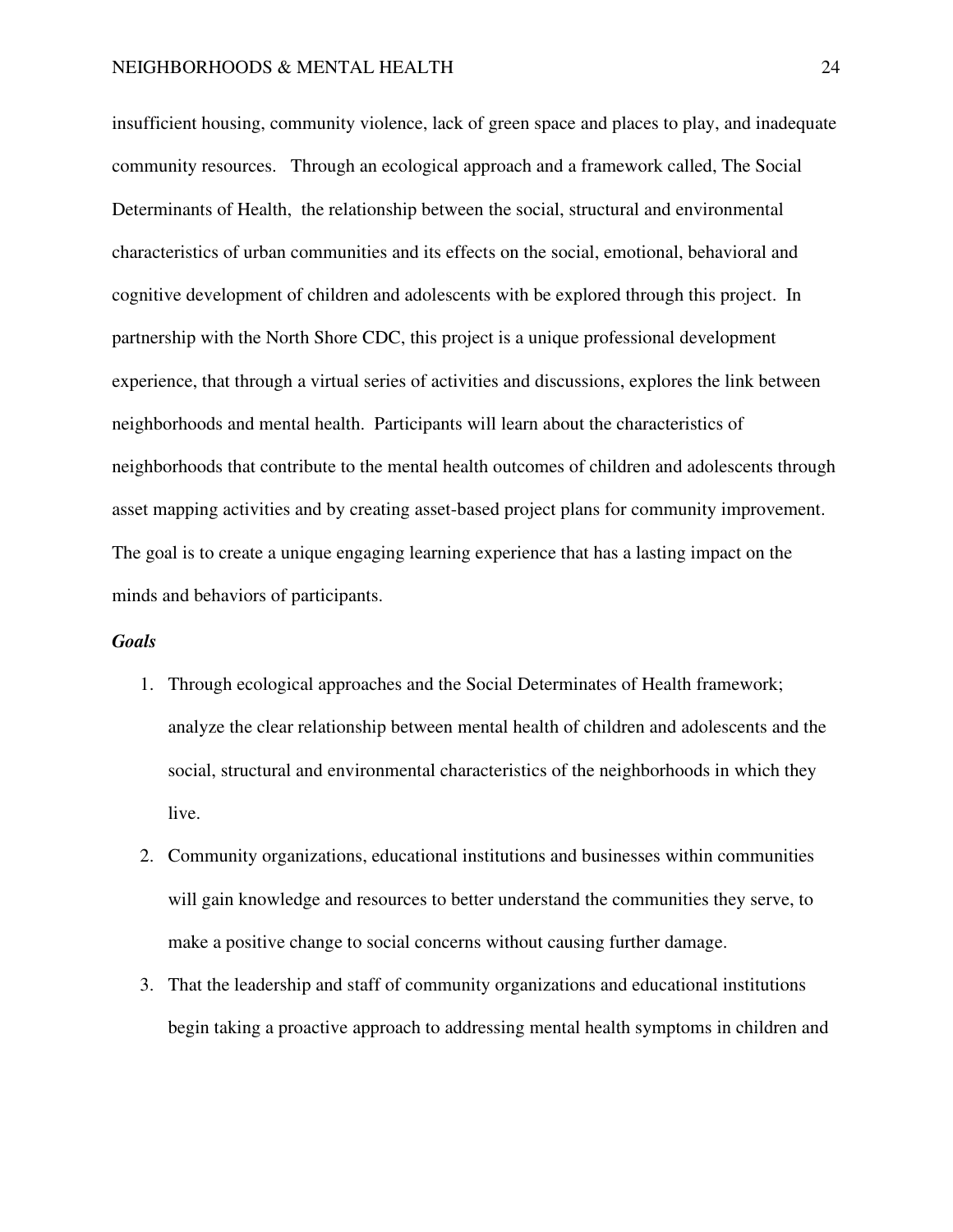adolescents by supporting their healthy social, emotional, behavioral and cognitive development, as well as support the development of their 21st century skills.

# *Target Audience and Stakeholders*

The target audience for this project are board members, leadership, staff and mentors of community organizations, as well as administration and faculty of educational institutions. It is very common that those working, leading and teaching in urban communities do not understand the social and systemic complexities of the community in which they work, while also possibly holding unconscious biases that may affect their ability to effectively address social issues and provide high quality services.

# *Message*

One out of every five children (22%) that are living below 100% of the Federal Poverty Level have a mental, behavioral or developmental disorder (Centers for Disease Control and Prevention, 2019). This could be caused by the environment and neighborhood in which these children live. It is crucial for youth serving community organizations and educational institutions to understand the complex issues within communities and how to effectively address the mental health symptoms rooted in these complexities.

# *Incentives for Engagement*

- Stakeholder: Board Members of Community Organizations (ex. Boys & Girls Club, LEAP for Education, Salem YMCA, North Shore CDC, Aspire, North Shore Medical Center)
- Incentive: An understanding of the complex issues faced by the community and population of which the organization they are governing are serving to improve methods and strategies for addressing these issues.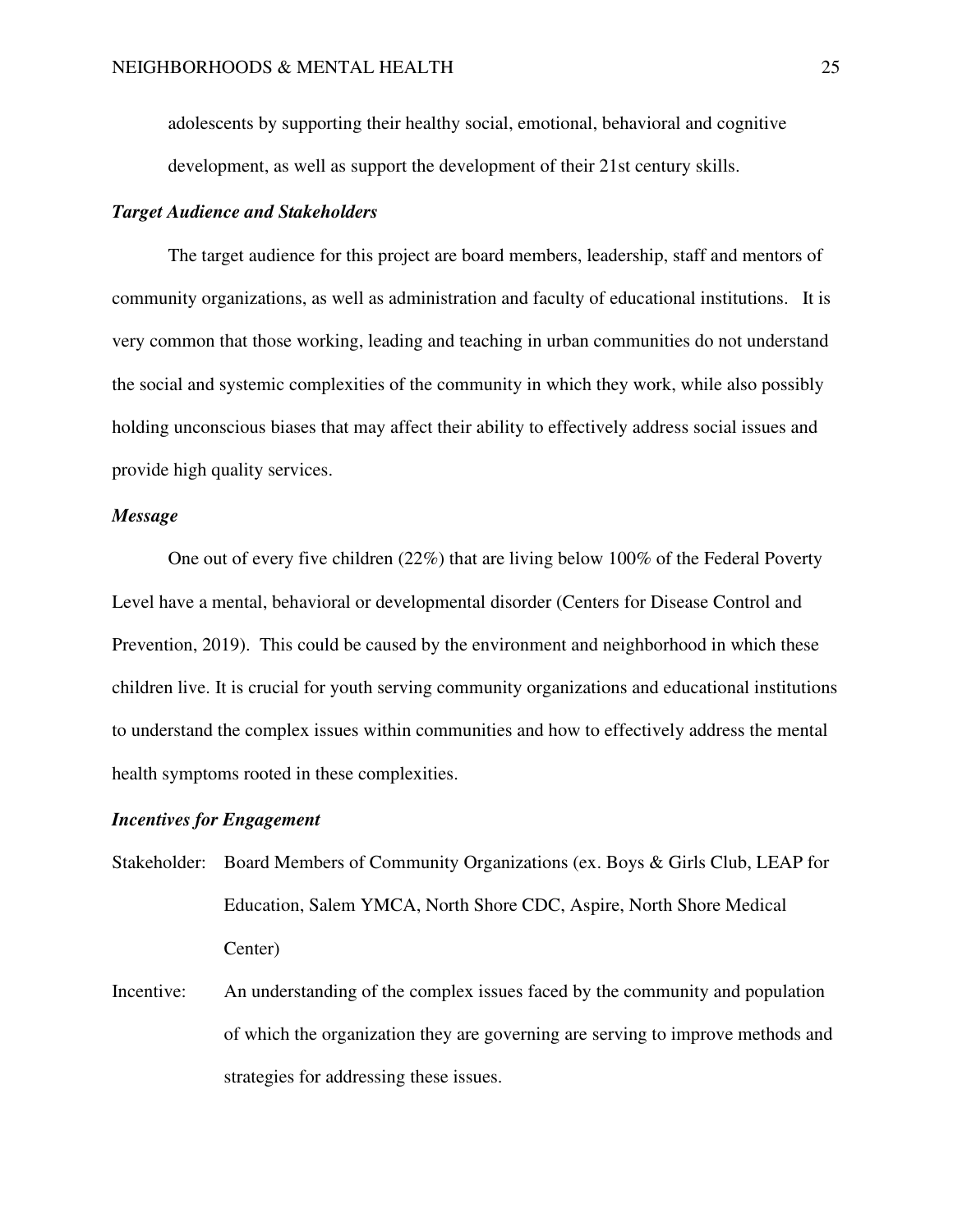- Stakeholder: Executive Directors, Vice Presidents, Staff and Mentors of Community Organizations, clinical and non-clinical staff of the health care industry (ex. Boys & Girls Club, LEAP for Education, Salem YMCA, North Shore CDC, Aspire, North Shore Medical Center)
- Incentive: Similar to Board Members, these stakeholders will have a better understanding of the complex issues of the community and population. However, since these individuals provide direct, on the ground service and engagement with the community, participation will bring intentionality to the forefront for decision making and for providing high quality programming and services to youth and their families.
- Stakeholder: School District Administration
- Incentive: Similar to Board Members, it is important for those governing a school district and employing faculty and teachers to understand the community and the student population; culturally, social and economically. The knowledge gained from participation should influence hiring practices, promote diversity and inclusion practices and promote the implementation of safe and supportive classrooms throughout the district.
- Stakeholder: Classroom Teachers
- Incentive: Classroom teachers potentially spend more time per day with children and adolescents than their own parents. Through this project classroom teachers will not only know their student population better but will gain the knowledge base and the tools to create a safe and supportive classroom that promotes the healthy social, emotional, behavioral and cognitive development of their learners.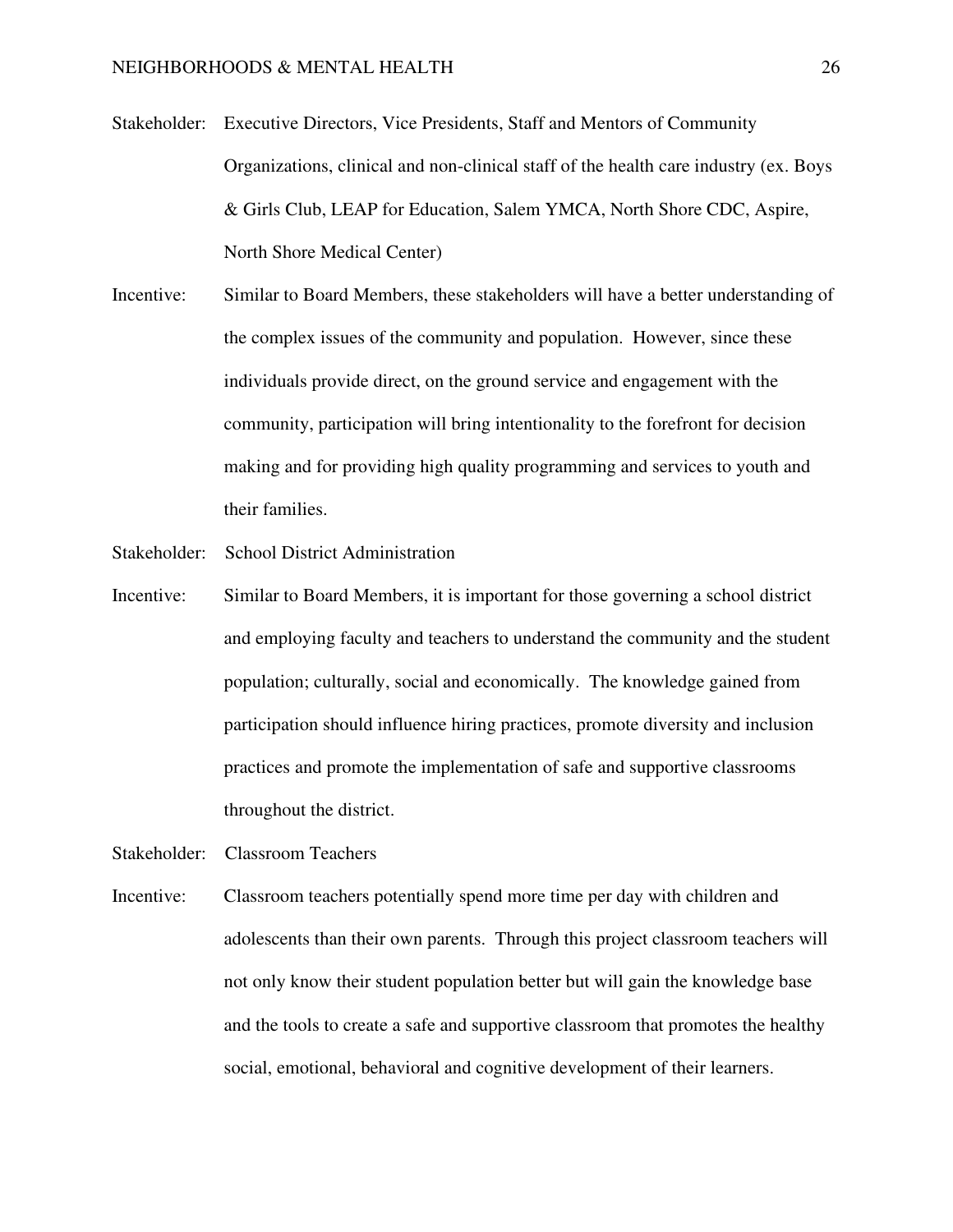Stakeholder: Guidance Counselors, Adjustment Councilors, Behavior Specialists

Incentive: Guidance Counselors, Adjustment Councilors and Behavior Specialists within schools are normally the first point of contact for students that are struggling in classrooms; being referred by classroom teachers, administration or family members. Providing a better knowledge base of the complex community that could potentially be prompted by certain mental health symptoms or challenging behaviors is important when developing healthcare plans and intervention strategies.

# *Outreach Methods*

To promote this project various outreach methods will be used. An informational flyer will be designed and shared with community organizations and the school district via email. A more targeted approach will also be taken with personalized emails to Executive Directors of Youth Development Organizations, Leaders of Community Organizations such as the North Shore CDC and School District Administration describing the event and inviting them to attend, while also asking them to share the event with their staff. The goal would also be for these leaders to share this event with board members, donors and their networks.

A second approach will be through the use of social media. A Facebook event will be created and shared with individuals, community organizations and schools.

# *Responsibilities Chart*

| <b>Name</b> | Org/Affiliation | <b>Responsibilities</b> | <b>Contact</b>          |
|-------------|-----------------|-------------------------|-------------------------|
|             |                 | Research, plan          |                         |
|             |                 | and executor of         |                         |
| Meghan      | Merrimack       | project.                | murtaghme@merrimack.edu |
| Murtagh     | College         |                         |                         |
|             |                 | Facilitate              |                         |
|             |                 | workshop                |                         |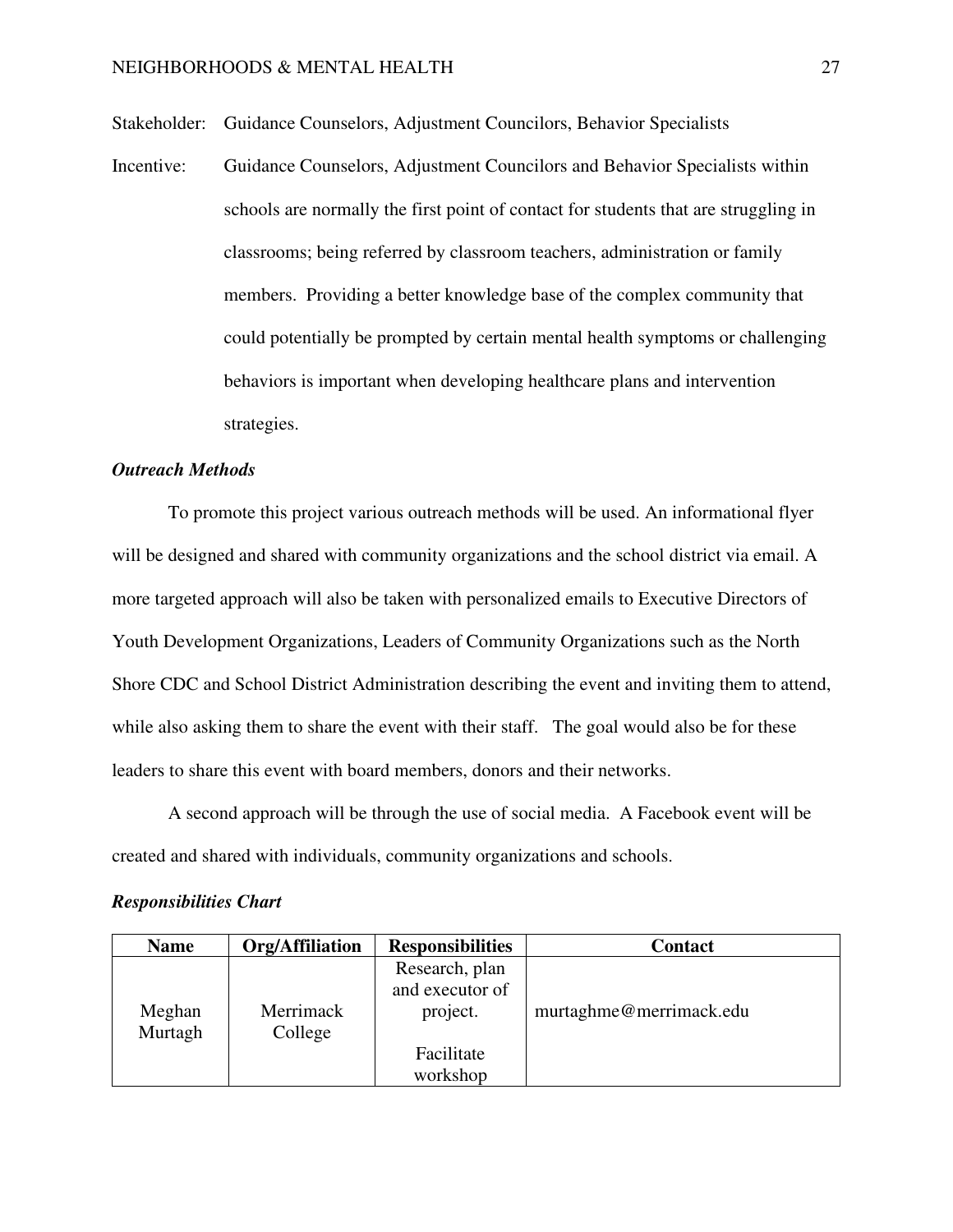| <b>Name</b>            | Org/Affiliation                | <b>Responsibilities</b>                        | <b>Contact</b>                      |  |
|------------------------|--------------------------------|------------------------------------------------|-------------------------------------|--|
| Yuko Okabe             | North Shore<br><b>CDC</b>      | Workshop<br>speaker                            | yuko@northshorecdc.org              |  |
| Emily<br><b>Ullman</b> | Salem Public<br><b>Schools</b> | <b>Asset Based</b><br>Community<br>Development | eullman@salemk12.org                |  |
| Mia Riccio             | Collins Middle<br>School       | Data collector                                 | mriccio@salemk12.org                |  |
| Taylor<br>Macdonald    | Lawrence Public<br>Schools     | Data collector                                 | taylor.macdonald@lawrence.k12.ma.us |  |

# *Tools/Measure to Assess Progress*

- Pre-Registration Form: using Google Forms & the Facebook event; the goal is to have a minimum of 20 pre-registrants for the workshop.
- Post Evaluation Form: An online post evaluation form will be given to participants at the end of the workshop to gather data of knowledge gained from participation in the workshop and their overall experience.
- Asset Mapping Activity: For the virtual workshop, participants will be asked to draw their communities utilizing a series of questions that ask them to identify specific institutions, green spaces, community organizations, assets and barriers.
- Neighborhood Assets & Barriers Activity: For the virtual workshop, participants will be broken into two groups and asked to share assets and barriers of the communities they drew and put together a collective list of what they discussed.
- Neighborhood Assessment Tool: a neighborhood assessment tool was intended to be utilized to collect data during a neighborhood walk for the original in-person workshop. Now that the workshop will be offered virtually, the neighborhood assessment tool will be given to participants as a tool to utilize in classrooms and activities after the workshop is conducted.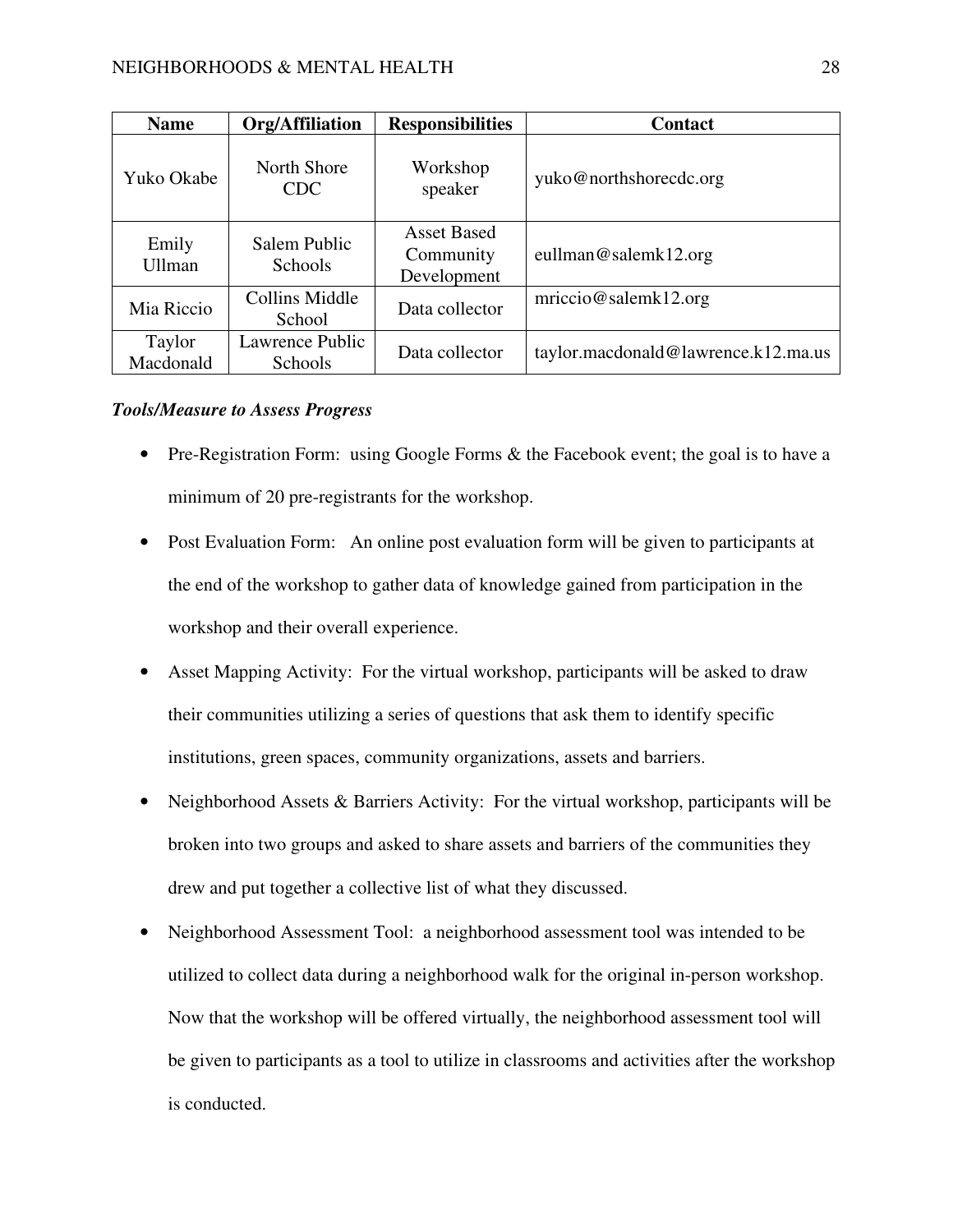# *Implementation Timeline*

| <b>DATE</b>                   | <b>ASSIGNMENT</b>                                                            |  |  |  |
|-------------------------------|------------------------------------------------------------------------------|--|--|--|
| November - December 2019      | Research & Data Collection<br>$\bullet$                                      |  |  |  |
|                               | <b>Introduction Section</b><br>$\bullet$                                     |  |  |  |
|                               | <b>Literature Review</b>                                                     |  |  |  |
|                               | Project Plan                                                                 |  |  |  |
|                               | Identify a neighborhood to analyze                                           |  |  |  |
|                               | Identify community organization to host                                      |  |  |  |
|                               | workshop                                                                     |  |  |  |
|                               | Identify workshop content and potential                                      |  |  |  |
|                               | speakers                                                                     |  |  |  |
| January - February 14, 2020   | Continue refining research and data for<br>$\bullet$                         |  |  |  |
|                               | project                                                                      |  |  |  |
|                               | Solidify date, time and agenda for                                           |  |  |  |
|                               | workshop                                                                     |  |  |  |
|                               | Identify speakers and workshop content<br>٠                                  |  |  |  |
| February 14-February 28, 2020 | Confirm workshop content and speakers<br>$\bullet$                           |  |  |  |
|                               | <b>Post Evaluation Tool</b>                                                  |  |  |  |
|                               | Agenda                                                                       |  |  |  |
|                               | Workshop Flyer                                                               |  |  |  |
|                               | Neighborhood Assessment Tool                                                 |  |  |  |
|                               | Share and meet with CDC                                                      |  |  |  |
| February 28 - March 6, 2020   | Advertise workshop; emails, flyer,<br>$\bullet$                              |  |  |  |
|                               | meetings, Facebook group created and                                         |  |  |  |
|                               | sent                                                                         |  |  |  |
|                               | Continue refining tools and workshop                                         |  |  |  |
|                               | content                                                                      |  |  |  |
| March 9 - March 13, 2020      | Due to COVID 19 – the workshop has<br>٠                                      |  |  |  |
|                               | moved to an online format                                                    |  |  |  |
|                               | Update flyer and Facebook event                                              |  |  |  |
|                               | Registration form goes live for                                              |  |  |  |
|                               | participants to register; Google Form                                        |  |  |  |
|                               | Post Survey tool moved to Google Form                                        |  |  |  |
|                               | Email updated information and flyer to<br>community organizations and school |  |  |  |
|                               | district personal                                                            |  |  |  |
| March 23 - March 27, 2020     | Finalize activities<br>$\bullet$                                             |  |  |  |
|                               | Create PowerPoint presentation                                               |  |  |  |
|                               | Send ZOOM invite to registered                                               |  |  |  |
|                               | participants                                                                 |  |  |  |
| April 2, 2020                 | <b>WORKSHOP</b><br>$\bullet$                                                 |  |  |  |
| April 3 - April 30, 2020      | Data analysis<br>$\bullet$                                                   |  |  |  |
|                               | Discussion and implications section                                          |  |  |  |
|                               | Revise and refine final capstone paper                                       |  |  |  |
|                               |                                                                              |  |  |  |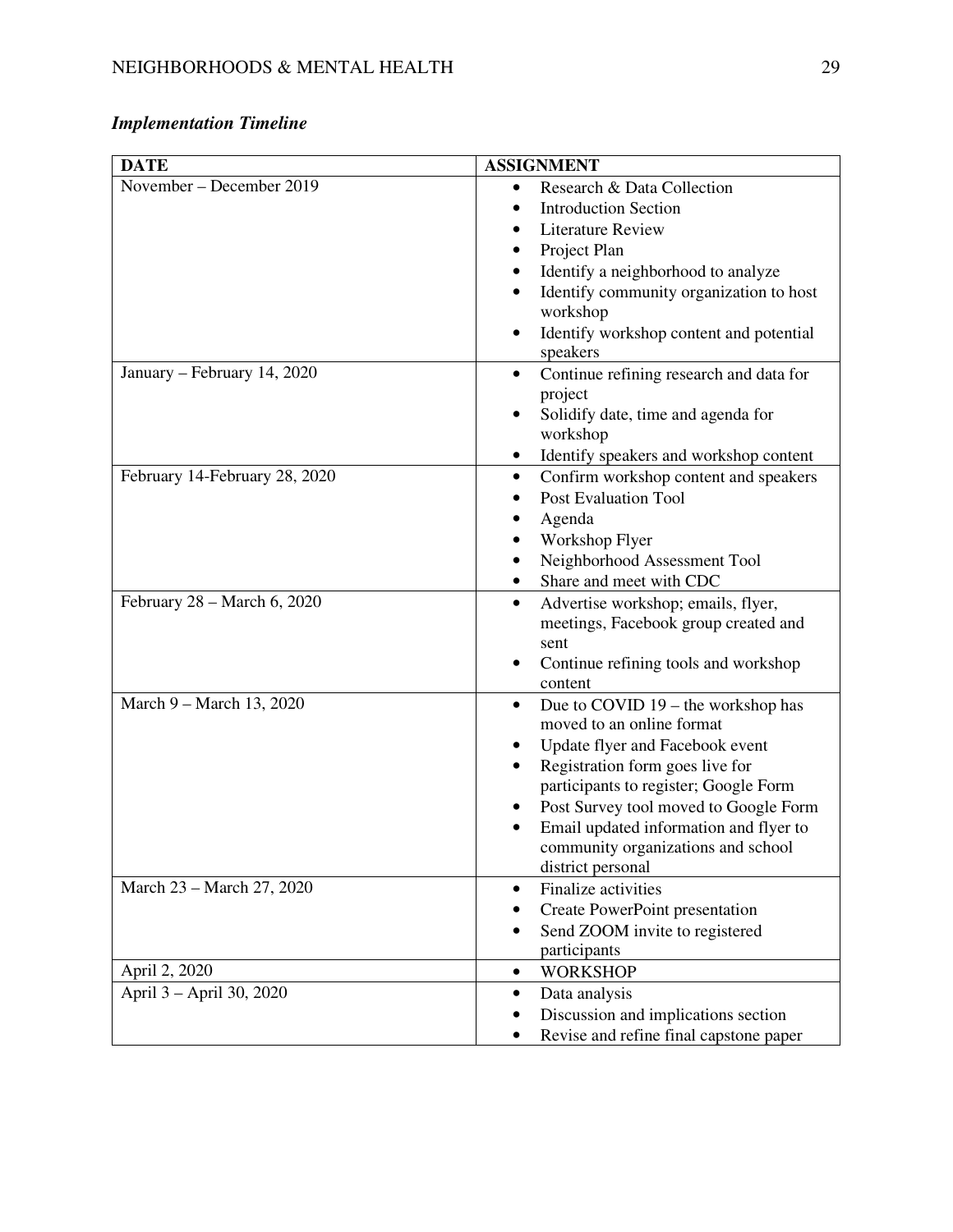# *Logical Framework*

| So That | • Through a community block analysis, we will demonstrate the linkage<br>between the social, structural and environmental characteristics of urban<br>communities and the negative impact they have on the mental health of<br>children and adolescents.                                                                                                |
|---------|---------------------------------------------------------------------------------------------------------------------------------------------------------------------------------------------------------------------------------------------------------------------------------------------------------------------------------------------------------|
|         |                                                                                                                                                                                                                                                                                                                                                         |
| So That | • Community organizations and educational institutions have a better<br>understanding of the community they serve and the direct impact urban living<br>can have on the mental health of its population.                                                                                                                                                |
|         |                                                                                                                                                                                                                                                                                                                                                         |
| So That | • Staff, mentors, volunteers, educators and community partners understand the<br>link between poor housing, criminal activity, gangs, community violence,<br>limited green space, trash, noise, limited social areas and mental health<br>symptoms such as; depression, anxiety, aggression, behavior problems and<br>PTSD in children and adolescents. |
|         |                                                                                                                                                                                                                                                                                                                                                         |
| So That | • They can take a pro active approach to mental health services by providing<br>high quality in and out of school time programming that supports the healthy<br>social, emotional, behavioral and cognitive development of its youth, as well<br>as support the development of their 21st century skills.                                               |
|         |                                                                                                                                                                                                                                                                                                                                                         |
| So That | • Youth participating in these programs perform better academically,<br>demonstrate social and emotional learning compentices, can actively engage<br>in meaningful civic engagement opportunities and can set future education<br>and career goals.                                                                                                    |
|         |                                                                                                                                                                                                                                                                                                                                                         |
| So That | • Our youth graduate high school with a plan for the future, whether its<br>continued education or a career path.                                                                                                                                                                                                                                       |
|         |                                                                                                                                                                                                                                                                                                                                                         |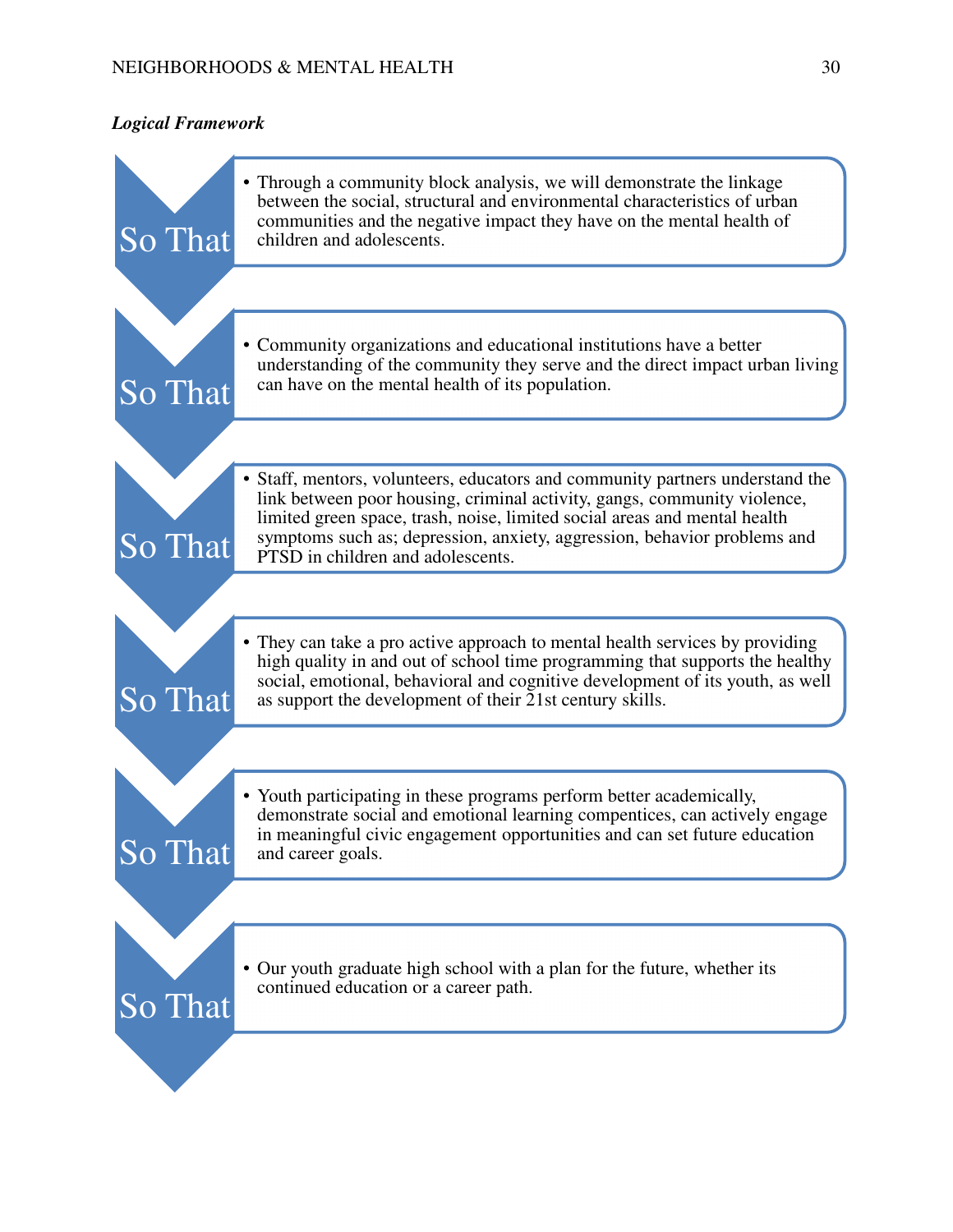#### **Results**

 The Neighborhoods and Mental Health: Understanding the Social, Environmental and Structural Factors to Better Support our Youth and Communities, was conducted virtually on April 2, 2020. There was a total of 24 participants from a variety of community groups including nonprofits, schools, local government, and residents. The workshop lasted from 4:00 PM to 7:00 PM with a variety of speakers and break out activities.

# *Post Workshop Survey*

 After the workshop participants were asked to complete a post evaluation survey. The post evaluation survey was deployed to 24 participants along with workshop activities and tools. There was a total of 19 respondents to the survey, representing 79% of workshop participants.

Participants were first asked what their profession or position was within their communities. Out of the 19 respondents; 7 indicated they were "community members" (36%), 6 indicated they were "employees of a community organization" (31%), 3 indicated they were "school educator/guidance counselor/adjustment counselor"  $(15\%)$ , 2 indicated they were "administrator or leadership of a community organization or educational institution" (10%), and 1 indicated they were a "donor to a community organization or educational institution."

Regarding their employment 10 respondents indicated they were working within a nonprofit organizations (53%), 5 respondents indicated they were working within a K-12 academic institution (26%), and the remaining four respondents responded as follows; 1 working within a health care agency, 1 in the hospitality industry, 1 working within a for-profit business, and 1 identified as community member in the "other" section.

When asked what population group best described them, 13 out of the 19 respondents identified as Caucasian/White (68%), 4 identified as Hispanic/Latino/Latina/Spanish Origin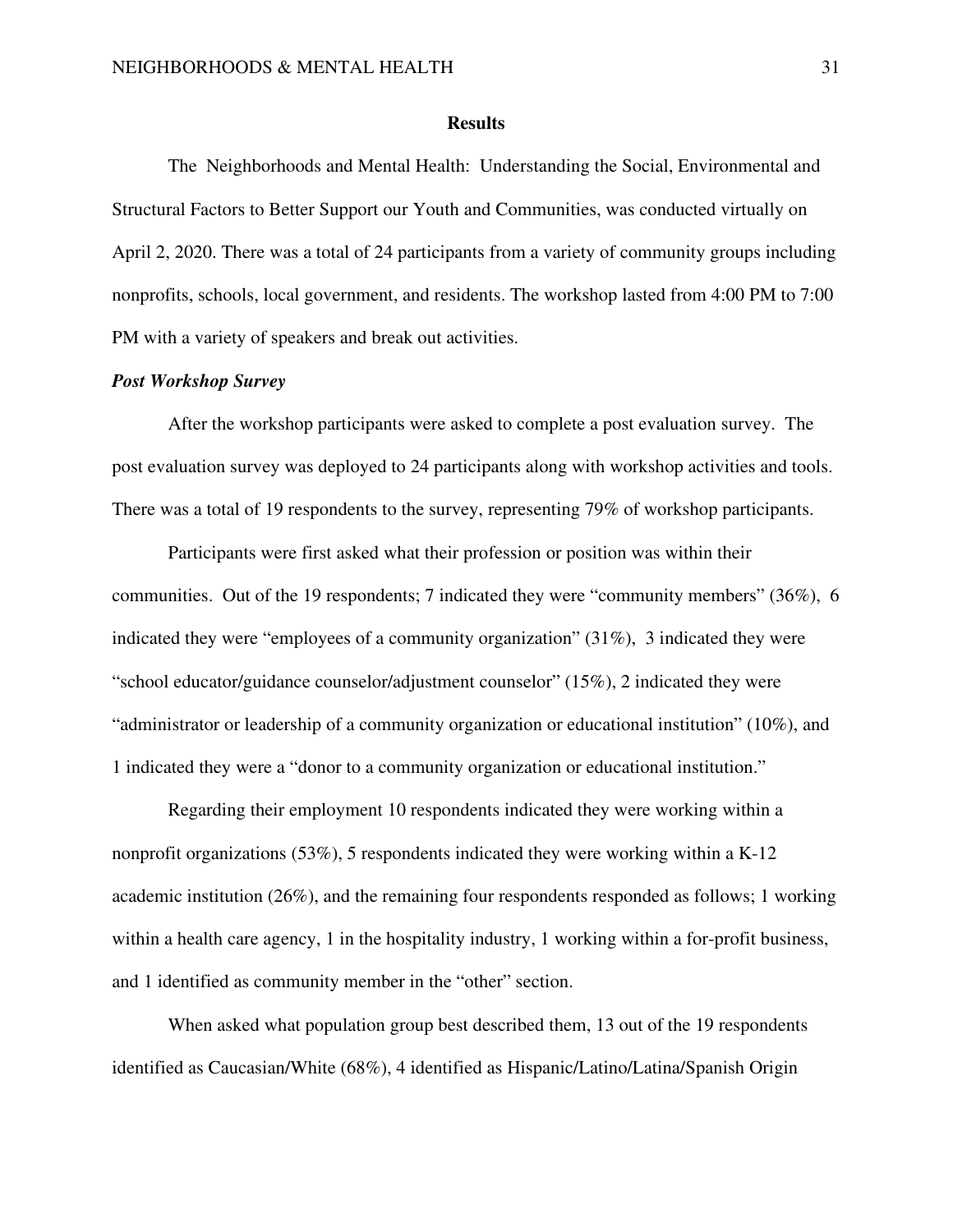(21%), 1 identified as Black/African American and 1 identified as both Caucasian/White and Hispanic/Latino/Latina/Spanish Origin.

The ages of the respondents are as follows; 9 respondents were under the age of 35, 9 were between 35 and 64 years of age, and 1 identified as 65 or older.

 Respondents were asked to consider the whole workshop and give it an overall rating, on a scale from excellent (5), very good (4), okay (3), not great (2) and poor (1). The average score was 4.89 (n=19), indicating most thought the workshop was excellent. No respondent gave a score under 4 (very good).

 Respondents were then asked a series of 8 questions that rated their increase in understanding as a result of the workshop, their access to new tools as a result of the workshop, and their likelihood of future engagement on this topic as a result of the workshop. All questions were rates on a 4-scale of strongly agree (4), agree (3), disagree (2), and strongly disagree (1). The first three questions were related to knowledge gained from the workshop and awareness, with the first question asking, "I have a better understanding of the relationship between the characteristics of neighborhoods and their impact on one's mental health." The average score for this question was 3.68, with the lowest rating being agree (3). The second question asked, "I am more knowledgeable of the social, environmental and structural characteristics of the neighborhoods in which our youth and families are living." The average score for question two was 3.68 with the lowest rating being agree (3). The third questions asked, "Today's event has me thinking differently about the youth our community organization and/or educational institution is serving," with an average score of 3.82 with the lowest rating being agree (3).

 Using the same scale, the next series of questions asked about the tools and resources provided by the workshop, with question four asking "The community assessment tool is helpful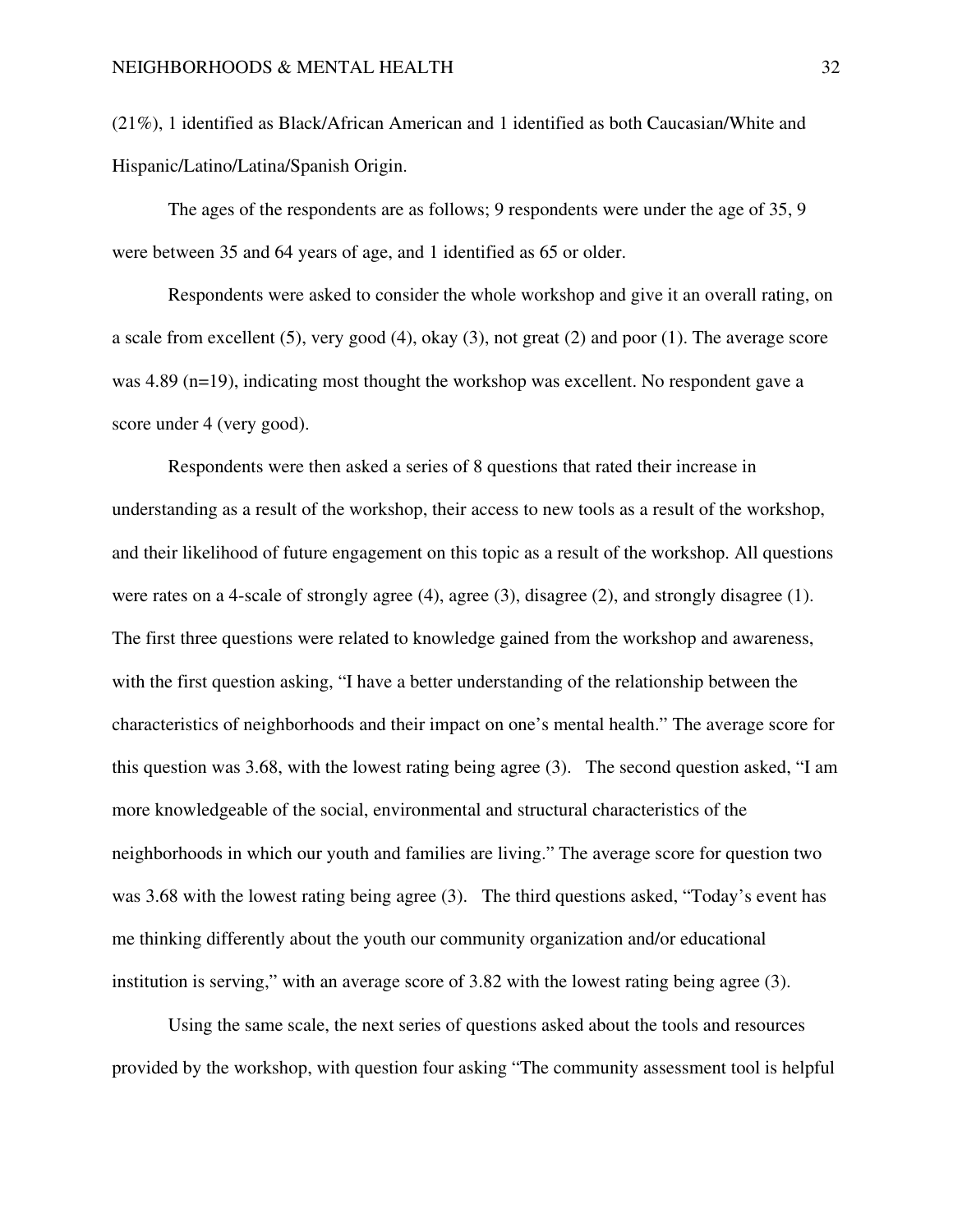in demonstrating the link between one's community and health." The average score was 3.89 with two respondents giving the lowest score of agree (3). The following question asked, "The community assets activity is a tool I will utilize in my classroom and/or organization with fellow staff or students," with an average score of 3.47. Out of the 19 respondents only 17 responded, with the lowest rating indicated being agree (3) and two respondents leaving the question blank. The next question asked, "The workshop has provided me with the resources and knowledge to better meet the needs of our youth," with an average score of 3.42. Again, out of the 19 respondents, 18 responded with the lowest indicated score being agree (3) and lowest score given being a 0 due to being left blank.

 Using the same scale, the last two questions asked about future engagement within this topic with the first question asking, "This workshop will influence my future classroom or organizational decisions that directly impact the youth and families we are serving." The average score was 3.31, with again out of the 19 respondents, 17 responded resulting in 0 being the lowest score. The last question asked in this eight-question series was, "I will look for more opportunities like this to continue to learn about the social, environmental, and structural health of our communities." With all 19 respondents answering the question, the average score was 3.68 with the lowest score being agree (3).

 Respondents were then asked to comment on their biggest take-aways from the workshop. All 19 respondents responded to this question. Eight respondents identified awareness and access to local resources as their biggest takeaway. Five respondents identified their biggest take away was the connection between health outcomes and neighborhoods. Three respondents identified the asset-based approach to assessing neighborhoods as their biggest take away and lastly, three respondents identified the tools and resources as being most helpful.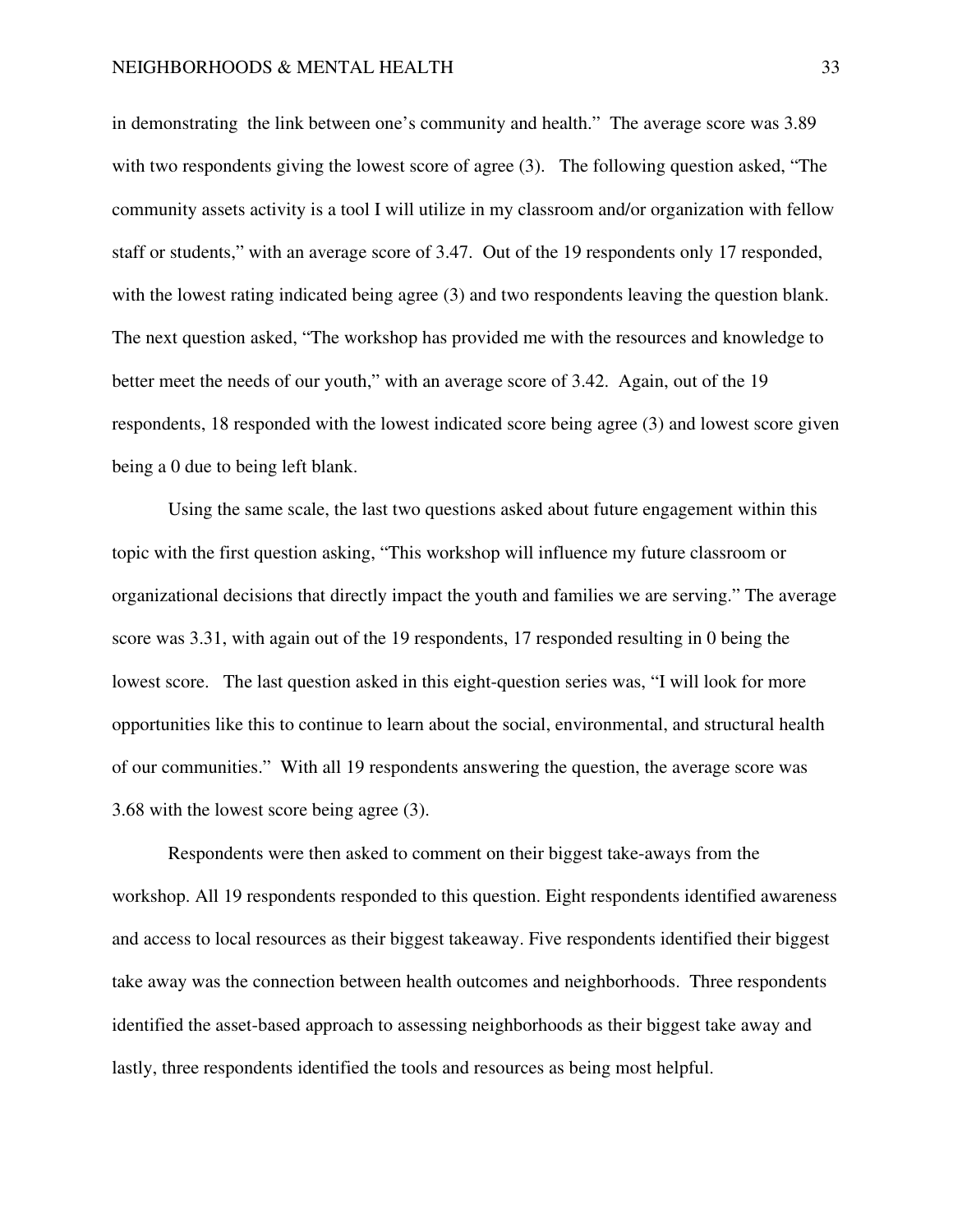Respondents were then asked to comment on ways to improve the workshop. A total of 10 respondents answered this question with all 10 noting it would have been better as an in person rather than a virtual workshop. One respondent did make a suggestion on how to improve the community mapping exercise, while another suggested making the breakout sessions longer.

 Lastly, participants were asked to respond on how they were feeling about the overall topic prior to the workshop on a scale from excellent (5), very good (4), okay (3), not great (2) and poor (1). The average score was  $3.31(n=19)$ , indicating most feeling okay (3) prior to the workshop. Respondents did not score under 3 (okay).

 Respondents were then asked how they were feeling about the topic after attending the workshop, utilizing the same scale from excellent (5), very good (4), okay (3), not great (2) and poor (1). The average score was  $4.26$  (n=19), indicating most feeling very good (4) after participating in the workshop. Respondents did not score under 3 (okay).

# *Community Mapping*

During the virtual workshop, participants were broken into two groups, using the "Breakout Rooms" tool in Zoom and asked to participate in Asset Mapping and Asset Development activities utilizing the tools and resources discussed throughout the workshop. All 24 participants engaged in a two-part activity that allowed them to first practice Asset Mapping followed by Asset Based Community Development planning. The instructions to Part 1 are as follows: (1) First draw your community, refer to the Asset Mapping questions as a guide, (2) in your breakout rooms, share you community. With the assistance of two volunteer scribes, data was collected from each breakout group. Participants primary drew their houses, educational institutions such as schools and libraries, greens spaces and parks within their neighborhoods and local businesses. A common theme that was noted was that their neighborhoods were very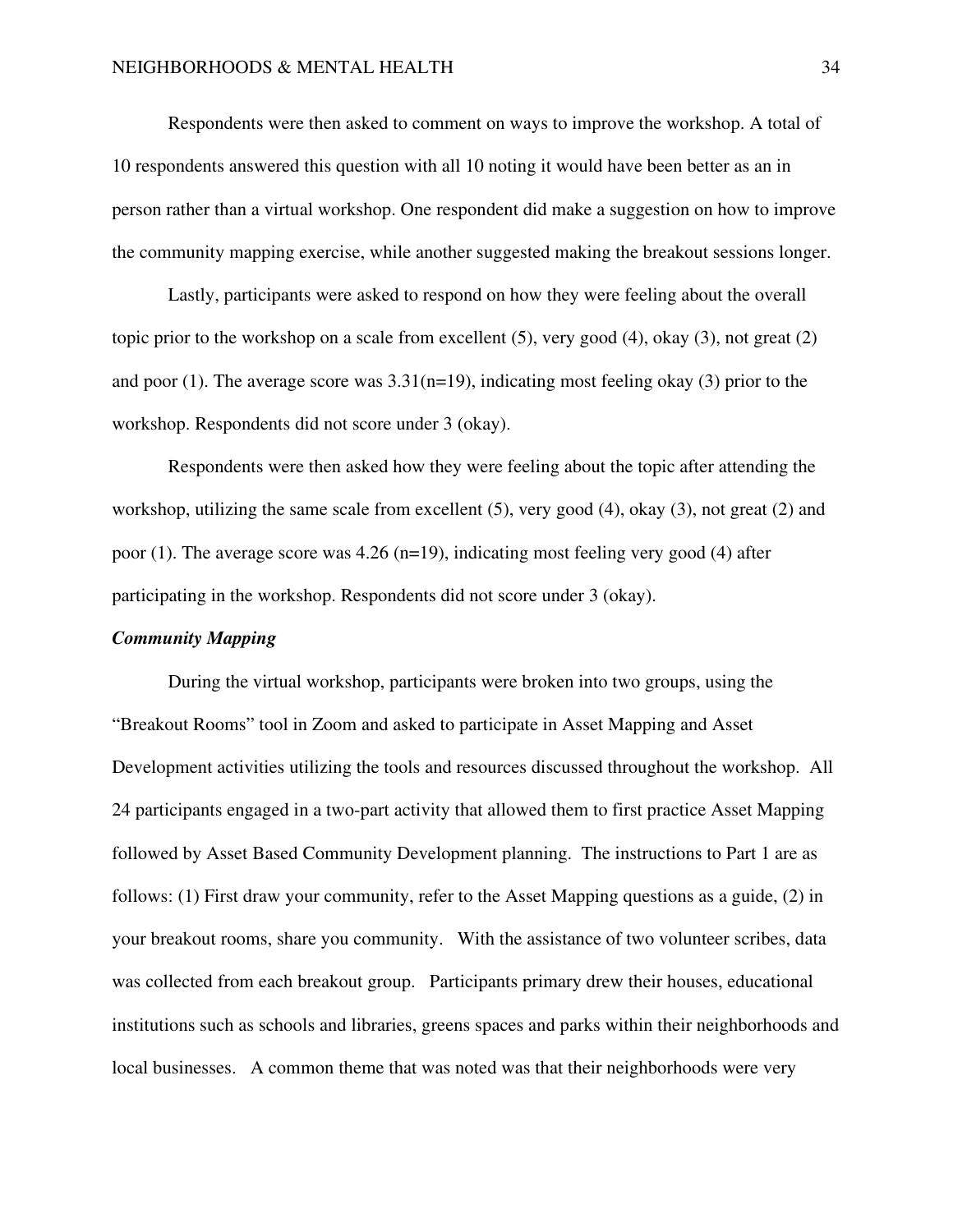spread out and not in walking distances to social activities and resources. Another person discussed how their neighborhood differed from what others were sharing because they did have access to green space and school events and social activities. It was noted that even though housing was close together and had multi-units, they still had access to resources such as schools, green spaces and valuable resources.

# *Asset Based Community Development Reflections*

For the second part of the activity, all 24 participants engaged in a two-part Asset Based Community Development Plan. The instructions are as follows: (1) return to your breakout rooms and compile a list of assets and barriers, (2) select an asset or a barrier and create an action plan to improve or enhance what was selected. Again, with the assistance of two volunteer scribes, data and common themes were collected. For the first part of the activity, a common asset that was noted was that the City of Salem (i.e. community leaders and school district) consistently offers events for children and families, such as the Family Dinner Nights at the schools. Another common theme was that open green space was easily accessible such as; community gardens and parks, as well as the ocean. Diversity was also noted as an asset. In regard to barriers, many participants noted that their communities were homogenous in race and culture and lacked diversity. The second common theme was that there is significant distance to activities and downtown resources, an example given was transportation.

 For the second part, participants were asked to select an asset/barrier and create an action plan together that included goals, who should be involved, responsibilities per entity and a timeline. Data was not collected for this portion, however participants shared plans at the end of the activity.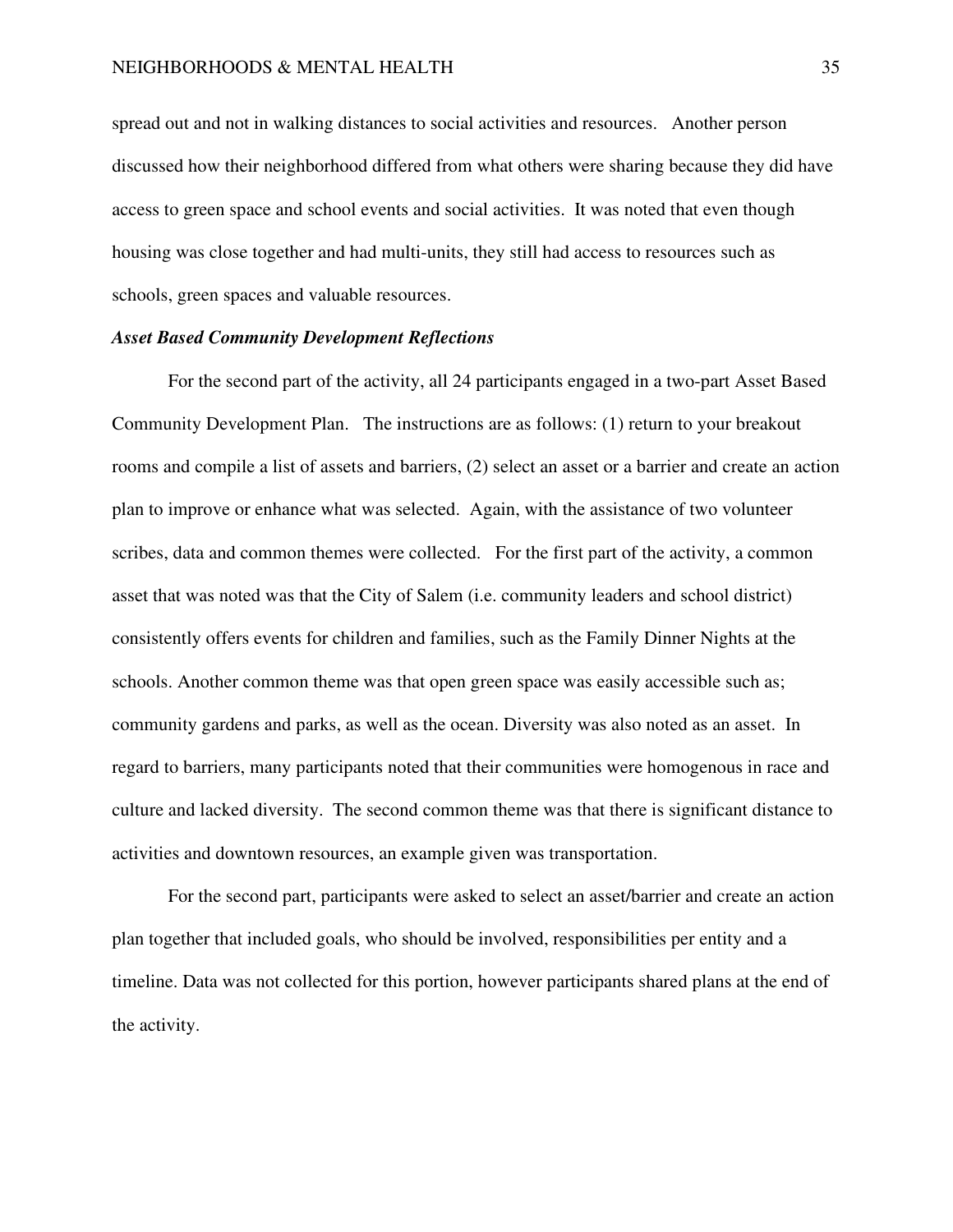# **Discussion**

 The goal of the project was to raise awareness by demonstrating the link between the social, structural and environmental factors of neighborhoods and their impact on the mental health of children and adolescents, while also sharing accessible tools and resources such as Community Asset Development and Mapping. Through a three-hour virtual workshop, in partnership with the North Shore CDC, participates engaged in a lecture style workshop, followed by two activities that required them to work individually and in teams to put gained knowledge and shared tools and resources to practice.

For the purpose of the workshop, the structural, social and environmental factors were explored through two frameworks; one a "place-based" framework called the Social Determinates of Health and the other an ecological framework from researchers, Wandersman and Nation (1998), that define this link through three conceptual models; neighborhood structural model, neighborhood disorder model, and environmental stress model. The workshop then shared the impact of neighborhood characteristics on the social, emotional, behavioral, and cognitive development of children and adolescents. Examples included community violence exposure and its link to PTSD, anxiety, depression and isolation, followed by lack of green spaces and places for socialization and its link to social isolation and a lack of connectedness.

The premise for this research and workshop was to also demonstrate how stigma and discrimination due to neighborhood characteristics can also have a significant impact on the mental health of youth. Participants took an in depth look at the relationship between how we teach our children about their communities and how our own implicit and explicit biases can impact a child's sense of self and self-identity. It was then followed by the structural, political and social barriers to accessing quality mental health services. This section of the workshop was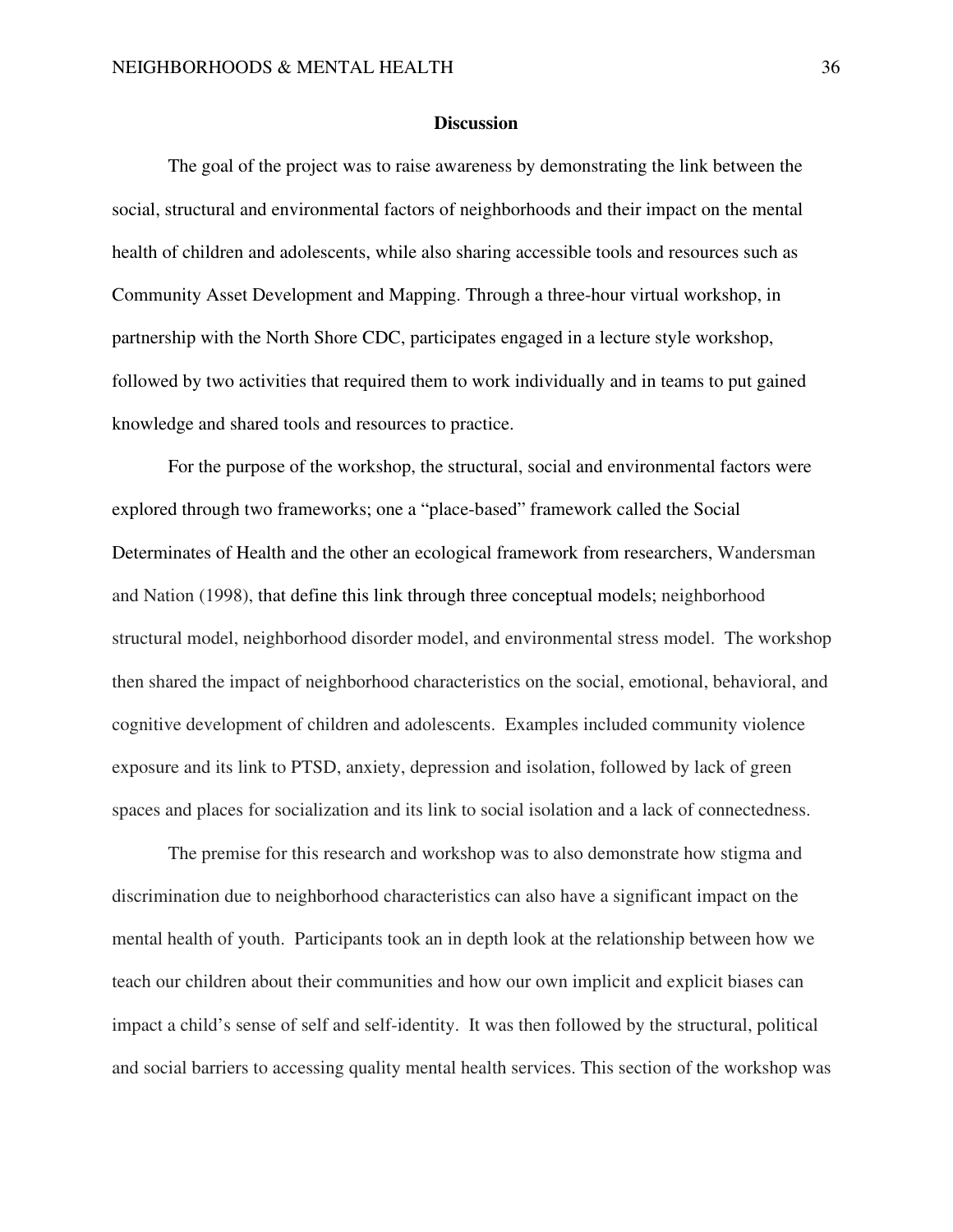to teach community members, members of non-profit organization and educators the importance of understanding the complex layers of the communities and families in which they serve to better their impact and intentionality. One of the workshop participants, highlighted a personal experience, by sharing how children may see their community one way, then be told something different from outside influences such as our peers and classrooms. She utilized an example of how a child could view their neighborhood as beautiful and safe, then be greeted with "oh you live in that neighborhood," or "that neighborhood is dirty and bad," from educators, mentors and fellow classmates. These comments made by this participant were the groundwork and reason for this research and workshop and created an "ah ha" moment for other participants as well.

 Awareness and understanding the connection between neighborhood and mental health was measured by the post survey with the following three questions (1) "I have a better understanding of the relationship between the characteristics of neighborhoods and their impact on one's mental health," (2) "I am more knowledgeable of the social, environmental and structural characteristics of the neighborhoods in which our youth and families are living," and (3) "Today's event has me thinking differently about the youth our community organization and/or educational institution is serving." Respondents provided scores to these questions, no lower than 3 (agree), indicating they either agreed (3) or strongly agreed (4) with the research and information provided. This data indicates that participants gained awareness and a new understanding for this topic.

The workshop then took the next step and provided tools and resources that promoted a proactive approach to working with youth from complex neighborhood and communities. Concepts such as Positive Youth Development and Social and Emotional Learning were discussed. In relationship to the workshop topic and to assist community members, educators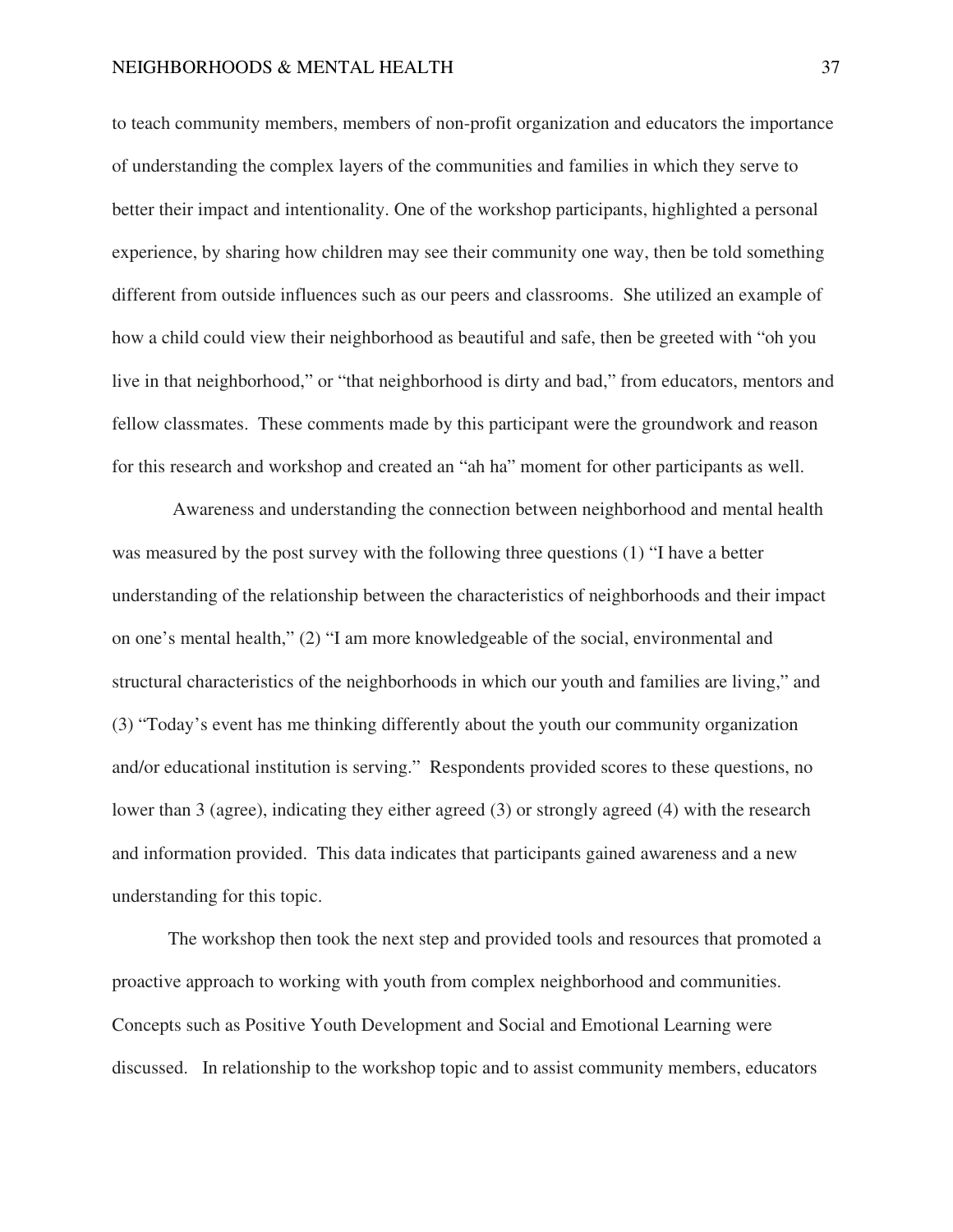and non-profit organization better understand the communities in which they serve, two new concepts were shared; Asset Based Community Development and Asset Based Youth Development. Both concepts are community focused and look at communities and youth through an asset lens instead of a deficit. The North Shore CDC introduced the Point Neighborhood, as an example of Asset Based Community Development and provided participants with a realworld example that they could relate to and reflect on. The purpose of this was to introduce tools; "neighborhood assessment tool," and "asset mapping," as ways to collect data and information about the community, which in turn could shift our view from a deficit to asset outlook. The tools were also introduced to participants, as resources to teaching young people about their communities. The two activities that the participants engaged in should be utilized by adults to learn about the communities they serve, however they can also be used in classrooms and youth serving organizations to teach about communities, identity and self-awareness. For example, young people living in densely populated housing may not have a backyard, however there may be a playground with a splash pad two streets over. This gives children a nice place to play with other children, building social and relationship skills which is an asset.

Asset Based Community and Youth Development also involves youth in the identification and planning of enhancement and improvements to their community. Utilizing the Asset Based Youth Development framework, classrooms and community organizations can engage youth in project based and service-learning activities that directly impact their communities by engaging them in the same activities they participated in during the workshop. These youth development techniques help young people feel connected, stay engaged and develop necessary skills to be responsible members of their community.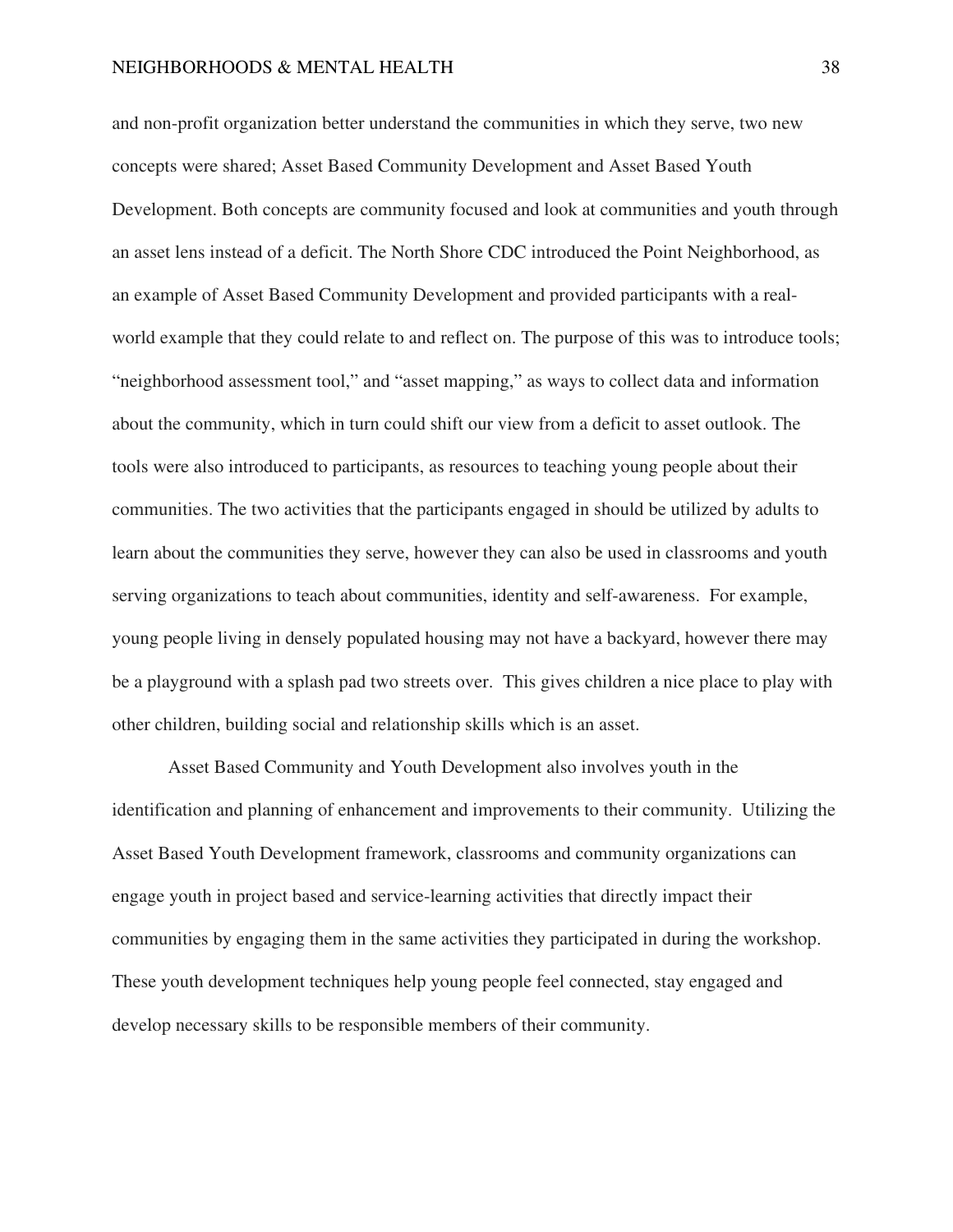Post evaluation data revealed that the tools and resources were helpful to understanding workshop content and will be utilized within their organizations or classrooms. Open ended questions from the post evaluation identified that the Asset Based Community Development and Mapping tools were valuable and their biggest take ways.

Overall, the workshop received an overall rating of 4.86 (excellent) from the 19 respondents to the post evaluation survey. Respondents identified their biggest takeaways from the workshop were a new sense of awareness, access to resources, followed by the connection between neighborhood and mental health.

# *Limitations*

The workshop achieved its overall objective, demonstrating the like between neighborhood and mental health by examining the social, structural and environmental factors even though it was not offered in its original format. The original format included a physical walk and neighborhood assessment of the Point Neighborhood located in Salem, MA. This is a densely populated, highly diverse in culture and social economic status neighborhood that many of the children and families that our organizations and classroom serve live. Workshop participants would have been given a neighborhood assessment tool and map and would be asked to walk around and assess the neighborhood for the collection of data to aid in workshop activities. However, due to the COVID 19 pandemic, the in-person workshop had to be shifted to a virtual format eliminating the neighborhood assessment and changing the format of activities. Instead of collecting data from the neighborhood assessment, the virtual workshop asked members to draw their communities with the assistance of asset mapping questions. They were then asked to utilize the neighborhood assessment tool to collect information from their drawings to complete the Asset Based Community Mapping activity and development plans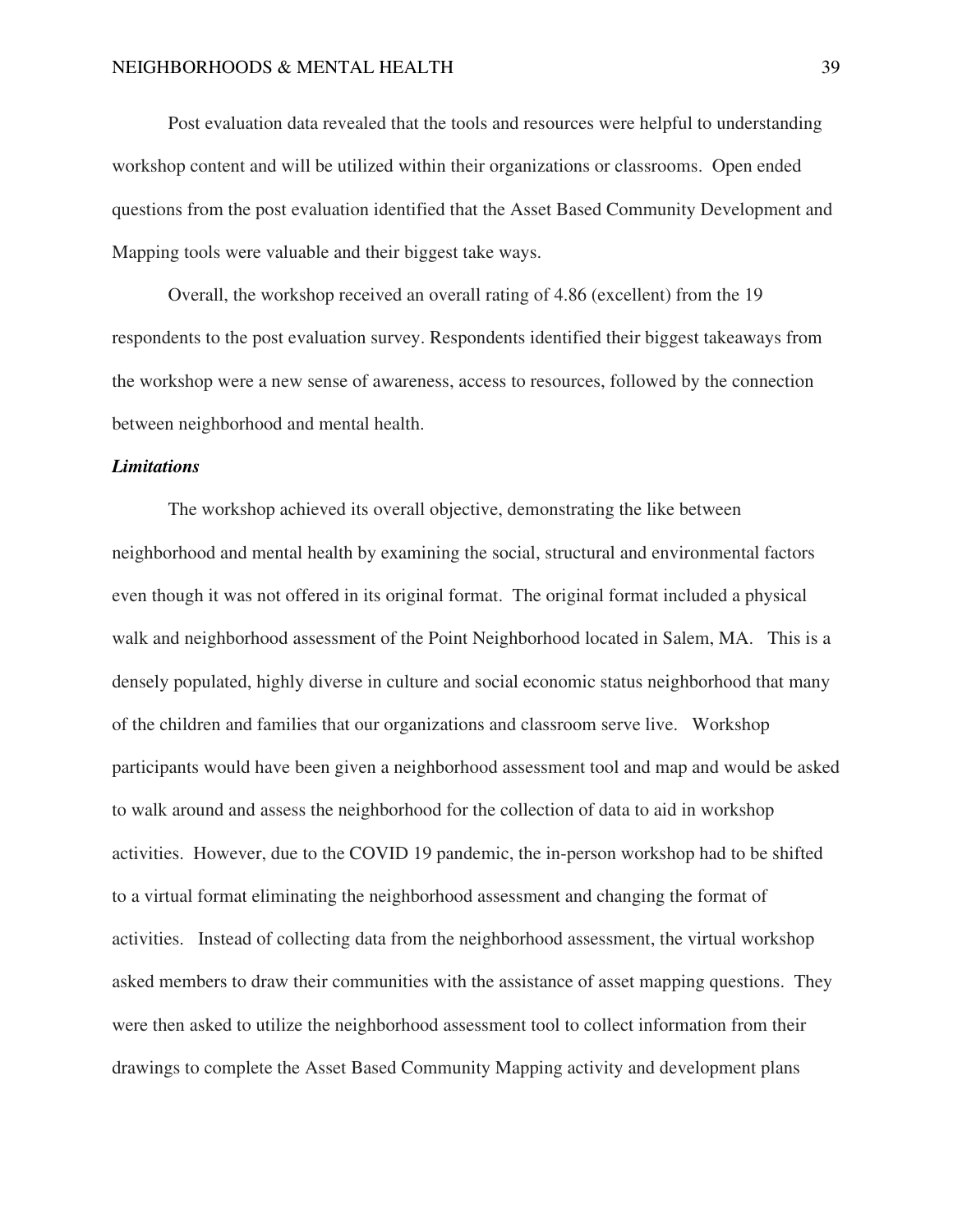activity. It was also suggested to participants that the drawing activity would be a good activity to do with younger students, K-5 and the neighborhood assessment tool for middle and high school students. While the post evaluation survey identified that learning objectives were met, 10 out of the 19 respondents noted that offering this workshop in person would improve the overall outcome.

The neighborhood assessment is a large piece of the workshop that creates real connections and provides a concrete example of how to start Asset Based Community Development. The workshop will be offered again using the original format when it is safe to do so.

# *Implications for Future Projects*

For future projects, it is recommended that community partnerships be set up early to ensure learning goals and objectives are consistent and are in line with the overall theme of the project. Community partnerships can add validity to the topic and can enhance overall effectiveness. However, if the views of the community partners are not the same as yours it will make it difficult to craft a clear message. It is recommended that you work with community partners early enough so to identify the right fit and to align workshop goals and outcomes.

For this workshop, a successful and meaningful partnership with the North Shore CDC began in the fall of 2019. Project learning goals and ideas were shared, a timeline was created and roles for the workshop were defined. The North Shore CDC has engaged in Asset Based Community Development, specifically within the Point Neighborhood. Utilizing the CDC and the Point Neighborhood, provided relatable evidence and brought validity and personalization to the topic. Salem Public School's Director of Community Engagement and Partnerships also worked on the creation of activities for the workshop beginning in late February, early March of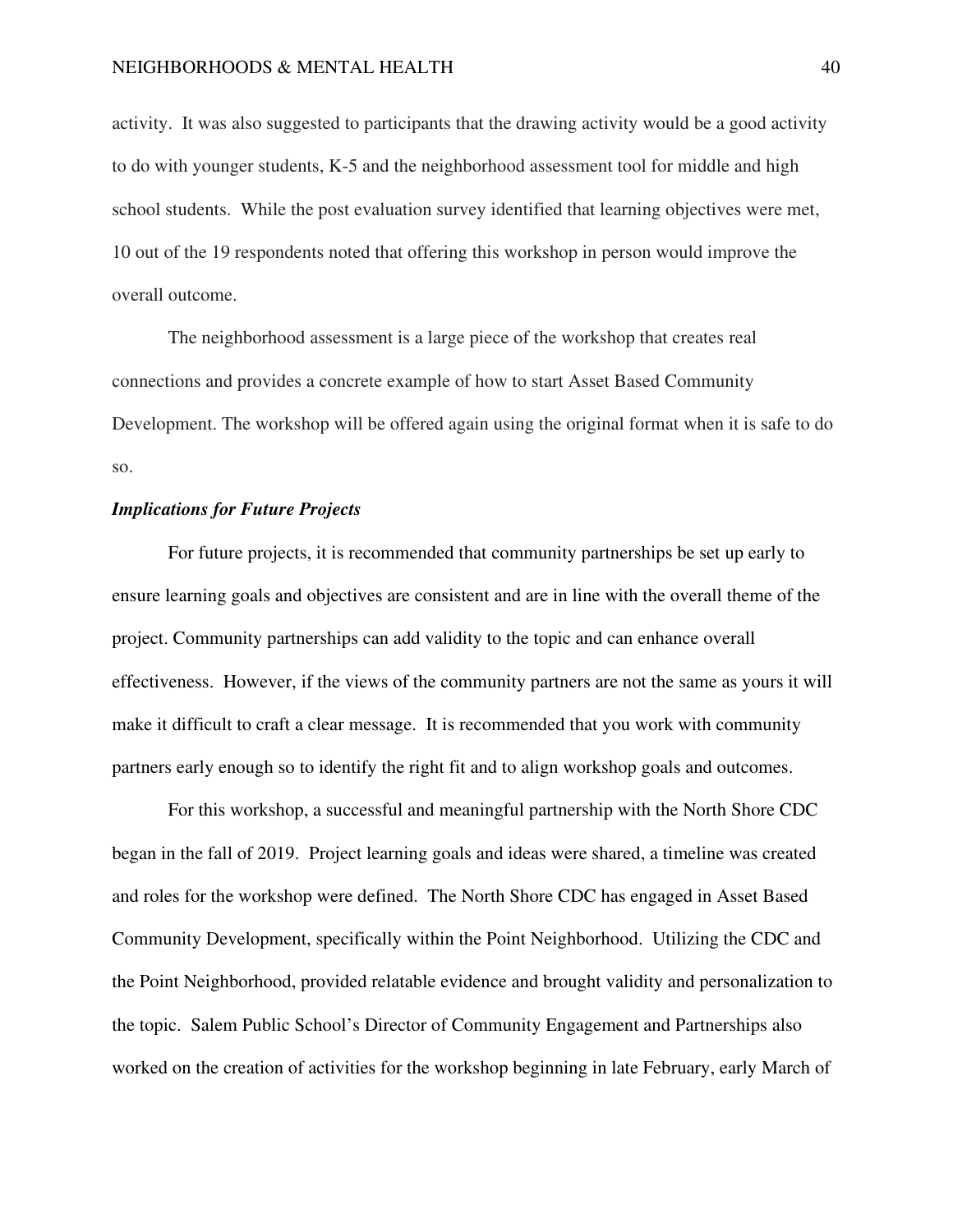2020. This was to ensure that the "asset mapping" and "asset and barriers" activities would benefit the educators and community organizations in attendance, in relation to the students they serve.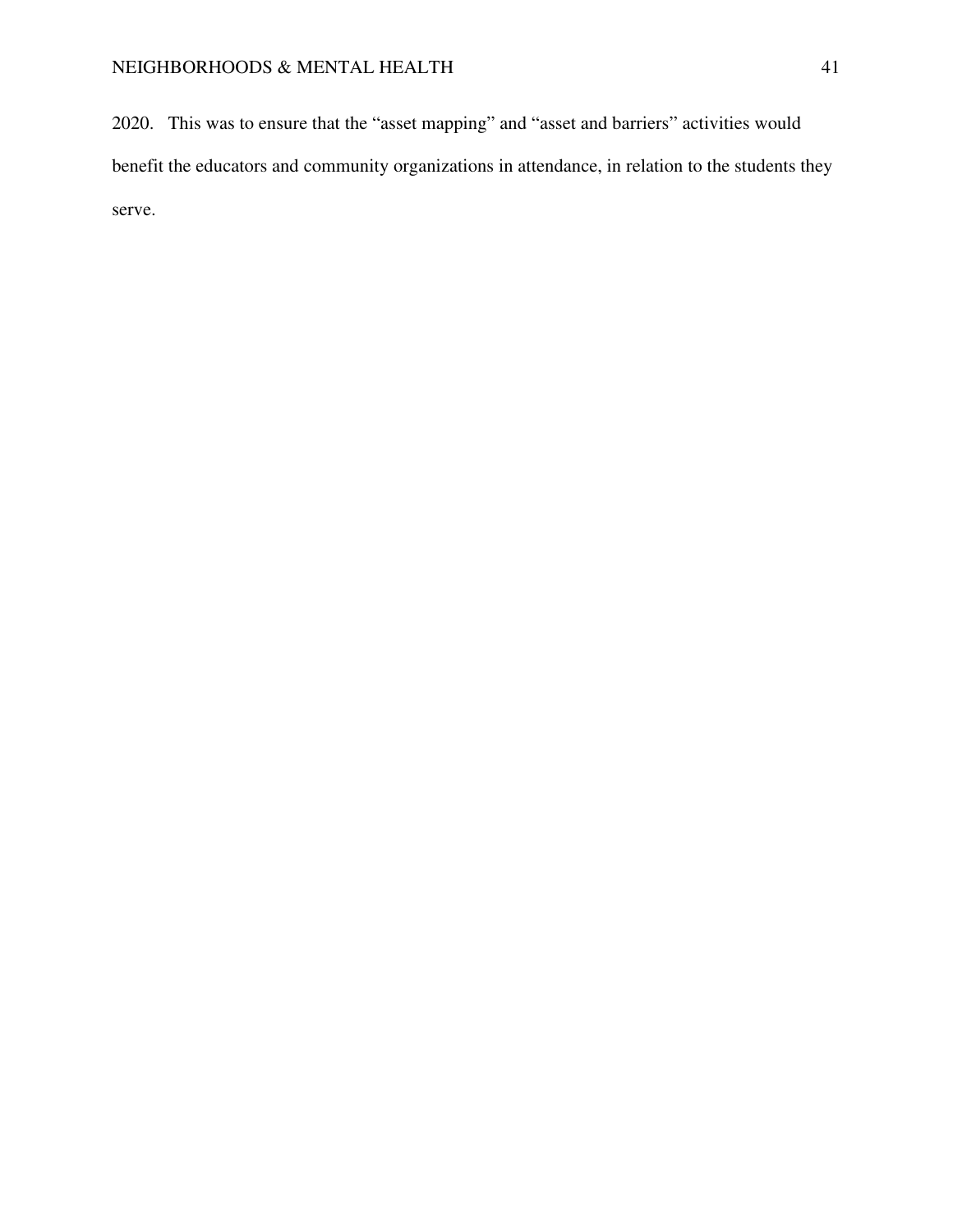# **References**

- Black, M. M., & Krishnakumar, A. (1998). Children in low-income, urban settings: Interventions to promote mental health and well-being. *American Psychologist*, *53*(6), 635-646. doi.org/10.1037/0003-066X.53.6.635
- Centers for Disease Control and Prevention (2019). *Data and Statistics on Children's Mental Health.* Retrieved from https://www.cdc.gov/childrensmentalhealth/data.html
- Chicago Community Climate Action Toolkit (2019). *Asset Mapping with Youth; A Community Environmental Inventory*. Retrieved from

https://climatechicago.fieldmuseum.org/sites/default/files/AssetMappingWithYouth\_Fina l10.15.pdf.

- Child Welfare Information Gateway (2015). *Understanding the effects of maltreatment on brain development*. Washington, DC: U.S. Department of Health and Human Services.
- Clear Impact (2017). *Asset-Based Community Development (ABCD).* Retrieved from https://clearimpact.com/solutions/asset-based-community-development.
- Community Tool Box (2020). *Chapter 2, Section 4: Asset Development.* The University of Kansas. Retrieved from https://ctb.ku.edu/en/table-of-contents/overview/models-forcommunity-health-and-development/asset-development/main.
- Cook, A., Spinazzola, J., Ford, J., Lanktree, C., Blaustein, M., Cloitre, M., DeRosa, R., Hubbard, R., Kagan, R., Liautaud, J., Mallah, K., Olafson, E. & van der Kolk, B. (2017). Complex trauma in children and adolescents. *Psychiatric Annals*, *35*(5), 390-398.
- Damon, W. (2004). What is positive youth development? *The Annals of the American Academy of Political and Social Science, 591*(1), 13-24.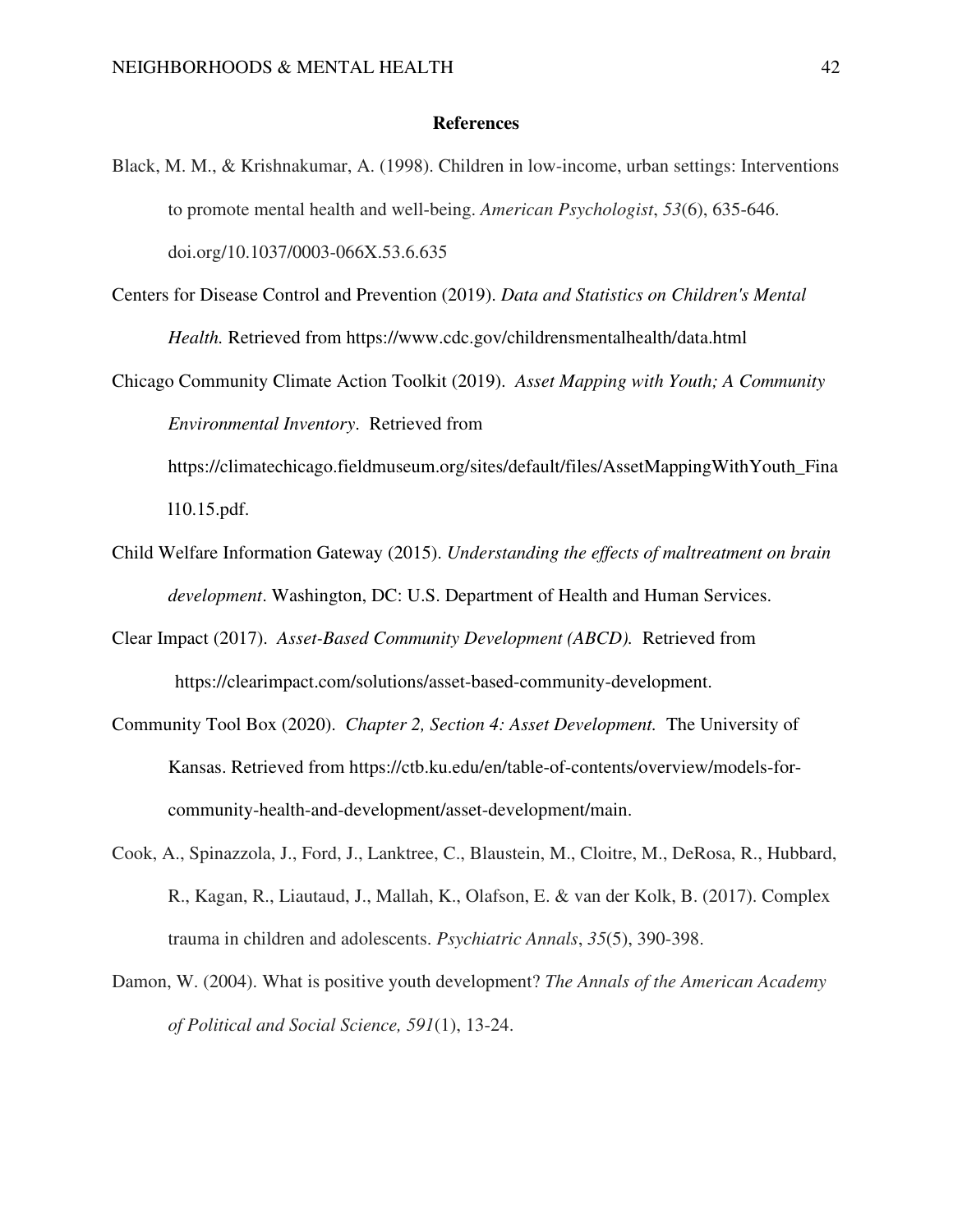- Downs, K. (2016). What 'white folks who teach in the hood get wrong about education. *PBS News Hour*. Retrieved from https://www.pbs.org/newshour/education/what-white-folkswho-teach-in-the-hood-get-wrong-about-education
- Guite, H. F., Clark, C., & Ackrill, G. (2006). The impact of the physical and urban environment on mental well-being. *Public Health*, *120*(12), 1117-1126.

Harrison, M. E., McKay, M. M., & Bannon Jr., William M. (2004). Inner-city child mental health service use: The real question is why youth and families do not use services. *Community Mental Health Journal, 40*(2), 119-31. doi:http://dx.doi.org/10.1023/B:COMH.0000022732.80714.8b

- Leventhal, T. & Brooks-Gunn, J. (2000). The neighborhoods they live in: The effects of neighborhood residence on child and adolescent outcomes. *Psychological Bulletin, 126*(2), 309-337. doi.org/10.1037/0033-2909.126.2.309
- Leventhal, T., & Newman, S. (2010). Housing and child development. *Children and Youth Services Review*, *32*(9), 1165-1174.
- McDonald, C. C., & Richmond, T. R. (2008). The relationship between community violence exposure and mental health symptoms in urban adolescents. *Journal of Psychiatric and Mental Health Nursing*, *15*(10), 833-849.
- McKay, M. M., & Bannon Jr, W. M. (2004). Engaging families in child mental health services. *Child and Adolescent Psychiatric Clinics*, *13*(4), 905-921.
- Office of Disease Prevention and Health Promotion (2019). Social Determinants of Health. Retrieved from https://www.healthypeople.gov/2020/topics-objectives/topic/socialdeterminants-of-health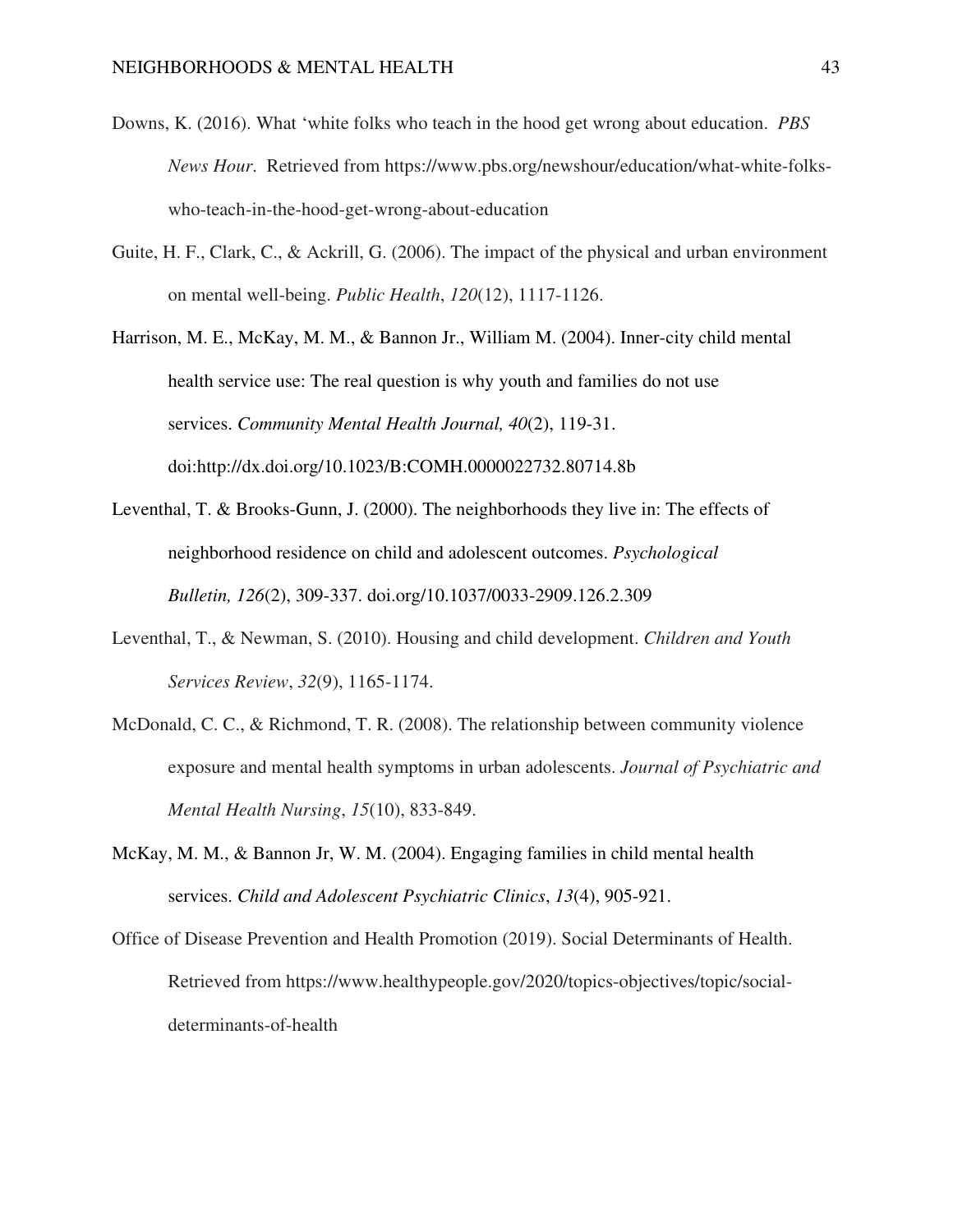- Osili, U., Zarins, S., Bergdoll, J., Kou, X., Grossnickle, T., Schipp, D., Canada, A., Ardillo,T., Ernst, L. Knutson, J., Coleman, A. & Walker, V. (2018). The impact of diversity: Understanding how nonprofit board diversity affects philanthropy, leadership, and board engagement. Retrieved from https://scholarworks.iupui.edu/bitstream/handle/1805/15239/boarddiversity180220.pdf?sequence=1&isAllowed=y.
- Stagman, S. & Cooper, J.L. (2010). Children's Mental Health: What Every Policymaker Shoulder Know. *National Center for Children in Poverty.* Retrieved from http://www.nccp.org/publications/pub\_929.html
- Parto, J. A., Evans, M. K., & Zonderman, A. B. (2011). Symptoms of posttraumatic stress disorder among urban residents. *The Journal of Nervous and Mental Disease*, *199*(7), 436–439. doi:10.1097/NMD.0b013e3182214154
- Payton, J., Weissberg, R. P., Durlak, J. A., Dymnicki, A. B., Taylor, R. D., Schellinger, K. B., & Pachan, M. (2008). *The positive impact of social and emotional learning for kindergarten to eighth-grade students: Findings from three scientific reviews*. Chicago, IL: Collaborative for Academic, Social, and Emotional Learning.
- Taylor, R.B., Gottfredson, S.D. & Brower, S. (1984). Block crime and fear: Defensible space, local social ties, and territorial functioning. *Journal of Research in Crime and Delinquency, 21*(4), 303-331. doi.org/10.1177/0022427884021004003
- VISTA Campus (2020). *What is Asset Mapping?* Retrieved from https://www.vistacampus.gov/what-asset-mapping.
- Walker, J. E. (2006). Building from strength: Asset-based community development. *Communities and Banking*, 25-27.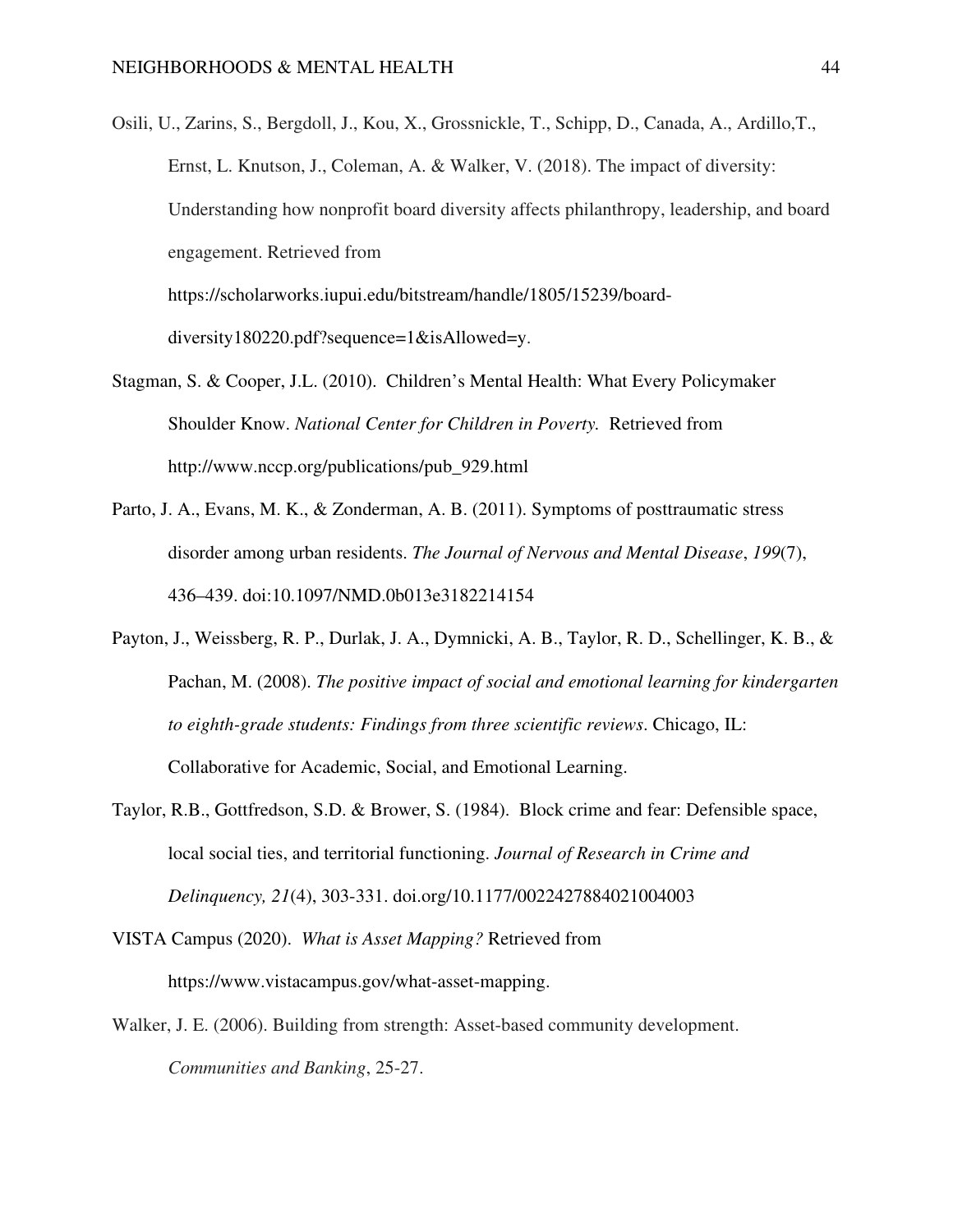Wandersman, A., & Nation, M. (1998). Urban neighborhoods and mental health: Psychological contributions to understanding toxicity, resilience, and interventions. *American Psychologist*, *53*(6), 647-656.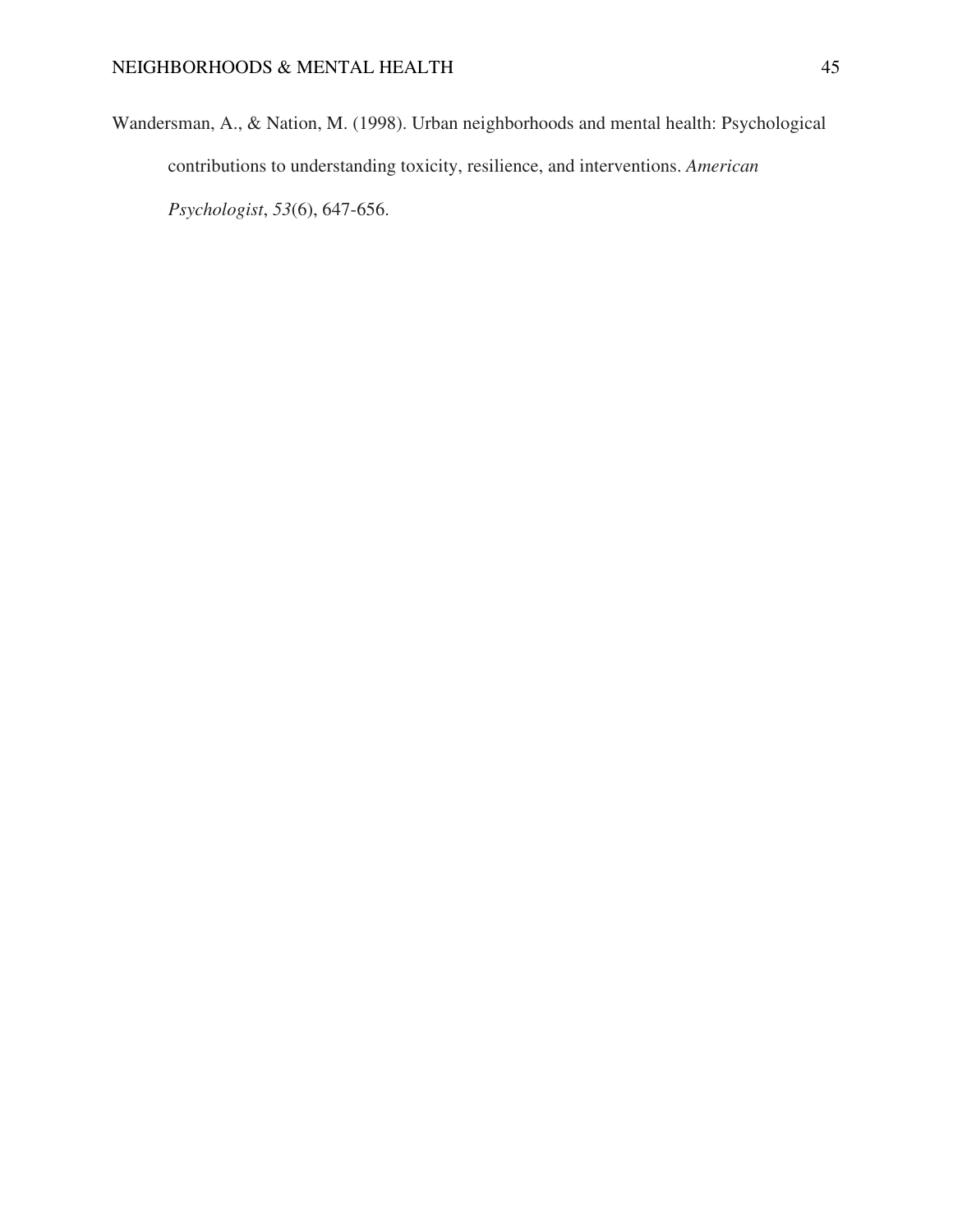**Appendix A: Flyer** 

# NEIGHBOR MENTAI

**Understanding social,** environmental and structural factors to better support our youth and communities.

> Through a series of activities and discussions, we will explore the link between neighborhoods and mental health to better support our youth and communities. Participants will leave with resources and tools that can be utilized in classrooms and community organizations.

**Thursday, April 2** 4:00 - 7:00 p.m. **Online workshop!** 

**Please register at:** https://forms.gle/mw66T5PcDxw39nJ87 north shore community development coalition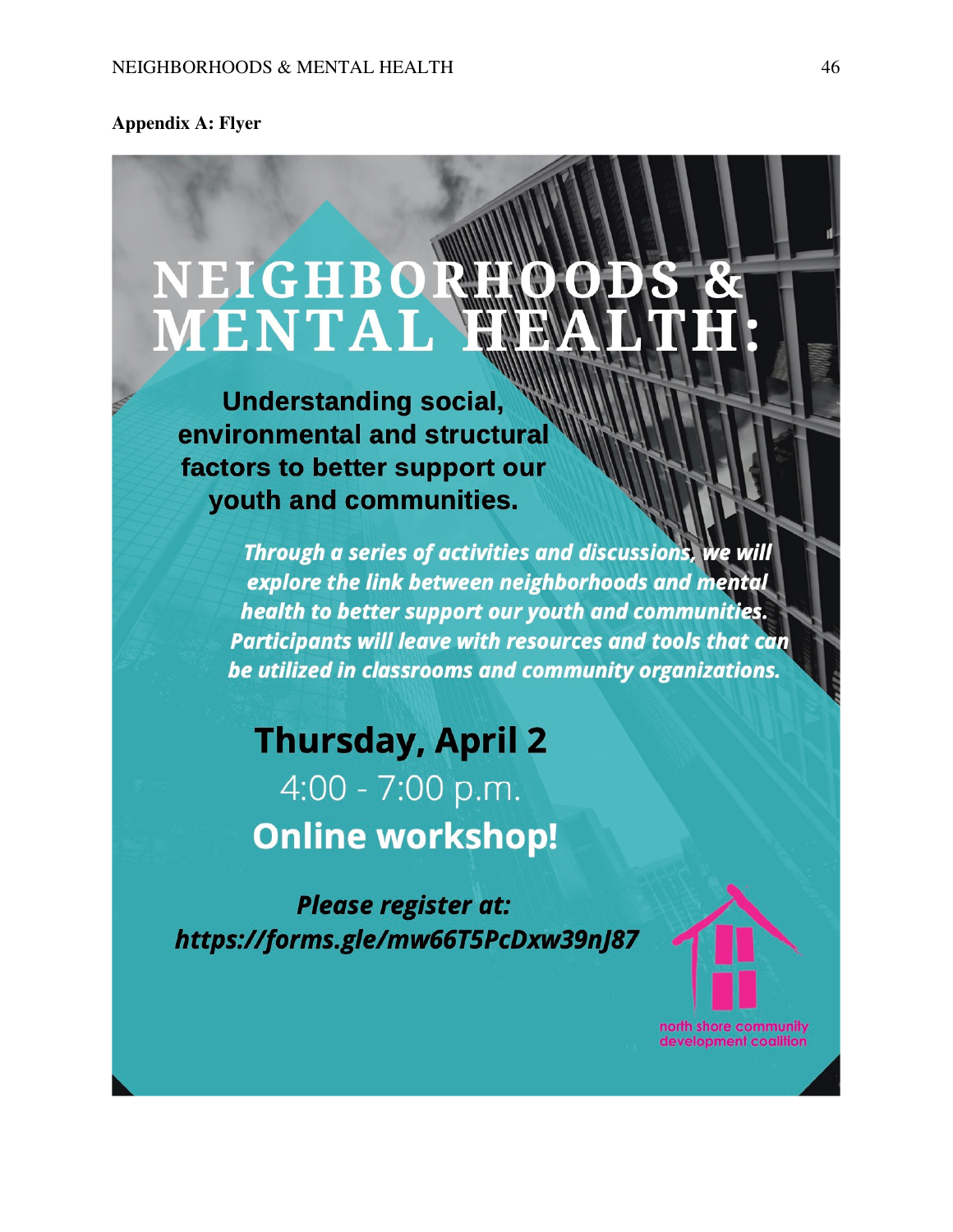# **Appendix B: Post Event Evaluation**

Thank you for taking the time to participate in today's workshop. Please take a moment and complete the following survey questions. Your feedback provides valuable information in the continuous improvement of this workshop. Please **DO NOT** write your name on this form.

1. Overall, how would you rate this workshop? 〇 Excellent 〇 Good 〇 Okay 〇 Not Great 〇 Poor

| Please take a moment to answer the questions |                                                                                                                                                                  | <b>Strongly</b> | Agree | <b>Disagree</b> | <b>Strongly</b> |
|----------------------------------------------|------------------------------------------------------------------------------------------------------------------------------------------------------------------|-----------------|-------|-----------------|-----------------|
| below based on today's workshop:             |                                                                                                                                                                  | <b>Agree</b>    |       |                 | <b>Disagree</b> |
|                                              | 2. I have a better understanding of the<br>relationship between the characteristics of<br>neighborhoods and their impact on one's<br>mental health.              |                 | ∩     |                 |                 |
|                                              | 3. I am more knowledgeable of the social,<br>environmental and structural characteristics of<br>the neighborhoods in which our youth and<br>families are living. |                 |       |                 |                 |
| 4.                                           | Today's event has me thinking differently<br>about the youth our community organization<br>and/or educational institution is serving.                            | Ω               | ∩     |                 |                 |
| 5.                                           | The community assessment tool is helpful in<br>demonstrating the link between one's<br>community and health.                                                     |                 | Ω     |                 |                 |
| 6.                                           | The community assets activity is a tool I will<br>utilize in my classroom and/or organization<br>with fellow staff or students.                                  |                 | ∩     |                 |                 |
| 7.                                           | The workshop has provided me with the<br>resources and knowledge to better meet the<br>needs of our youth.                                                       |                 | ∩     |                 |                 |
| 8.                                           | This workshop will influence my future<br>classroom or organizational decisions that<br>directly impact the youth and families we are<br>serving.                |                 |       |                 |                 |
| 9.                                           | I will look for more opportunities like this to<br>continue to learn about the social,<br>environmental, and structural health of our<br>communities.            |                 |       |                 |                 |

**\_\_\_\_\_\_\_\_\_\_\_\_\_\_\_\_\_\_\_\_\_\_\_\_\_\_\_\_\_\_\_\_\_\_\_\_\_\_\_\_\_\_\_\_\_\_\_\_\_\_\_\_\_\_\_\_\_\_\_\_\_\_\_\_\_\_\_\_\_\_** 

\_\_\_\_\_\_\_\_\_\_\_\_\_\_\_\_\_\_\_\_\_\_\_\_\_\_\_\_\_\_\_\_\_\_\_\_\_\_\_\_\_\_\_\_\_\_\_\_\_\_\_\_\_\_\_\_\_\_\_\_\_\_\_\_\_\_\_\_\_\_\_

10. What was your biggest take-away from this workshop?